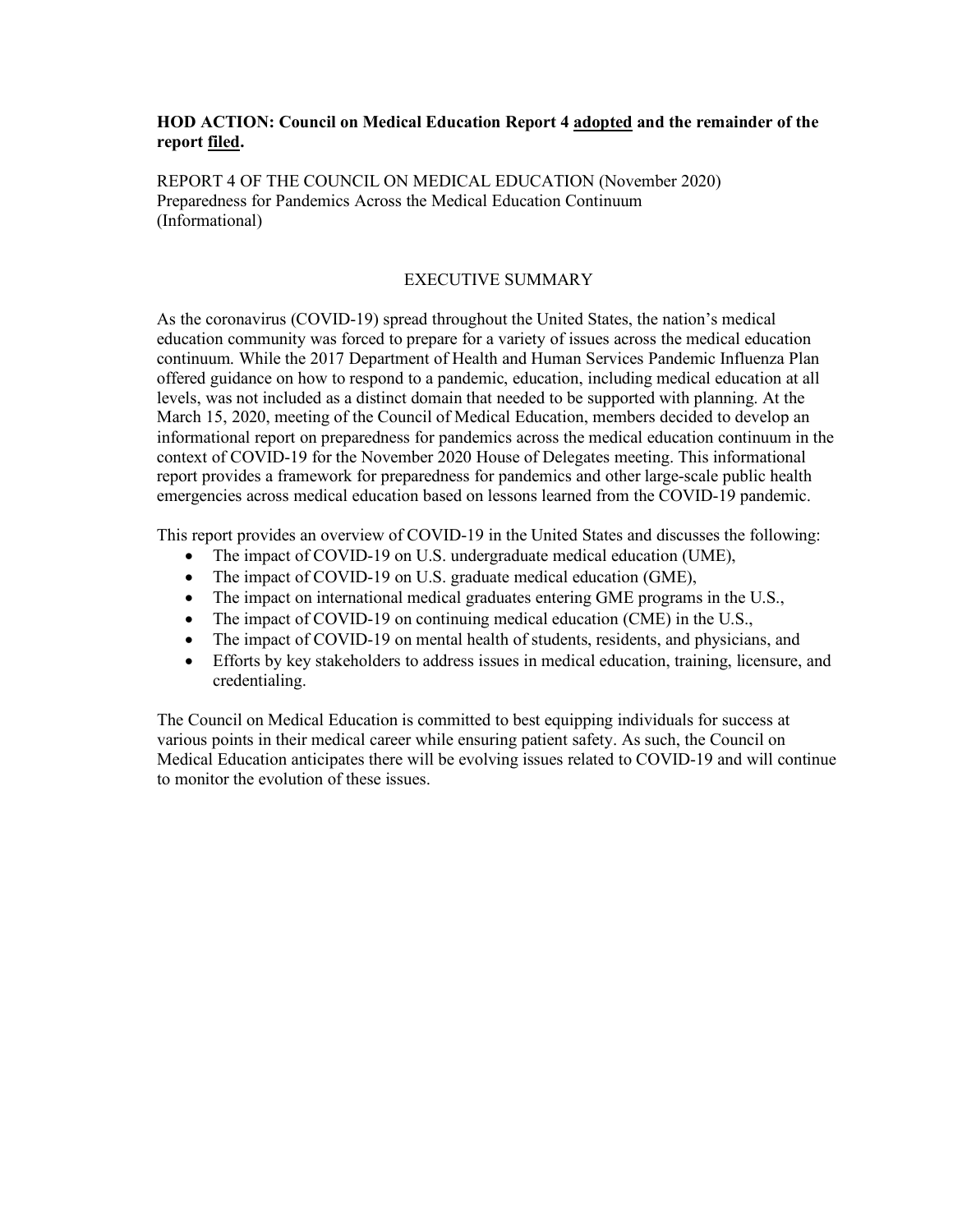### **HOD ACTION: Council on Medical Education Report 4 adopted and the remainder of the report filed.**

REPORT OF THE COUNCIL ON MEDICAL EDUCATION

CME Report 4, November 2020

Subject: Preparedness for Pandemics Across the Medical Education Continuum

Presented by: Liana Puscas, MD, MHS, Chair

INTRODUCTION

 $\frac{2}{3}$ 

The first confirmed coronavirus (COVID-19) case in the United States was reported on January 21,

- 2020. As COVID-19 increasingly spread throughout the United States, the nation's medical
- education community was forced to prepare for a variety of issues across the medical education continuum, including, but not limited to:
- 
- 8 Conscientious oversight of the deployment of medical students;
- Recommended trajectory for medical students transitioning from graduation to residency;
- Student and trainee movement across geographic areas for interviews and clinical rotations;
- 12 Field promotion of fellows to attending roles;
- 13 Access to, and instruction in, the use of adequate personal protective equipment;
- 14 Accreditation, licensure, examination, and certification requirements;
- Flexibility in graduate medical education reimbursements;
- 16 Guidelines for volunteer clinical work;
- Maintaining standards for credentialing and competencies during this time of emergency;
- Continuing education offerings for practicing physicians.
- 

 Based on lessons learned from the COVID-19 pandemic, the Council on Medical Education offers this informational report to provide a framework for preparedness for pandemics and other large-scale public health emergencies across the medical education continuum.

### OVERVIEW OF COVID-19 IN THE UNITED STATES

In late December 2019, officials in Wuhan, the capital of China's central Hubei province,

27 confirmed dozens of cases of pneumonia from an unknown cause in the region.<sup>[1](#page-49-0)</sup> In January 2020,

- 28 the outbreak was confirmed as a new coronavirus, and on March 11, the World Health<br>29 Creanization declared the outbreak of coronavirus (COVID-19) to "be characterized as
- Organization declared the outbreak of coronavirus (COVID-19) to "be characterized as a
- 30 pandemic."<sup>[2](#page-49-1)</sup> The first confirmed COVID-19 case in the United States was reported on January 21,
- 1 2020.<sup>3</sup> The outbreak initially appeared contained through February; however, by mid-March,
- transmission of SARS-CoV-2, the virus that causes COVID-19, had accelerated, with rapidly
- increasing case counts indicating established transmission in the United States. Factors that
- contributed to the rapid acceleration of the spread of COVID-19 included continued importation of
- the virus by travelers infected elsewhere; attendance at professional and social events, which
- amplified the transmission of COVID-19 in the host locations and multistate spread; introduction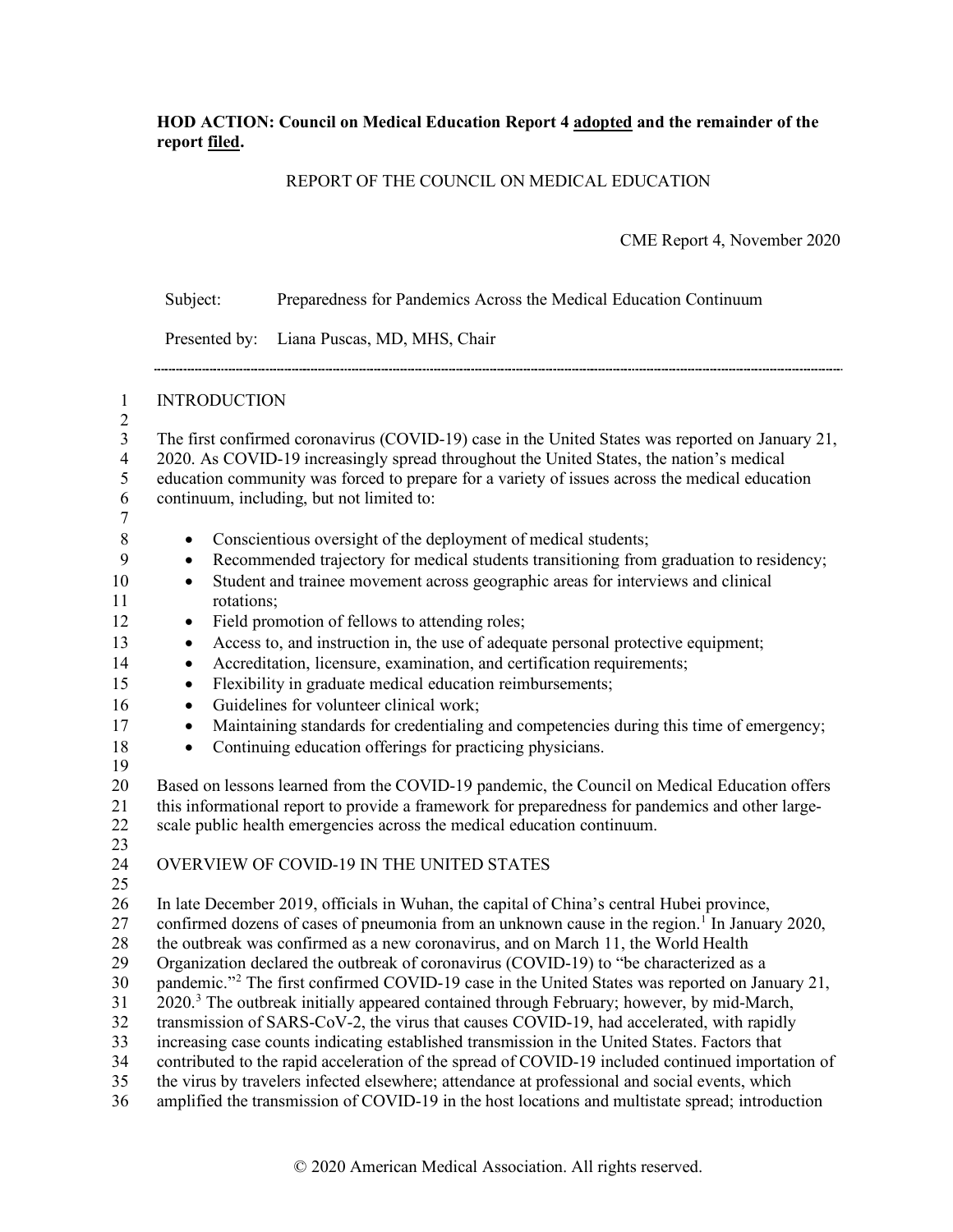- 1 of the virus into facilities or settings prone to amplification such as long-term care facilities and<br>2 high-density urban areas; and challenges in virus detection, including limited testing, emergence
- high-density urban areas; and challenges in virus detection, including limited testing, emergence
- 3 during the peak months of influenza circulation and influenza and pneumonia hospitalizations, and<br>4 other cryptic transmission including from persons who were asymptomatic or presymptomatic.<sup>3</sup>
- 4 other cryptic transmission including from persons who were asymptomatic or presymptomatic.<sup>3</sup>
- 5
- 6 As of October 12, 2020, a total of 7,740,934 cases and 214,108 deaths in the United States were<br>7 reported to the Centers for Disease Control and Prevention (CDC) since January 21, 2020. The
- 7 reported to the Centers for Disease Control and Prevention (CDC) since January 21, 2020. The
- 8 states with the highest number of cases include California (846,579); Texas (792,478); Florida<br>9 (725.415): New York (475.540) and Georgia (331.409). New York City leads the country in the
- (725,415); New York (475,540) and Georgia (331,409). New York City leads the country in the
- 10 number of total cases (251,618) in a city.<sup>[4](#page-49-3)</sup> The map in Figure 1 highlights the total number of
- 11 COVID-19 cases in the U.S. reported to the CDC by state/territory.

*Figure 1 Total number of COVID-19 Cases in the US by state/territory reported to the CDC as of September 15, 2020*



Source: CDC COVID Data Tracker, 2020

- 12 As the number of confirmed cases in the United States continued to grow, so did concern for the
- 13 hospitals and health care facilities' capacity to respond to the pandemic. In 2005, the U.S.
- 14 Department of Health and Human Services (HHS) developed the inaugural Pandemic Influenza
- 15 Plan, which was most recently updated in 2017 to model the potential health care impact of
- 16 moderate and severe influenza pandemics.<sup>[5](#page-49-4)</sup> It suggested that a moderate pandemic would infect
- 17 about 64 million Americans, with about 800,000 (1.25%) requiring hospitalization and 160,000
- 18 (0.25%) requiring beds in the intensive care unit (ICU). The plan also suggested that a severe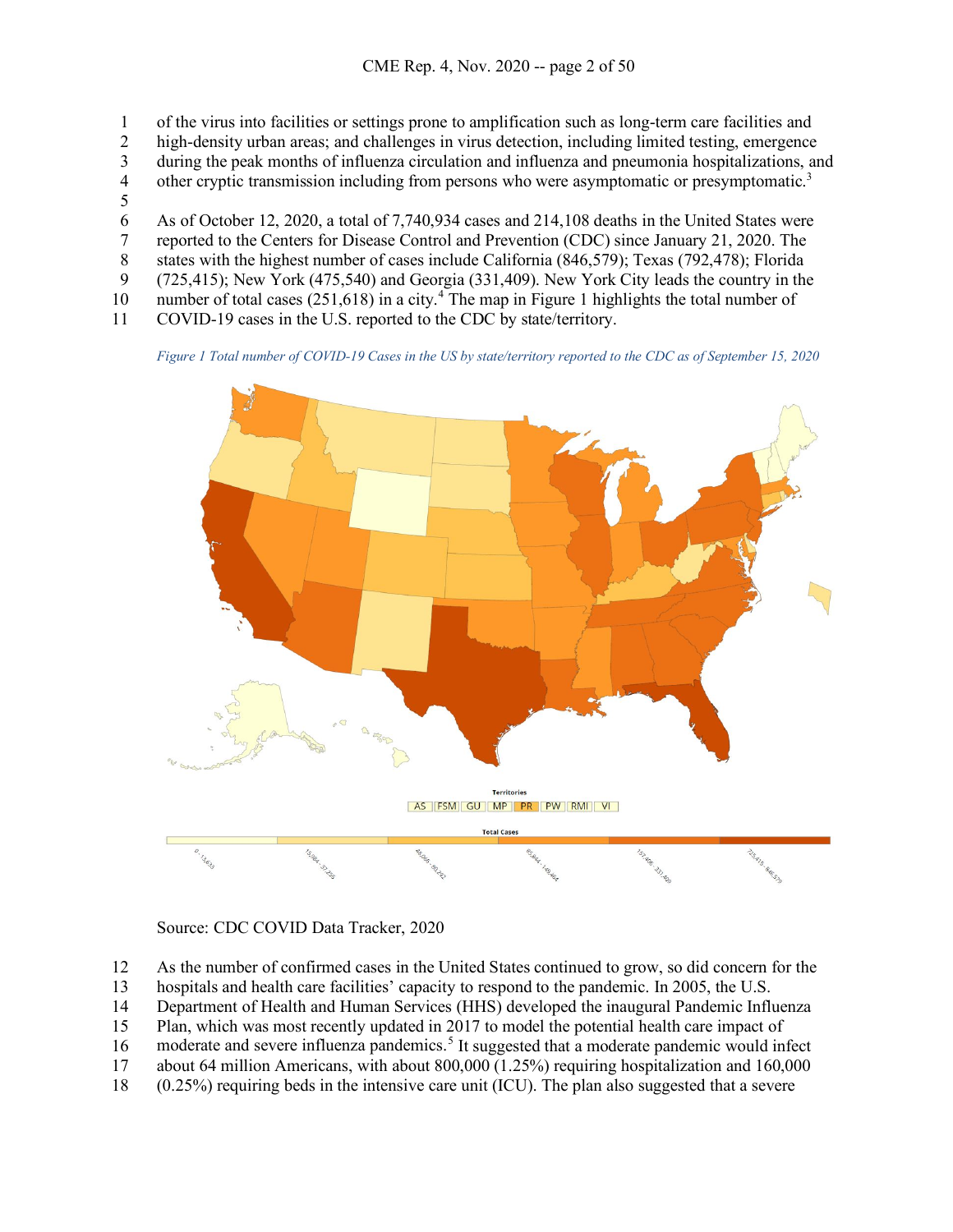1 pandemic would dramatically increase these demands. The 2017 Plan identified the following<br>2 seven domains to support planning for the next decade: seven domains to support planning for the next decade: • Surveillance, epidemiology, and laboratory activities; • Community mitigation measures; • Medical countermeasures: diagnostic devices, vaccines, therapeutics, and respiratory devices; 8 • Health care system preparedness and response activities; • Communications and public outreach; 10 • Scientific infrastructure and preparedness; and • Domestic and international response policy, incident management, and global 12 partnerships and capacity building. These domains expanded upon the original four key pandemic response elements of the original 2005 plan to reflect an end-to-end systems approach to improving the way preparedness and response are integrated across sectors and disciplines, while remaining flexible for the conditions 17 surrounding a specific pandemic.<sup>6</sup> Of note, education, including medical education at all levels, was 18 not included as a distinct domain that needed to be supported with planning, which complicated the development of a strategic response. development of a strategic response. According to the American Hospital Association, there were 5,198 community hospitals and 209 federal hospitals in the United States in 2018. In community hospitals, there were 792,417 beds, with 3,532 emergency departments and 96,500 ICU beds, of which 23,000 were neonatal and 5,100 24 pediatric, leaving just under [6](#page-49-5)8,400 ICU beds of all types for the adult population.<sup>6</sup> The extraordinary and sustained demands of responding to patients affected by COVID-19 on public health, health systems, and providers of essential community services created the need to ration [7](#page-49-6) medical equipment and interventions.<sup>7</sup> The earliest example was the near-immediate recognition that there were not enough high-filtration N-95 masks for health care workers, prompting 29 contingency guidance on how to reuse masks designed for single use.<sup>[8](#page-49-7)</sup> In addition, acute care hospitals in the United States currently have about 62,000 full-function ventilators and about 98,000 basic ventilators, with an additional 8,900 in the Office of the Assistant Secretary for 32 Preparedness and Response Strategic National Stockpile.<sup>[9](#page-49-8)</sup> While all hospitals have some lifesaving ventilators, that number of available ventilators is proportional to the number of hospital beds in the institution. As a surge of need develops in a particular community, all hospitals in the area then compete for a finite number of resources, which could lead to difficult decisions regarding who 36 gets access to a ventilator and who does not.<sup>[10](#page-49-9)</sup> To prevent overburdening U.S. hospitals and health care facilities, immediate efforts were 39 implemented to slow the spread of COVID-19. This was known as "flattening the curve." These<br>40 efforts included strict social distancing practices and stay-at-home orders. Social distancing has efforts included strict social distancing practices and stay-at-home orders. Social distancing has been identified as the most effective preventive strategy since the emergence of COVID-19 42 pending development of a vaccine, treatment, or both.<sup>[11](#page-49-10)</sup> California Governor Gavin Newsom was the first governor to issue a stay-at-home order on March 19, and by early April many states had 44 restrictions in place to mitigate the spread of the disease.<sup>[12](#page-49-11)</sup> THE IMPACT OF COVID-19 ON U.S. UNDERGRADUATE MEDICAL EDUCATION Prior to COVID-19, most medical schools convened students in physical settings during the first 12

49 to 18 months of classes for interactive problem-solving or discussions in small groups, the<br>50 students' physical presence in both inpatient and outpatient settings being an accepted tene students' physical presence in both inpatient and outpatient settings being an accepted tenet of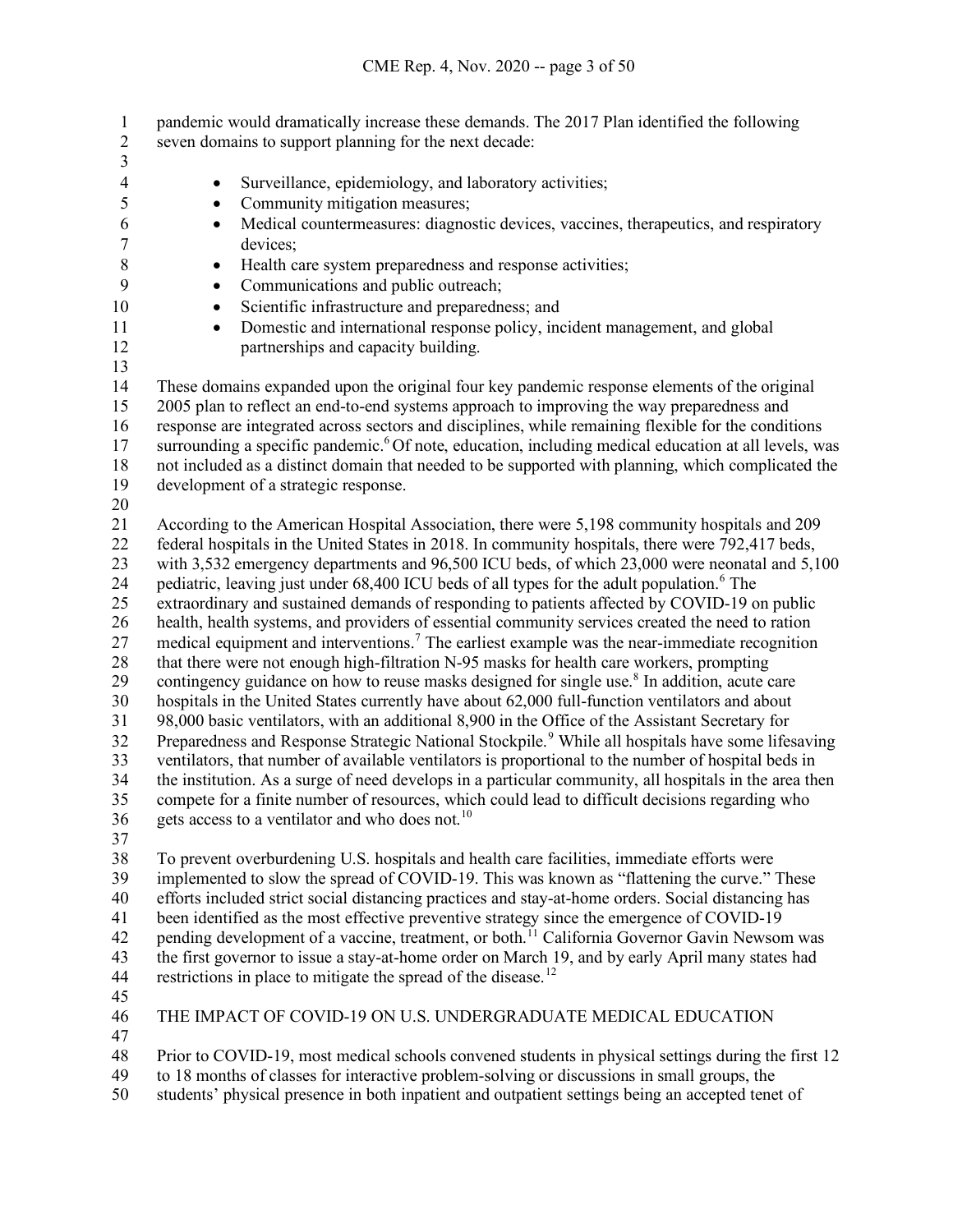1 early clinical immersion experiences and the clerkship curriculum. The last 18 months of medical<br>2 school may be individualized, with students participating in advanced clinical rotations. school may be individualized, with students participating in advanced clinical rotations, 3 subinternships prior to residency, or scholarly projects. While efforts to provide individualized<br>4 instruction for asynchronous learning existed prior to COVID-19, students still convened in-per 4 instruction for asynchronous learning existed prior to COVID-19, students still convened in-person<br>5 for small-group interactions, laboratory sessions, simulations, and technology sessions, as well as for small-group interactions, laboratory sessions, simulations, and technology sessions, as well as 6 for clinical instruction with standardized patients and in authentic patient care environments.<sup>[13](#page-49-12)</sup> The advent of strict social distancing altered undergraduate medical education in a multitude of ways. 8 The traditional classroom experience shifted to virtual instruction, which severely limited on-<br>9 campus activities and interactions, to minimize gathering in large groups and spending prolon campus activities and interactions, to minimize gathering in large groups and spending prolonged time in close proximity with faculty, staff, and students in spaces such as classrooms, learning studios, lecture halls, or small-group rooms. These changes also required faculty to rethink how they teach.

 On March 17, 2020, the Association of American Medical Colleges (AAMC) issued a guidance document recommending that member schools suspend medical student participation in activities 16 that involve patient contact.<sup>[14](#page-49-13)</sup> The high probability that medical students in the hospital would be exposed to COVID-19 and the need to conserve personal protective equipment (PPE) seemed to outweigh the educational benefits of students' participation. By decreasing non-essential personnel in health care settings, including medical students, medical schools contributed to national and 20 global efforts to "flatten the curve."<sup>[15](#page-49-14)</sup>

 With the removal of students from clinical sites, medical schools quickly developed curricula for their clinical students who were unable to see patients in person. For example, a teaching hospital affiliate of the University of Minnesota Medical School created a database of about 1,400 patients at risk of SARS-CoV-2 infection. The hospital implemented a system to send daily emails to these patients asking about COVID-19 relevant symptoms, such as fever, cough, and shortness of breath. Any patient who reported one or more of the symptoms would then receive a call from a third- or fourth-year medical student. The student would take a history and staff the patient with a supervising resident. Similarly, the Boonshoft School of Medicine in Ohio created an elective in which students worked through online modules on psychological first aid and behavioral activation. Each student was then paired with an isolated older adult in the community with whom they made weekly virtual social visits to ensure patient access to food, water, shelter, and medications, as well as the ability to pay bills. In another example, the Association of Professors of Gynecology and Obstetrics (APGO) at the University of Vermont Larner School of Medicine developed a two-week elective using APGO's medical student educational objectives and vast library of basic science videos. Students completed about six video cases per day in obstetrics and gynecology, sexuality, intimate partner violence, and sexual assault; with each requiring critical 38 thinking and the development of differential diagnoses. An assessment of the student's knowledge<br>39 was done through APGO-developed quizzes.<sup>16</sup> The AMA Medical Education Department curated a 39 was done through APGO-developed quizzes.<sup>[16](#page-49-15)</sup> The AMA Medical Education Department curated a crowdsourced list of potential resources—both free and paid—for virtual or remote clinical and non-clinical learning [\(https://www.ama-assn.org/delivering-care/public-health/covid-19-resources-](https://www.ama-assn.org/delivering-care/public-health/covid-19-resources-medical-educators) [medical-educators\)](https://www.ama-assn.org/delivering-care/public-health/covid-19-resources-medical-educators). The AMA did not review or endorse any of the listings, aside from those created directly by the AMA. Rather, they were are provided as a resource to help medical educators determine the best ways to teach remote learners during the coronavirus pandemic. Medical students also identified numerous ways to volunteer their time and efforts to support

health care teams and patients during COVID-19. For example, medical students at the University

of Texas Southwestern launched a wave of volunteerism as campus educational programs and

research activities scaled back amid concerns over COVID-19. These students collaborated with

institutional leadership to identify immediate as well as long-term needs to support and supplement

the efforts of front-line clinical teams and staff; these efforts, which aligned with national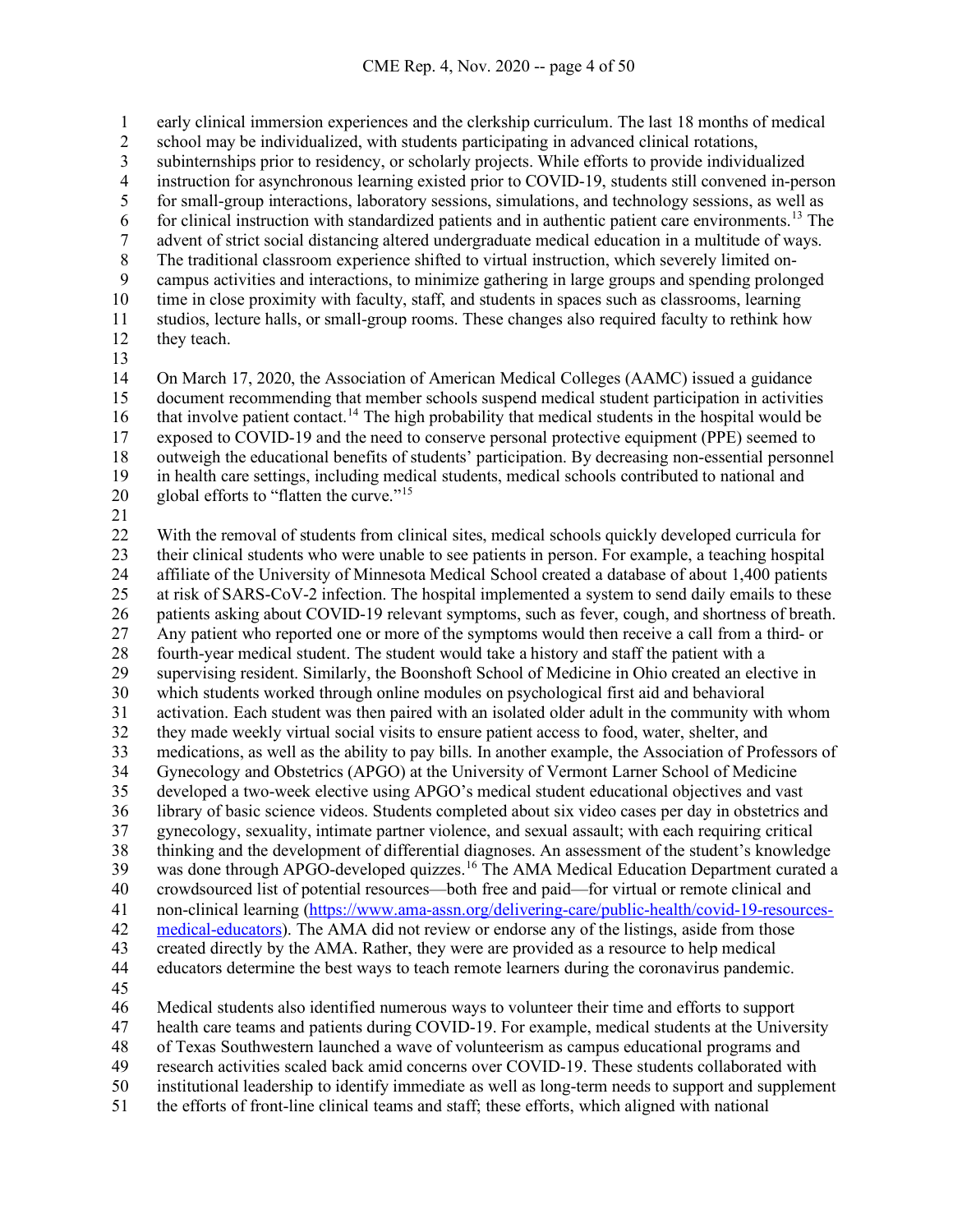1 guidelines for medical student volunteerism, allowed learners to provide maximum support while<br>2 minimizing their own risk. Volunteer activities included helping to screen hospital visitors,

minimizing their own risk. Volunteer activities included helping to screen hospital visitors,

3 answering phones, moving furniture, and delivering supplies.<sup>[17](#page-50-0)</sup> In Chicago, students from

4 Northwestern University, Rosalind Franklin University of Medicine and Science, University of<br>5 Chicago, Rush Medical College, Loyola University, Midwestern University, and University of

Chicago, Rush Medical College, Loyola University, Midwestern University, and University of

6 Illinois at Chicago recruited more than 500 volunteers for the COVID Rapid Response Team<br>7 Chicago to secure PPE and distribute them to the front lines of the epidemic, in addition to wo

7 Chicago to secure PPE and distribute them to the front lines of the epidemic, in addition to working<br>8 to boost support for blood drives, performing laboratory tests, and organizing food drives for health

8 to boost support for blood drives, performing laboratory tests, and organizing food drives for health<br>9 care workers who did not have time to buv groceries.<sup>18</sup> Additionally, the AAMC established

9 care workers who did not have time to buy groceries.<sup>[18](#page-50-1)</sup> Additionally, the AAMC established

*iCollaborative (*<https://icollaborative.aamc.org/collection/covid-19-student-service-projects>*)* a

compendium of student volunteer and relief initiatives

 COVID-19 also prompted the creation of a process for early graduation of final-year medical students. On March 24, 2020, the Grossman School of Medicine at New York University (NYU) became the first medical school in the United States to announce an offer of early graduation to

eligible students. The school's decision came as its hospitals were overwhelmed with an increasing

17 number of COVID-[19](#page-50-2) patient cases, including in critical care.<sup>19</sup> Similar actions were taken by the

medical schools at Tufts University, Boston University, and the University of Massachusetts

following a request from the state of Massachusetts to help expand the medical work force.

Massachusetts also provided 90-day provisional licenses for early graduates, allowing almost

automatic entry into clinical work and making approximately 700 medical students in the state

22 eligible to offer patient care at least eight weeks earlier than expected.<sup>20</sup>

While innovative efforts to respond to the health care demands of COVID-19 were rapidly and

successfully implemented in some areas, uncertainty in other aspects of medical education proved

problematic for medical students including administration of medical college admission and

licensing examinations as well as the impact of testing center closures.

 Aspiring premed college students were also impacted by disruptions to medical education. For example, the Medical College Admission Test (MCAT) is required by the AAMC to be taken in person. Due to COVID-19, the AAMC cancelled MCATs scheduled for March, April, and most of May, and the lack of communication regarding the cancellation of tests proved to be problematic. On May 7, the AAMC opened its MCAT scheduling system for applicants who needed to reschedule or make their initial testing appointment. However, the system was not prepared to handle the volume of individuals trying to schedule their exams, and it crashed. Additionally, those who needed special testing accommodations found the process to secure the necessary accommodations to be difficult. Additionally, MCAT test-taking stations were to be set up in accordance with social and physical distancing guidelines: Eight people can take the test together at one time and masks are required, among other changes. However, students expressed concern that the changes were insufficient to ensure safety or equality in taking the test and, in July, it was reported that three students had tested positive for COVID-19 from 2 to 7 days after taking the in-

- 41 person MCAT exam.<sup>[20](#page-50-3)</sup>
- 

 On March 18, 2020, Prometric, the private company that administers the United States Medical 44 Licensure Examinations<sup>®</sup> (USMLE<sup>®</sup>) Step 1, Step 2 Clinical Knowledge (CK), and Step 3 exams closed its test centers in the U.S. and Canada through May 1, 2020. On May 1, 2020, Prometric

resumed testing in a limited capacity in the U.S. and Canada for essential services programs and

opened some of its locations for USMLE testing at 50% capacity. To accommodate this change, the

48 company randomly selected thousands of appointments for cancellation.<sup>[21](#page-50-4)</sup> On June 1, 2020,

Prometric resumed testing, where possible, for all programs in numerous states and regions across

North America. It is estimated that cancellations affected 17,000 medical students and residents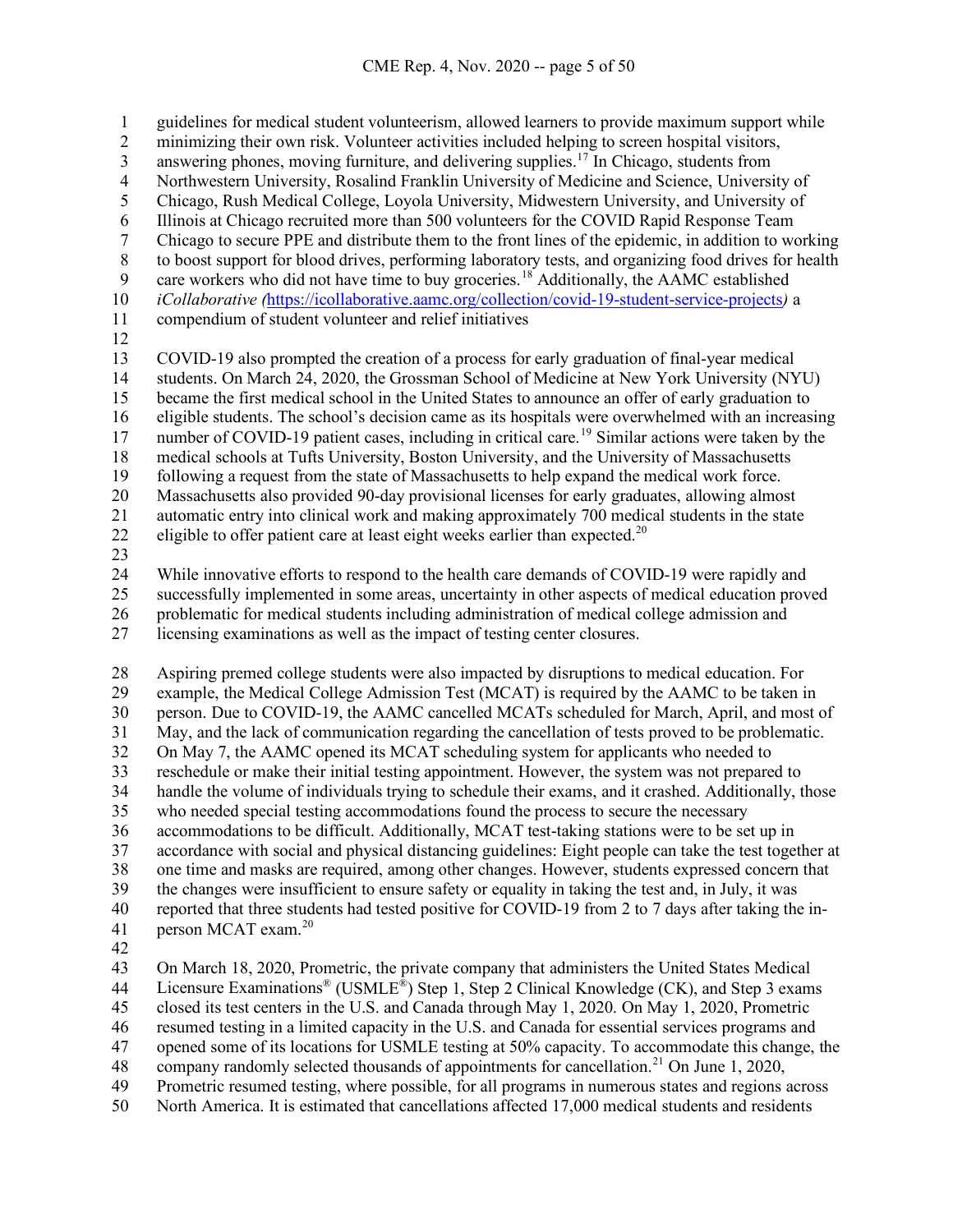1 through mid-May. Criticisms of Prometric's administration of the exams describe the process as<br>2 "chaotic, poorly communicated, discriminatory, and outright harmful."<sup>22</sup> Inconsistent and often "chaotic, poorly communicated, discriminatory, and outright harmful."<sup>22</sup> Inconsistent and often conflicting information from Prometric and the USMLE resulted in confusion and frustration for 4 test-takers. Last-minute cancellations of these exams continued through early June, sometimes just<br>5 hours before exams were to start. Students also reported arriving at testing centers for exams, only hours before exams were to start. Students also reported arriving at testing centers for exams, only to find them closed. In response to demand for increased testing capacity, USMLE developed a phased approached to expand testing centers. Phase one established a small number of testing sites 8 in medical schools using Prometric equipment for different geographical regions across the U.S.<br>9 Phase two sought to determine the school's level of interest and ability to participate in event-base Phase two sought to determine the school's level of interest and ability to participate in event-based testing to administer Step 1 and Step 2 CK among Liaison Committee on Medical Education

(LCME)-accredited medical schools and American Osteopathic (AOA)-accredited medical

12 schools.<sup>[22](#page-50-5)</sup>

 The situation also exposed inherent inequities in the system. Those who required testing accommodations were even further disadvantaged as they could not use the online system. People with learning disabilities, mobility impairments, type 1 diabetes, and anyone who was pregnant or breastfeeding was required to reschedule their exam by phone during business hours and often encountered hours-long waits. Additionally, equity concerns were raised when the National Board of Medical Examiners (NBME) announced that an abbreviated version of the examinations would be made available to those participating in event-based testing held at medical schools in July and August. The proposed changes would have cut approximately two hours from the total eight-hour test time. The shorter version also included the elimination of experimental questions, which are not scored but are used to determine whether they are valid indicators of a test-taker's performance. This plan met with an immediate backlash, and the USMLE announced on June 9, 2020, that a 25 reduced-length test would not be offered to students taking Step 1 and Step 2 CK exams.<sup>23</sup>

 $\frac{26}{27}$ Additionally, on May 26, 2020, the USMLE announced that Step 2 Clinical Skills (CS) exams 28 would be suspended for a period of 12 to 18 months.<sup>[23](#page-50-6)</sup> Step 2 CS aims to examine clinical skills in a performance-based setting; its primary purpose is medical licensure. Additionally, Step 2 CS is an important metric for international medical graduates looking to match into a U.S. residency program. Successful completion of Step 2 CS is a graduation requirement to begin the first year of residency. Suspension of the exam made meeting that requirement impossible for some medical students in the upcoming residency application cycle. A variety of factors influenced the suspension of Step 2 CS, including discouragement of non-essential travel as well as health and 35 safety risks associated with using standardized patients.<sup>[24](#page-50-7)</sup>

 Similar to Prometric, the National Board of Osteopathic Medical Examiners' (NBOME) National 38 Center for Clinical Skills Testing (NCCST), which administers the COMLEX-USA Level 2-<br>39 Performance Evaluation, also temporarily closed its testing center due to COVID-19. On June Performance Evaluation, also temporarily closed its testing center due to COVID-19. On June 3, 2020, the NBOME announced its decision to postpone resumption of COMLEX-USA Level 2-PE testing until September 1, 2020. The scheduling change has complicated the ability of some students with 2021 graduation dates to complete examinations by the end of the 2020-21 academic year and has impacted DO students differently than their MD student counterparts. Following that decision, the Commission on Osteopathic College Accreditation (COCA) announced its decision to allow deans at colleges of osteopathic medicine to waive the requirement to pass the COMLEX 46 Level 2-PE clinical skills exam for 2021 graduates.<sup>[25](#page-50-8)</sup> Concerns have been raised by both DO and MD students regarding the differences in NBME & NBOME policies regarding testing during COVID-19.

The process for residency interview and selection was also impacted by COVID-19. The Coalition

for Physician Accountability (CPA)—a national group of organizations concerned with the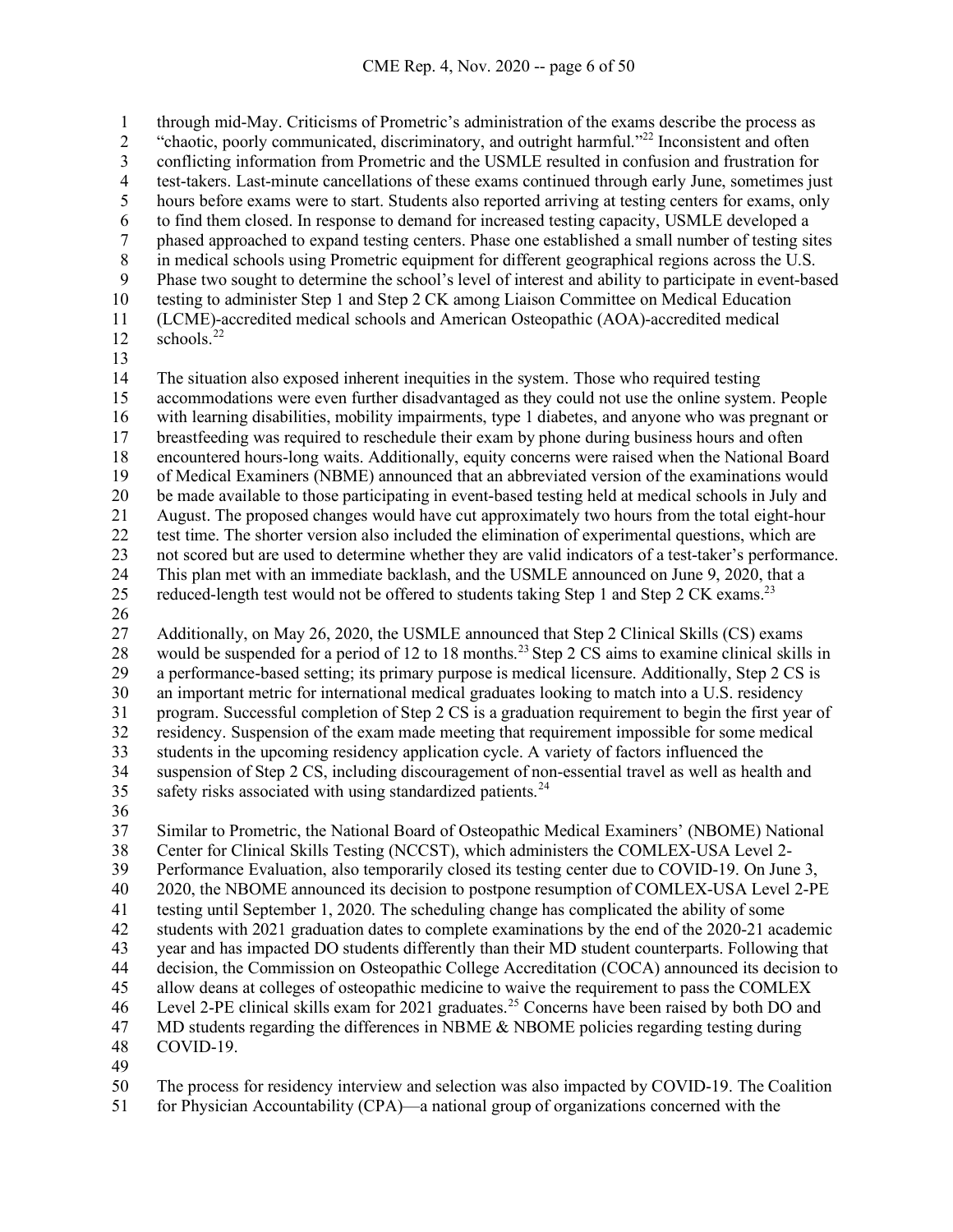1 oversight, education, and assessment of medical students and physicians throughout their medical<br>2 careers and of which the AMA is a member—issued recommendations concerning three maior careers and of which the AMA is a member—issued recommendations concerning three major 3 issues facing applicants and training programs as they prepare for the 2020-2021 residency<br>4 application cycle: away rotations, in-person interviews for residency, and the ERAS<sup>®</sup> (Elect 4 application cycle: away rotations, in-person interviews for residency, and the ERAS<sup>®</sup> (Electronic<br>5 Residency Application Service) timeline. Specifically, the CPA recommended discouraging away Residency Application Service) timeline. Specifically, the CPA recommended discouraging away rotations with limited exceptions; committing to online interviews and virtual visits for all 7 applicants rather than in-person interviews for the entire cycle; and delaying both the opening of ERAS<sup>®</sup> for residency programs and the release of the medical student performance evaluation.<sup>26</sup> 8 ERAS<sup>®</sup> for residency programs and the release of the medical student performance evaluation.<sup>[26](#page-50-9)</sup> These recommendations were not without consequences. For example, participation in away rotations is especially common within the competitive surgical subspecialties. In many of these fields, 50 percent or more of students completing away rotations match at a program where they 13 rotated so suspension of these rotations could weaken students' applications.<sup>27</sup> Furthermore, as regions of the United States lift social distancing measures at different times throughout the coming year, a potential inequity could be created if some institutions accept external students for clinical rotations while other programs do not. Additionally, students attending school in an area where they must remain quarantined may be disadvantaged if students in other geographic areas are able 18 return more quickly to clinical activities and travel to externship rotations.<sup>[27](#page-50-10)</sup> Additional concerns were raised regarding the removal of financial constraints from in-person interviews, leading to a rise in qualified applicants over-applying for the limited number of available residency slots. Prior to COVID-19, the number of interviews an applicant could attend was limited by time and travel expense, but these constraints will be less relevant with virtual interviews. Students who are fearful of how their applications will be evaluated may respond by applying to even more programs and accepting more interview invitations which could lead to an increase in both the number of 25 unmatched applicants and unfilled programs. $^{28}$  $^{28}$  $^{28}$ 

 To support and protect medical students during this time of uncertainty, the AMA Council on Medical Education developed guiding principles for conscientious oversight of the deployment of medical students. (see Appendix 2).

# THE IMPACT OF COVID-19 ON U.S. GRADUATE MEDICAL EDUCATION

 The process for onboarding early graduation medical students into residency programs was an evolving one beginning in April 2020. At NYU Langone Health, early graduates were initially anticipated to be supplemental to the teams caring for non-COVID-19 patients. However, due to the demand, these graduates were integrated into the health system's internal medicine and emergency medicine departments regardless of their match specialty. While both the current residents and early graduates expressed concerns about the transition from medical school to the wards during a national pandemic, NYU created a boot camp for them to address circumstances specifically related to COVID-19. The curriculum focused on the proper use of PPE, treatment protocols related to the virus, physician and patient isolation, and the moral distress physicians may feel treating COVID-19 patients. NYU also paired early graduates with residents who were not on 42 service during the boot camp as part of the orientation.<sup>[29](#page-50-12)</sup> To conform with their Match agreements, early graduates were not part of any specific residency program at NYU. Under an executive order from New York Governor Andrew Cuomo, graduates of medical schools accredited by the LCME and AOA, and matched into an Accreditation Council for Graduate Medical Education (ACGME)- accredited residency program in or outside New York, were eligible to temporarily practice medicine in New York under the supervision of a licensed physician prior to reporting to their matched program and did not have to apply for a license to do so.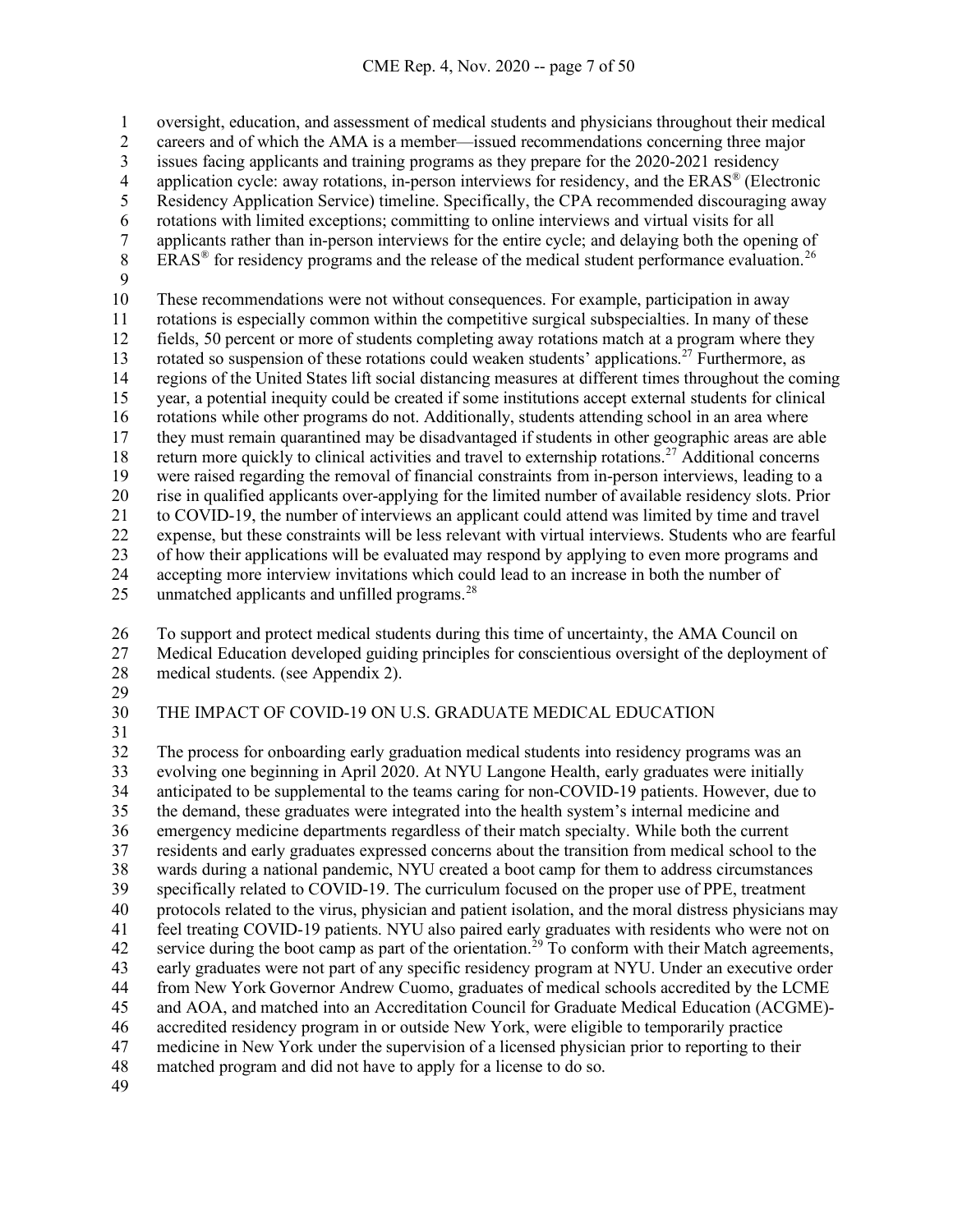1 Residents have been on the front lines during the COVID-19 response and like other health care<br>2 workers, experienced some of the highest exposure risk situations and have the same need for PF workers, experienced some of the highest exposure risk situations and have the same need for PPE. 3 Unfortunately, health care systems across the United States have reported substantial PPE<br>4 shortages since the start of COVID-19 pandemic, compromising their ability to keep health 4 shortages since the start of COVID-19 pandemic, compromising their ability to keep health care<br>5 professionals (including residents) safe while treating increasing numbers of patients.<sup>30</sup> The 5 professionals (including residents) safe while treating increasing numbers of patients.<sup>[30](#page-50-13)</sup> The situation became so dire that some providers utilized social media with tags like #GetMePPE to raise public awareness. The Society for Healthcare Epidemiology of America (SHEA) conducted a 8 survey in April 2020, among epidemiologists and infectious disease specialists at health care<br>9 facilities in the United States. Canada, and abroad regarding how their facilities were adapting facilities in the United States, Canada, and abroad regarding how their facilities were adapting their PPE policies as shortages and knowledge about the coronavirus evolved. SHEA found that 52 percent of respondents said they had to ask health care workers in certain hospital units to use the same disposable N95 respirator for a whole day, 71 percent who reported PPE at "limited" or "crisis" levels practiced extended respirator use or reuse, and 48 percent said they reprocessed respirators. Some health care workers used surgical or cloth masks over their respirators and stored them in a paper bag to preserve them for reuse. Moreover, 59 percent of respondents who said their hospitals' supply of gowns was "limited" or "crisis-level" were having to wear gowns for an extended time or reuse them, and 13 percent said they were making their own PPE, including face 18 shields, eye shields, coveralls, gowns, and surgical masks.<sup>[31](#page-50-14)</sup> 

 Involvement of residents and fellows in COVID-19 care has varied by specialty and rapidly evolved. Some of these residents may have cared for patients with COVID-19 during assigned rotations. Others were asked to assume roles that were not a prescribed part of their specialty training, being deployed to medical units and emergency departments away from their roles in operating rooms and outpatient clinics. Residents may have been compelled to acquire skills on the job that were not an expectation when they began residency. Furthermore, time spent providing these services may not meet the requirements for graduation and certification in their discipline, leading to concerns that their training may need to be extended when routine clinical duties resume. Additionally, some subspecialty fellows were asked to serve in attending physician roles in their core disciplines (e.g., gastroenterology fellows serving as general internal medicine attending physicians). While they may have been board-certified in these specialties, their compensation and malpractice coverage were not guaranteed to be commensurate with the role. This is important, since resident salaries are low compared to those of other health care workers, particularly on an hourly basis. Given average resident salaries and an 80-hour work week, resident salaries equate to approximately \$15 to \$20 per hour. In addition, residents carry significant debt loads related to their undergraduate medical education. The average student loan burden at medical school graduation exceeds \$200,000.

38 COVID-19 also highlighted the need for flexibility in GME reimbursement. Medicare GME<br>39 affiliated group agreements are often in place at the beginning of the academic year (i.e., pric affiliated group agreements are often in place at the beginning of the academic year (i.e., prior to July 1) to transfer cap slots between institutions and allow the host institution to claim the inbound rotator for reimbursement. If a rotation is canceled, the home hospital may find itself claiming more resident full-time equivalents (FTEs) than its cap allows, and the host hospital may find itself with more cap slots than resident FTEs it has to claim, impacting the GME reimbursement for both. It should be noted, however, that it is possible to amend a Medicare GME affiliated group agreement during the ongoing academic year (i.e., prior to June 30), provided that any changes are made only to the original parties to the agreement. Additionally, financial issues may arise if residents become "off cycle" and require additional time to complete their training. Residents are only eligible for funding for the accredited length of their program, and additional time is not reimbursed by the Centers for Medicare & Medicaid Services (CMS).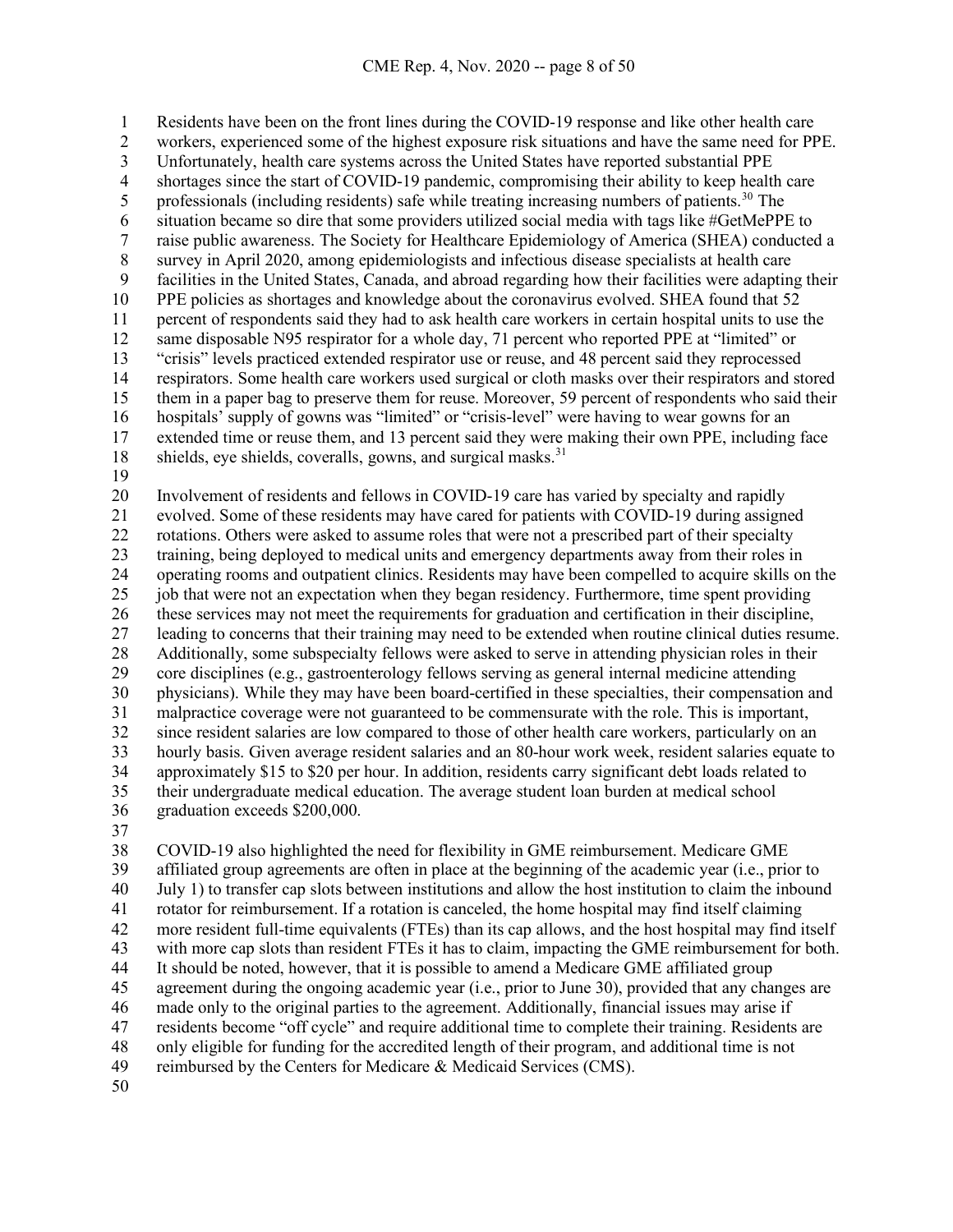1 On top of the issues already presented, some residents who became ill and/or required quarantine<br>2 while caring for COVID-19 patients learned that their residency program leave policies did not while caring for COVID-19 patients learned that their residency program leave policies did not 3 adequately account for these unplanned absences during the pandemic response. In response to the concerns of residents and fellows, the AMA developed guidance for residency programs to 4 concerns of residents and fellows, the AMA developed guidance for residency programs to<br>5 adequately address the personal, physical, and economic stresses that trainees face. Some ke adequately address the personal, physical, and economic stresses that trainees face. Some key points of the guidance include:  $\begin{array}{c} 7 \\ 8 \end{array}$ 8 • Residents who become ill as a result of their participation in the COVID-19 response must not be required to use vacation or personal time off while ill or quarantined. must not be required to use vacation or personal time off while ill or quarantined. • Residents who require leave under these circumstances must continue to receive their 11 salary and benefits. • Residents deployed to clinical areas unfamiliar to them must receive appropriate training and supervision for the tasks they will be asked to perform. • Clinical work that residents perform during the pandemic response should be considered in assessments of a trainee's qualifications for program completion. Where possible, credit should be given for the work residents are doing during this time. • Bodies overseeing certification requirements should allow flexibility in assessments of the competence of trainees, in light of the pandemic. Where possible, these assessments should not delay program completion nor eligibility for certification. 20 • Fellows who assume attending physician roles in core disciplines in which they are licensed and certified should receive pay and benefits commensurate with these roles. The impact of this activity on progress toward completion of the training program must be openly discussed with fellows prior to them assuming these responsibilities. The guiding principles to protect resident and fellow physicians responding to COVID-19 are featured in Appendix 3. THE IMPACT OF COVID-19 ON INTERNATIONAL MEDICAL GRADUATES ENTERING GME PROGRAMS IN THE U.S. As states called for more doctors to help meet the demand of the growing number of COVID-19 cases, non-U.S. citizen international medical graduates (IMGs) faced unique challenges that prevented them from responding due to visa limitations. Currently, non-U.S. citizen IMGs with 33 H-1B visas and J-1 waivers face restrictions on where they can work.<sup>[32](#page-50-15)</sup> Furthermore, the U.S. Citizenship and Immigration Services (USCIS) announced on March 20, 2020, its suspension of premium processing for all Form I-129, Petition for a Nonimmigrant Worker and I-140, Immigrant 36 Petition for Alien Workers due to the coronavirus (COVID-19) pandemic.<sup>[33](#page-50-16)</sup> This suspension was anticipated to exacerbate physician shortages, particularly in rural areas, and at the leading academic and research organizations that depend on health care provided by non-U.S. citizen IMGs. On April 9, 2020, U.S. Senators Dick Durbin (D-IL), Tammy Duckworth (D-IL), Amy Klobuchar (D-MN) along with colleagues in both the House and the Senate wrote a bipartisan, bicameral [letter](https://www.durbin.senate.gov/imo/media/doc/2020-04-06%20Letter%20to%20USCIS.pdf) urging the Administration to resume premium processing for physicians seeking 42 employment-based visas.<sup>[34](#page-50-17)</sup> On May 29, 2020, USCIS announced it would resume premium 43 processing for Form I-129 and Form I-140 in phases beginning June 1, 2020.<sup>[35](#page-50-3)</sup> Moreover, USCIS announced that non-U.S. citizen IMGs can deliver telehealth services during the public health emergency without having to apply for a new or amended Labor Condition Application and that it is temporarily waiving certain immigration consequences for failing to meet the full-time work

- requirement.
- 

On June 22, 2020, the President of the United States issued a Presidential Proclamation. As it

pertains to physicians, the Proclamation states that there are exemptions for: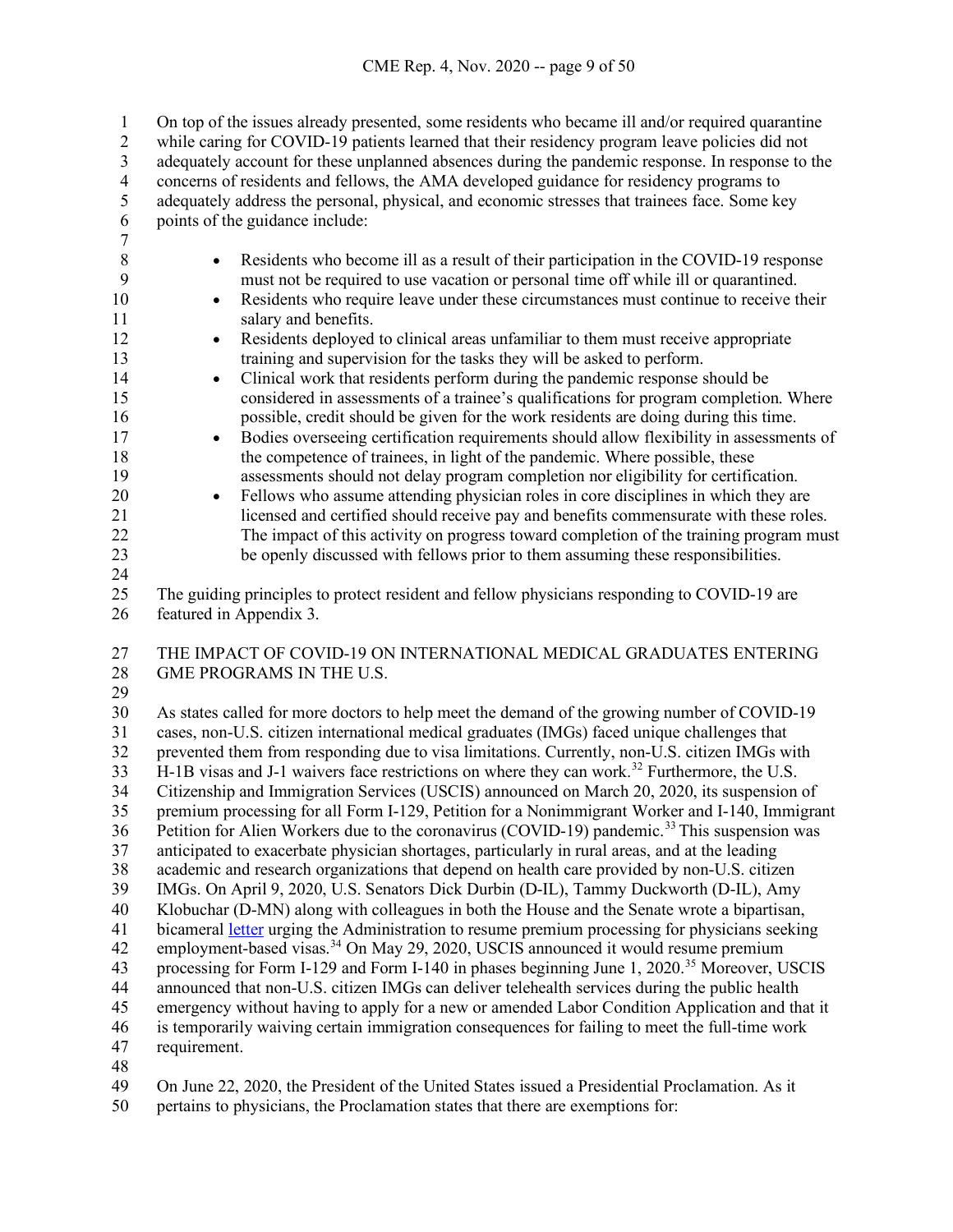$\frac{1}{2}$ • Sec.  $4(a)(i)$ ... [individuals who] are involved with the provision of medical care to 3 individuals who have contracted COVID-19 and are currently hospitalized; are<br>4 involved with the provision of medical research at United States facilities to hel 4 involved with the provision of medical research at United States facilities to help the<br>5 United States combat COVID-19... United States combat COVID-19… 6 • Or Sec.  $3(b)(iv)$  any alien whose entry would be in the national interest as determined<br>by the Secretary of State, the Secretary of Homeland Security, or their respective 7 by the Secretary of State, the Secretary of Homeland Security, or their respective designees. designees. J-1 physicians have been given an exemption from the June 22, 2020 Proclamation. However, the Proclamation still applies to most H-1B physicians. Per the AMA [letter](https://searchlf.ama-assn.org/letter/documentDownload?uri=%2Funstructured%2Fbinary%2Fletter%2FLETTERS%2F2020-5-4-Letter-to-Pence-re-Presidential-Proclamation-Non-Immigrants.pdf) to Vice President Pence sent on May 4, 2020, urging the Administration to allow J-1, H-1B, and O-1 International Medical Graduates (IMGs) to be exempt from any future immigration bans or limitations, AMA has been aware of, and advocating against, any physician immigration bans since before this Proclamation was issued. In response to the Proclamation, the Department of State (DOS) issued a statement that "as resources allow, embassies and consulates may continue to provide emergency and mission-critical visa services. Mission-critical immigrant visa categories include applicants who may be eligible for an exception under these presidential proclamations, such as…certain medical professionals." As such, on June 26, 2020, the AMA sent a [letter](https://searchlf.ama-assn.org/letter/documentDownload?uri=%2Funstructured%2Fbinary%2Fletter%2FLETTERS%2F2020-6-26-Letter-to-Wolf-and-Pompeo-re-Presidential-EO-Entry-Ban.pdf) to the Department of Homeland Security (DHS) and the Department of State strongly urging the Administration to consider J-1 and H-1B IMGs and their families' entry into the U.S. to be in the national interest of the country so that families can remain together and non-U.S. citizen IMG physicians can immediately begin to provide health care to U.S. patients. The AMA understands that every physician is mission critical, especially at this 26 time. Moreover, the AMA spearheaded a sign-on [letter](https://searchlf.ama-assn.org/letter/documentDownload?uri=%2Funstructured%2Fbinary%2Fletter%2FLETTERS%2F2020-7-8-AMA-Sign-On-Letter-re-H-1B-IMG_.pdf) for specialty societies. The letter urges the DOS and DHS to issue clarifying guidance pertaining to the Proclamation by directing Consular Affairs to advise embassies and consulates that H-1B physicians and their dependent family members' entry into the U.S. is in the national interest of the country. On July 6, 2020, the Student and Exchange Visitor Program (SEVP) announced that nonimmigrant F-1 and M-1 students attending schools operating entirely online could not take a full online course 33 load and enter or remain in the United States. In response, on July 9, 2020, the AMA sent a [letter](https://searchlf.ama-assn.org/letter/documentDownload?uri=%2Funstructured%2Fbinary%2Fletter%2FLETTERS%2F2020-7-9-Letter-to-Wolf-and-Albence-re-ICE-and-Online-Learning.pdf) urging the Administration to withdraw its modifications to the temporary exemptions for nonimmigrant students taking online classes due to the pandemic for the Fall 2020 semester, so that medical students seeking to study in the U.S. on an F-1 visa could enter or remain in the country. In part due to the advocacy efforts of the AMA, on July 14, 2020, the Trump Administration rescinded the directive. In addition to advocating for non-U.S. citizen IMGs, the AMA developed guidance to help ensure that visa-related issues do not prevent non-U.S. citizen IMGs from continuing to care for patients during COVID-19; this document is featured in Appendix 4. THE IMPACT OF COVID-19 ON EFFORTS TO INCREASE DIVERSITY AMONG MEDICAL STUDENTS AND RESIDENTS As medical school enrollment doubled over the past two decades, the percentage of entering under-48 represented students actually fell by  $16\%$ <sup>[36](#page-50-18)</sup> Even prior to COVID-19, national data suggested medical education was already losing ground with respect to racial and ethnic parity. Diversity efforts are particularly vulnerable during times of disruption; hence institutions must heighten their

commitment of attention and resources. Current disruptions related to COVID-19 may amplify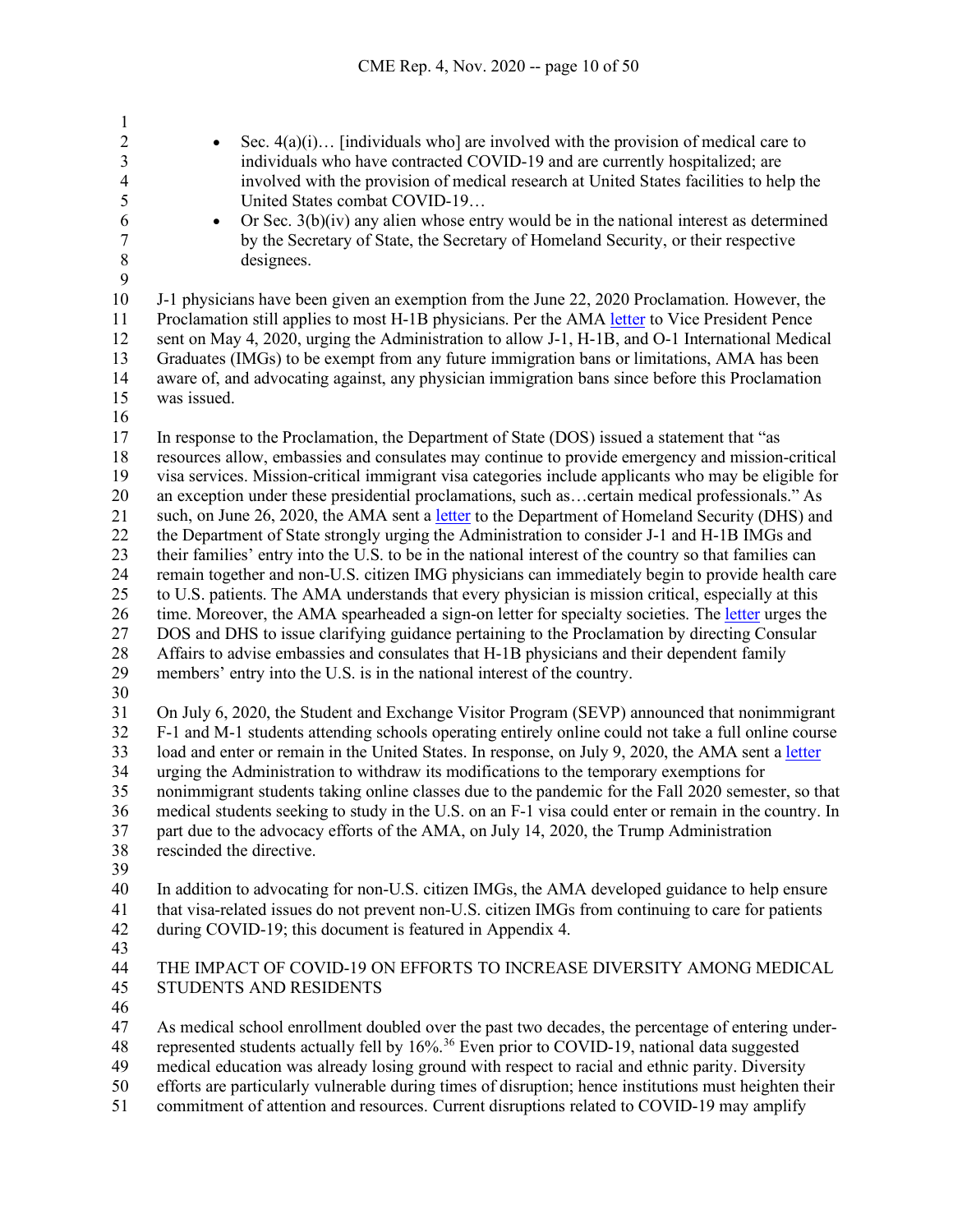1 underlying inequities in our educational system, similar to the pandemic's role in exacerbating<br>2 health inequities. Broader initiatives to foster long-term change in medicine and address inequi health inequities. Broader initiatives to foster long-term change in medicine and address inequities 3 in the entire United States educational system are imperative and are underway. To support these<br>4 efforts, the AMA developed guidance to protect underrepresented students and residents during 4 efforts, the AMA developed guidance to protect underrepresented students and residents during<br>5 COVID-19; this document is featured in Appendix 5. COVID-19; this document is featured in Appendix 5.

6<br>7

THE IMPACT OF COVID-19 ON CONTINUING MEDICAL EDUCATION IN THE U.S.

 With the increased demand for physicians to respond to COVID-19 cases, many physicians who had left practice had a desire to return. Like many professionals, physicians take time off to raise children, care for sick family members, or recover from their own illnesses. Some also switch to non-clinical jobs. But efforts to return to medicine are more difficult than in most careers, as clinical change occurs quickly. Drugs, devices, and surgical techniques that were standard a decade ago may now be obsolete, and a returning doctor's skills may simply be outdated. The AMA defines physician re-entry as "a return to clinical practice in the discipline in which one has been trained or certified following an extended period of clinical inactivity not resulting from discipline or impairment." Re-entry is a complicated, time-consuming, and expensive process. While inactive physicians may not lose their licenses, they must complete a physician reentry program if they stop practicing for a certain length of time (it varies by state but averages about three years). Unfortunately, there is a dearth of training programs for physicians who have already completed 21 residency training and need retraining.<sup>[37](#page-50-19)</sup> Reentry programs also cost most returning physicians between \$3,000 and \$10,000 per month, not including travel and relocation costs for the duration of the training. While each program has different features, they all require some type of assessment to determine the physician's skill set and clinical competence. After completing a reentry program, physicians who have let their license lapse have to petition their state board to reactivate it. Once licensure is granted, reentering physicians can then obtain hospital privileges and insurance coverage. Likewise, many senior and retired physicians may have either wanted to return to work or were called upon to do so during the COVID-19 outbreak, which raised additional considerations. For example, the licensure status of retired physicians varies by state. In some states retired physicians maintain their regular license, while others create a separate category for retired or inactive physicians, and still others have no license category for retired physicians. The path to reentry from a licensing perspective also varies. For senior and retired physicians who maintain active licenses, there are no licensure restrictions on re-entry to practice. For physicians who maintain an inactive, retired physician, or similar license, their state may have temporarily waived any barriers to re- entry due to COVID-19. 

38 The issue of whether senior physicians should be providing direct patient care for COVID-19<br>39 patients is a complex one that must balance a number of factors, such as whether the age of the patients is a complex one that must balance a number of factors, such as whether the age of the physician and their family members puts them in a high risk group, whether PPE is readily available, and whether they can contribute meaningfully in a non-direct patient care role.

The Federation of State Medical Boards (FSMB) has developed a repository of state-issued

guidelines for expediting licensure for health care workers whose licenses are inactive or expired.

As of June 9, 2020, 39 states issued guidelines waiving some of the requirements for physician

reentry in response to COVID-19, though most require that physicians be recently retired (within

47 the last two to five years).<sup>[38](#page-50-20)</sup> Forty-nine state medical boards have policies or regulations that dictate

what physicians need to do to reenter medicine after "an extended period of clinical inactivity."

That period differs for each state but ranges from 1 to 10 years. After the designated time

allotment, the board usually requires an evaluation before granting a license to practice medicine.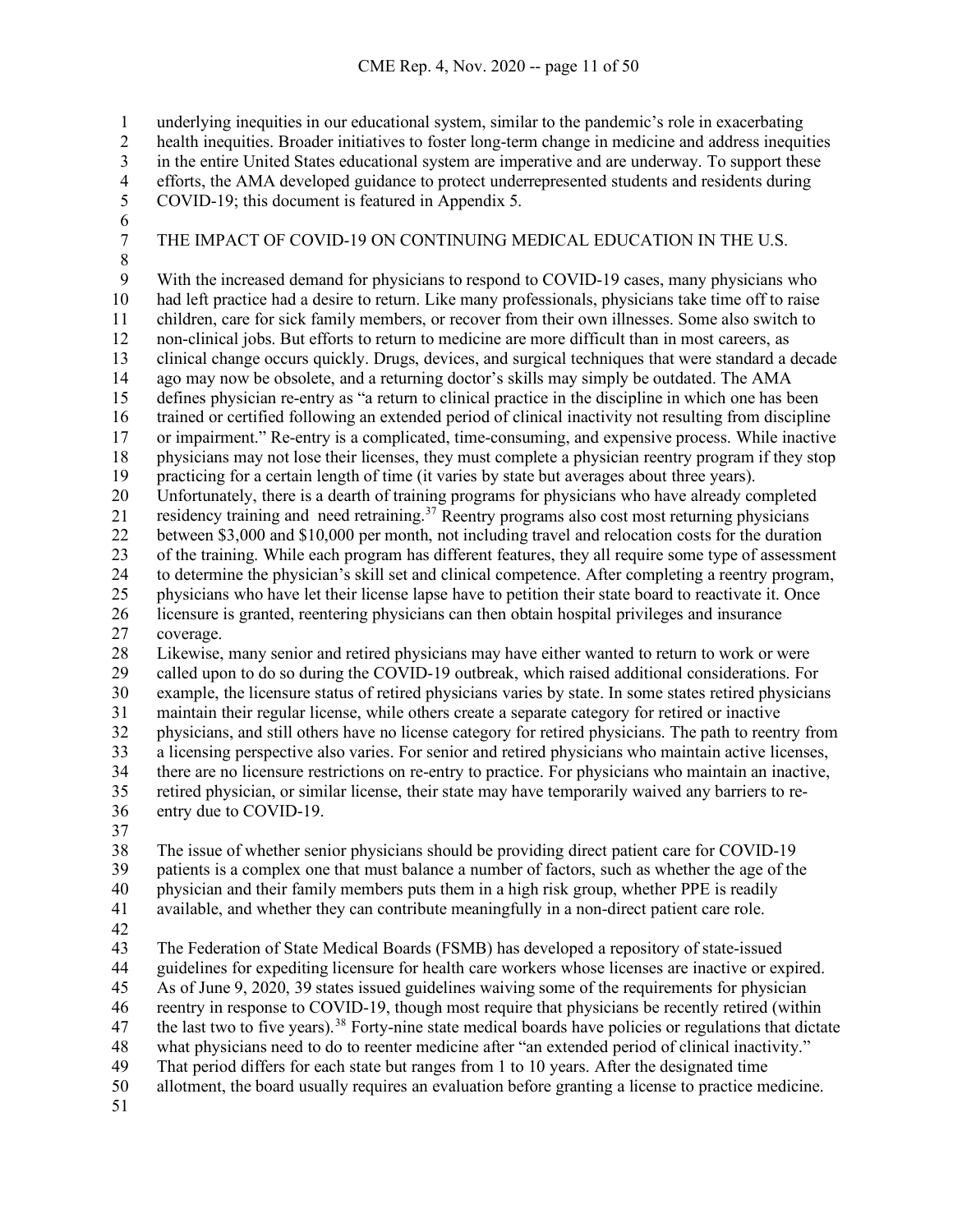1 Additional factors that need to be considered for senior physicians looking to go back to work<br>2 include professional and medical liability, clarification of roles, and the effect of income on

include professional and medical liability, clarification of roles, and the effect of income on

3 retirement status. The AMA developed a resource guide, featured in Appendix 6, to assist senior<br>4 physicians as they consider these important issues.

physicians as they consider these important issues.

6 THE IMPACT OF COVID-19 ON THE MENTAL HEALTH OF STUDENTS, RESIDENTS, AND PHYSICIANS AND PHYSICIANS

8<br>9 Critical stressors for medical students, residents, and physicians during COVID-19 are the uncertainty surrounding the pandemic; trauma associated with knowing there is a risk to one's own health; and concern for the safety and well-being of one's patients, as well as one's family and 12 friends.<sup>39</sup> Many students reported moral distress associated with watching patients in isolation from loved ones and described feeling distant from patients while wearing PPE as well as disappointment and frustration about not being able to help. Safety concerns among residents and fellows are complicated by the recognition that their decisions had implications for their loved ones and others outside the hospital. Some worried about transmitting infection to others in their homes. Feelings of vulnerability were exacerbated by rapidly changing conditions and recommendations. The fear of potential PPE shortages was prominent. Trainees not providing COVID-19 care because of personal health issues expressed guilt that colleagues had to step in. These feelings of anxiety and vulnerability among students and trainees compete internally with a desire and 21 commitment to serve the sick.<sup>[39](#page-50-8)</sup> A recent study reported in  $JAMA$  found that front-line health care workers who have been exposed to COVID-19 have a high risk of developing unfavorable mental 23 health outcomes and may need psychological support or interventions.<sup>41</sup> However, many students, residents, and physicians continue to do more than has been required of them for patient care and within the community, despite the risks and challenges of COVID-19. The AMA developed a guide, "Caring for our caregivers during COVID-19," for health system leadership to consider when supporting their physicians and care teams during COVID-19. The guide provides practical examples and strategies to encourage well-being and improve physician

 satisfaction as well as valuable strategies that address workload redistribution, institutional policies, meals, childcare, attention to emotional and mental well-being, and connecting with others. This guide is featured in Appendix 7.

- 
- 

 EFFORTS BY KEY STAKEHOLDERS TO ADDRESS ISSUES ACROSS THE CONTINUUM OF EDUCATION, TRAINING, LICENSURE, CERTIFICATION, AND CREDENTIALING

 The LCME is officially recognized by the U.S. Department of Education to accredit medical school programs leading to the MD degree in the United States and Canada. It is jointly overseen by the AAMC and AMA but is an independent organization. To achieve and maintain accreditation, a medical education program must meet the LCME accreditation standards and is required to demonstrate that their graduates exhibit general professional competencies appropriate for entry to the next stage of their training and that serve as the foundation for lifelong learning and proficient medical care. The LCME developed and disseminated numerous resources to offer guidance to medical schools during COVID-19. The LCME guiding principles are featured in Appendix 8.

 The COCA accredits medical school programs granting the DO degree in the United States. COCA is recognized by the U.S. Department of Education as the accreditor of colleges of osteopathic medicine. COCA accreditation signifies that a college has met or exceeded the Commission's standards for educational quality. COCA developed and disseminated numerous resources to offer

49 guidance to colleges of osteopathic medicine related to COVID-19. The guidance developed by

COCA can be found on its website [\(https://osteopathic.org/accreditation/coca-covid-19/\)](https://osteopathic.org/accreditation/coca-covid-19/).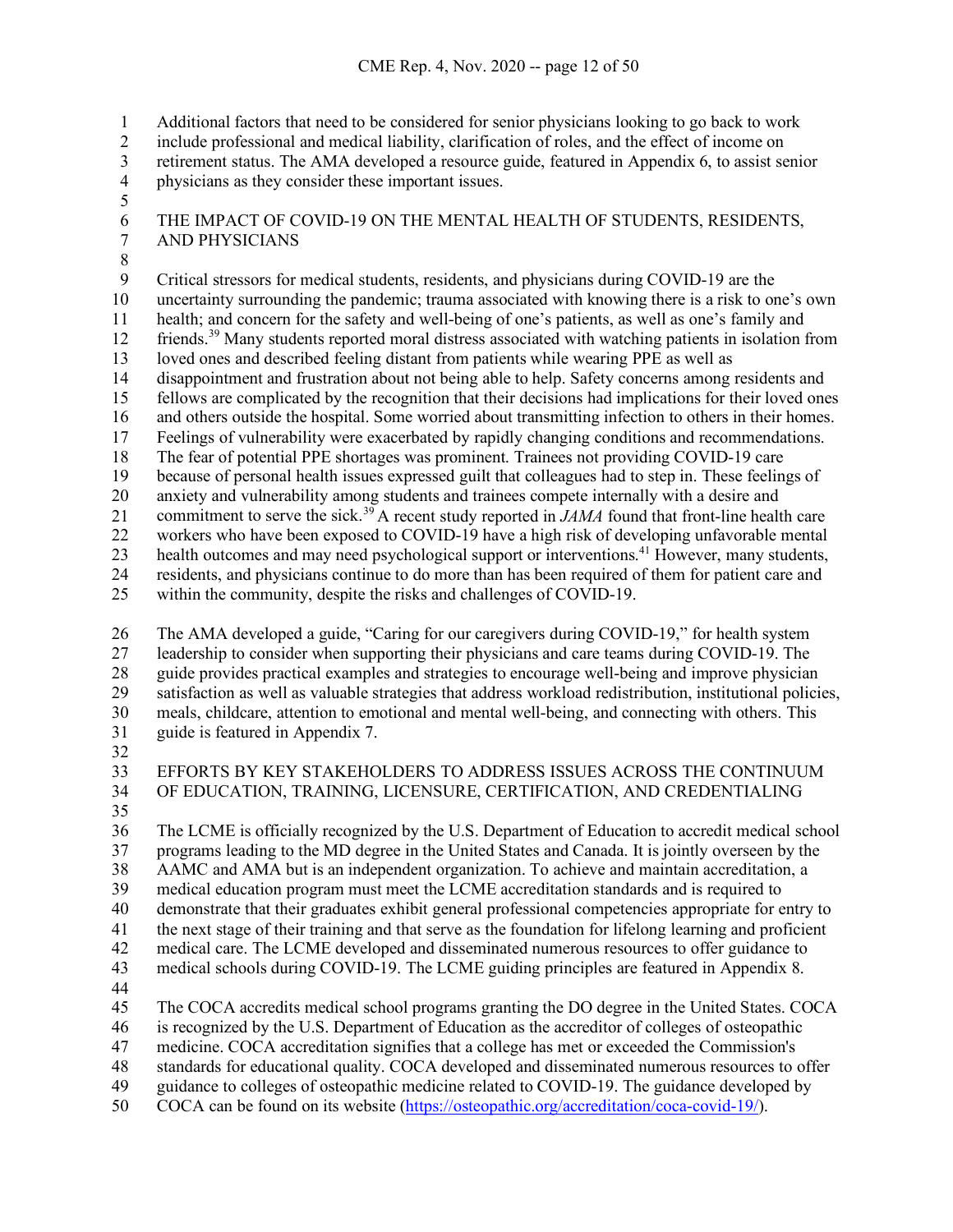$\frac{1}{2}$ The National Resident Matching Program<sup>®</sup> (NRMP<sup>®</sup>), or The Match<sup>®</sup>, is a private, non-profit 3 organization established to provide an orderly and fair mechanism for matching the preferences of applicants for U.S. residency positions with the preferences of residency program directors. NRMP 4 applicants for U.S. residency positions with the preferences of residency program directors. NRMP<br>5 created Frequently Asked Questions (FAQs) to address questions regarding the applicant transition created Frequently Asked Questions (FAQs) to address questions regarding the applicant transition 6 to GME during the COVID-19 crisis. FAQs developed by NRMP can be found on its website<br>  $\frac{7}{100}$  (http://www.nrmp.org/covid-faqs-2-2/) [\(http://www.nrmp.org/covid-faqs-2-2/\)](http://www.nrmp.org/covid-faqs-2-2/) The ACGME is an independent, not-for-profit, physician-led organization that sets and monitors the professional educational standards essential to preparing physicians who deliver safe, high- quality medical care to all Americans and monitors compliance with those standards. During COVID-19, the ACGME has monitored the needs of the GME community and provided guidance, clarification, and resources. ACGME resources specific to COVID can be found on its website [\(https://acgme.org/COVID-19/ACGME-Guidance-Statements\)](https://acgme.org/COVID-19/ACGME-Guidance-Statements). The Educational Commission for Foreign Medical Graduates (ECFMG) assesses the readiness of IMGs to enter residency or fellowship programs in the United States that are accredited by the ACGME. The ECFMG also acts as the registration and score-reporting agency for the USMLE for IMGs. It conducts three examinations: Step 1, Step 2CK, and Step 2CS. The ECFMG certificate is issued to physicians who pass the three exams within seven years. The ECFMG developed resources and launched a COVID-19 specific newsletter during the pandemic. These resources are available on the ECFMG website [\(https://www.ecfmg.org/annc/covid-19-coronavirus.html\)](https://www.ecfmg.org/annc/covid-19-coronavirus.html). The NBME is an independent, not-for-profit organization that serves the public through its high-25 quality assessments of health care professionals. The NBME is also a co-sponsor of the USMLE<sup>®.</sup> 26 The NBME provided updates related to assessments during COVID-19 which can be found on its 27 website [\(https://www.nbme.org/news/coronavirus-covid-19-assessment-information-and-updates\)](https://www.nbme.org/news/coronavirus-covid-19-assessment-information-and-updates) The American Board of Medical Specialties (ABMS) is an independent, not-for-profit organization founded to set professional standards for physician practice and board certification. The ABMS and its 24 Member Boards aim to improve the quality of health care by elevating the discipline of specialty medicine through board certification. The ABMS developed numerous resources for diplomates and their fellow health care professionals which can be found on its website [\(https://www.abms.org/initiatives/covid-19-information/\)](https://www.abms.org/initiatives/covid-19-information/). The FSMB is a national, non-profit organization that represents the state medical and osteopathic 37 boards of the United States and its territories. FSMB also co-sponsors the USMLE®. The FSMB 38 developed recommendations for medical license portability during COVID-19 and other resources<br>39 which can be found on its website (https://www.fsmb.org/advocacy/covid-19/). which can be found on its website [\(https://www.fsmb.org/advocacy/covid-19/\)](https://www.fsmb.org/advocacy/covid-19/). The CPA is a cross-organizational group of national medical education organizations, including the AMA, concerned with the oversight, education, and assessment of medical students and physicians throughout their medical careers. During COVID-19, the CPA created several work groups to develop common recommendations to address urgent issues related to the COVID-19 pandemic and physician education. "Maintaining Quality and Safety Standards Amid COVID-19" is a product of one of the work groups and offers guidance for health care administrators and credentialing staff members supporting the contributions of new or volunteer physicians during the COVID-19 pandemic. This product is featured in Appendix 9. RELEVANT AMA POLICY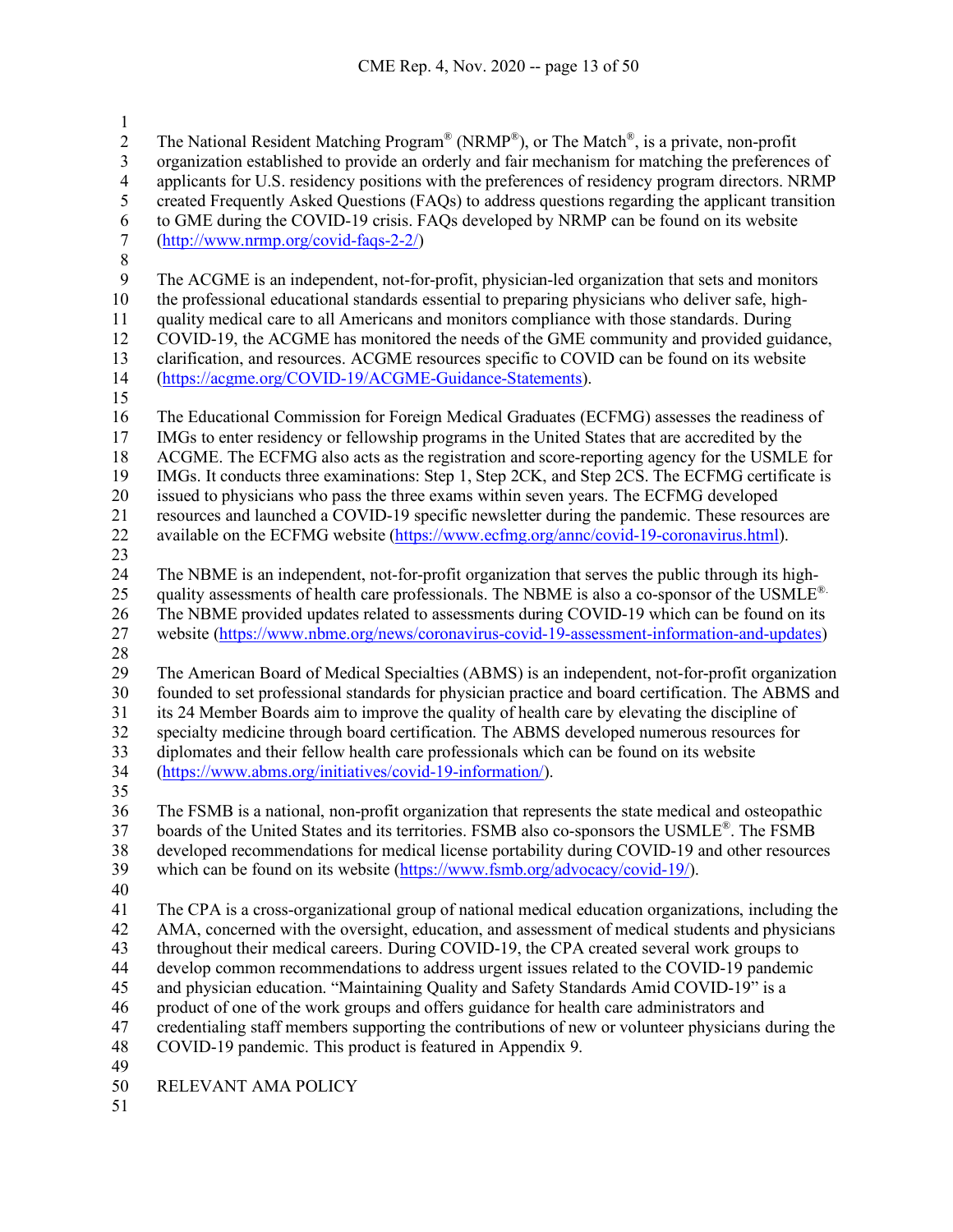1 The AMA has developed several policies in response to addressing pandemics. These policies are featured in Appendix 1. featured in Appendix 1.

 $\frac{3}{4}$ 

#### **SUMMARY**

5

6 The rapid spread of COVID-19 disrupted life, including medical education. Fortunately, the response of key stakeholders was equally rapid and multifactorial. Strategic planning for future

7 response of key stakeholders was equally rapid and multifactorial. Strategic planning for future<br>8 pandemics needs to focus on equipping individuals at various points in their medical careers to

8 pandemics needs to focus on equipping individuals at various points in their medical careers to redeploy while ensuring patient safety. As many of the issues presented in this report are

redeploy while ensuring patient safety. As many of the issues presented in this report are

10 interrelated, it will also be necessary for key stakeholders to collaborate to minimize negative

11 unintended consequences for students, residents, physicians, and most importantly patients. The

12 Council on Medical Education expects there to be evolving issues related to COVID-19 and will

13 continue to monitor the evolution.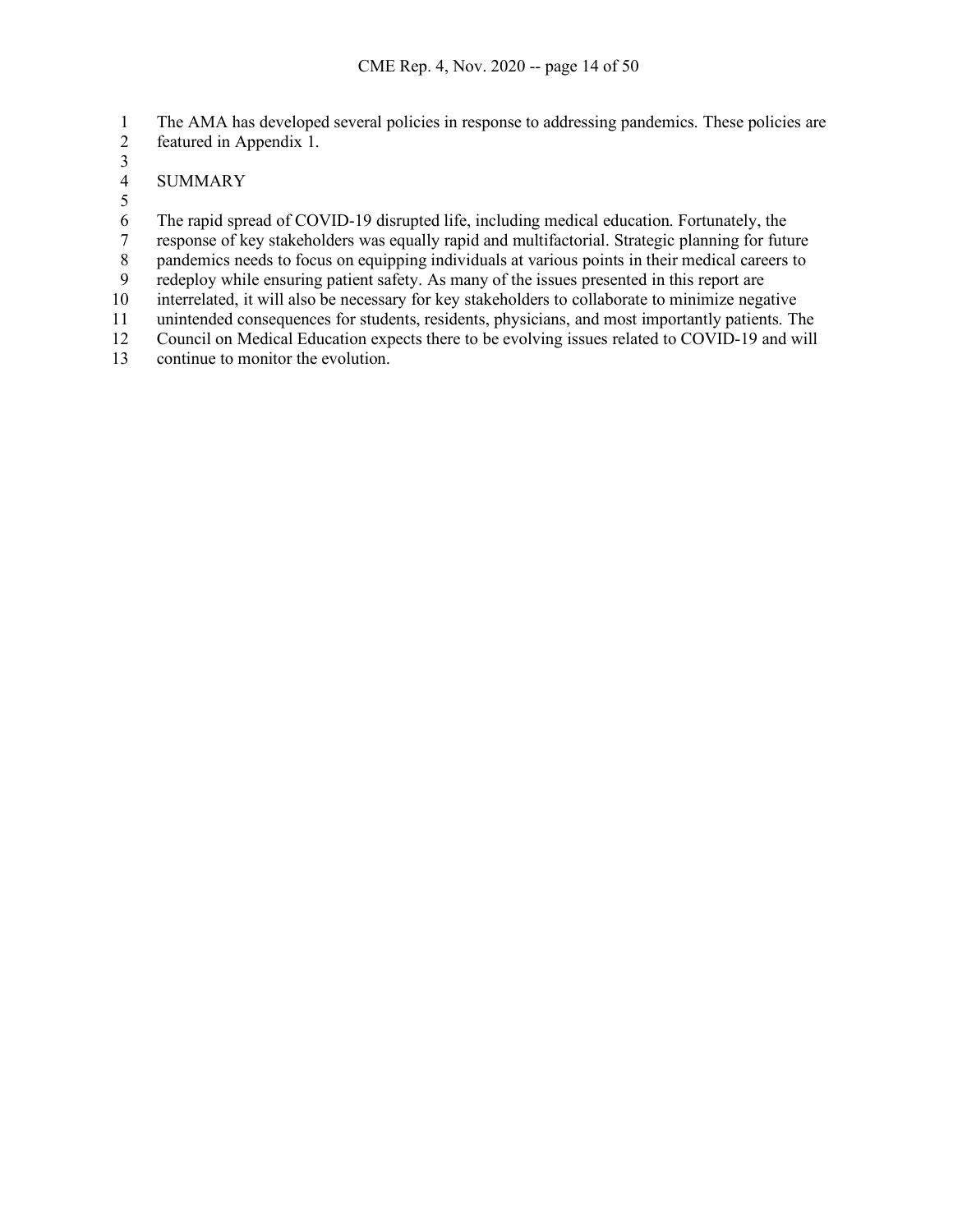### APPENDIX 1: RELEVANT AMA POLICY

#### *9.2.1, "Medical Student Involvement in Patient Care"*

Having contact with patients is essential for training medical students, and both patients and the public benefit from the integrated care that is provided by health care teams that include medical students. However, the obligation to develop the next generation of physicians must be balanced against patients' freedom to choose from whom they receive treatment.

All physicians share an obligation to ensure that patients are aware that medical students may participate in their care and have the opportunity to decline care from students. Attending physicians may be best suited to fulfill this obligation. Before involving medical students in a patient's care, physicians should:

(a) Convey to the patient the benefits of having medical students participate in their care.

(b) Inform the patients about the identity and training status of individuals involved in care. Students, their supervisors, and all health care professionals should avoid confusing terms and properly identify themselves to patients.

(c) Inform the patient that trainees will participate before a procedure is undertaken when the patient will be temporarily incapacitated.

(d) Discuss student involvement in care with the patient's surrogate when the patient lacks decision-making capacity.

(e) Confirm that the patient is willing to permit medical students to participate in care.

9.2.2, "Resident & Fellow Physicians' Involvement in Patient Care"

Residents and fellows have dual roles as trainees and caregivers. Residents and fellows share responsibility with physicians involved in their training to facilitate educational and patient care goals.

Residents and fellows are physicians first and foremost and should always regard the interests of patients as paramount. When they are involved in patient care, residents and fellows should:

(a) Interact honestly with patients, including clearly identifying themselves as members of a team that is supervised by the attending physician and clarifying the role they will play in patient care. They should notify the attending physician if a patient refuses care from a resident or fellow.

(b) Participate fully in established mechanisms in their training programs and hospital systems for reporting and analyzing errors. They should cooperate with attending physicians in communicating errors to patients.

(c) Monitor their own health and level of alertness so that these factors do not compromise their ability to care for patients safely. Residents and fellows should recognize that providing patient care beyond time permitted by their programs (for example, "moonlighting" or other activities that interfere with adequate rest during off hours) might be harmful to themselves and patients.

Physicians involved in training residents and fellows should:

(d) Take steps to help ensure that training programs are structured to be conducive to the learning process as well as to promote the patient's welfare and dignity.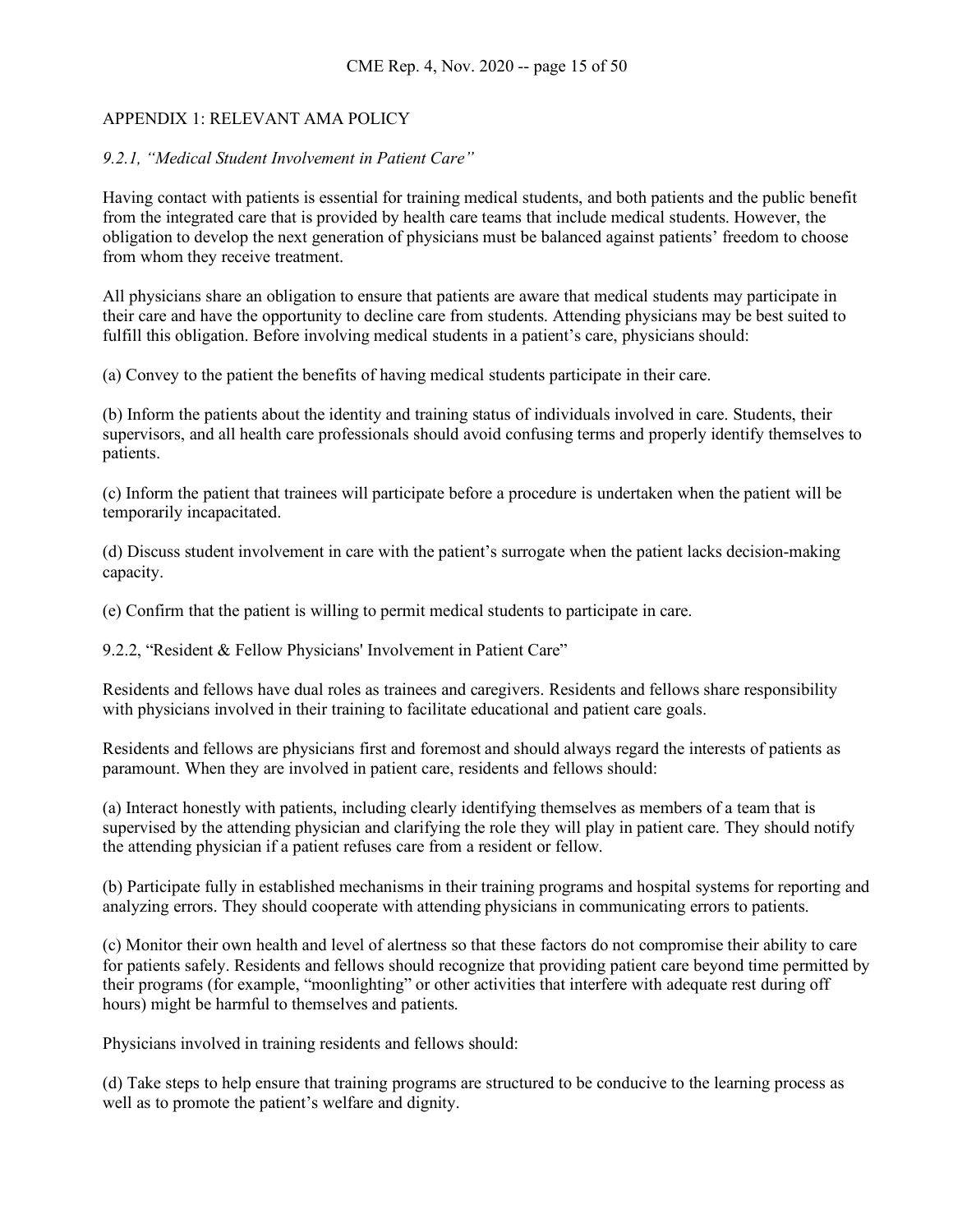(e) Address patient refusal of care from a resident or fellow. If after discussion, a patient does not want to participate in training, the physician may exclude residents or fellows from the patient's care. If appropriate, the physician may transfer the patient's care to another physician or nonteaching service or another health care facility.

(f) Provide residents and fellows with appropriate faculty supervision and availability of faculty consultants, and with graduated responsibility relative to level of training and expertise.

(g) Observe pertinent regulations and seek consultation with appropriate institutional resources, such as an ethics committee, to resolve educational or patient care conflicts that arise in the course of training. All parties involved in such conflicts must continue to regard patient welfare as the first priority. Conflict resolution should not be punitive, but should aim at assisting residents and fellows to complete their training successfully.

### *11.1.3, "Allocating Limited Health Care Resources"*

Physicians' primary ethical obligation is to promote the well-being of their patients. Policies for allocating scarce health care resources can impede their ability to fulfill that obligation, whether those policies address situations of chronically limited resources, such as ICU (intensive care unit) beds, medications, or solid organs for transplantation, or "triage" situations in times of scarcity, such as access to ventilators during an influenza pandemic.

As professionals dedicated to protecting the interests of their patients, physicians thus have a responsibility to contribute their expertise to developing allocation policies that are fair and safeguard the welfare of patients.

Individually and collectively through the profession, physicians should advocate for policies and procedures that allocate scarce health care resources fairly among patients, in keeping with the following criteria:

(a) Base allocation policies on criteria relating to medical need, including urgency of need, likelihood and anticipated duration of benefit, and change in quality of life. In limited circumstances, it may be appropriate to take into consideration the amount of resources required for successful treatment. It is not appropriate to base allocation policies on social worth, perceived obstacles to treatment, patient contribution to illness, past use of resources, or other non-medical characteristics.

(b) Give first priority to those patients for whom treatment will avoid premature death or extremely poor outcomes, then to patients who will experience the greatest change in quality of life, when there are very substantial differences among patients who need access to the scarce resource(s).

(c) Use an objective, flexible, transparent mechanism to determine which patients will receive the resource(s) when there are not substantial differences among patients who need access to the scarce resource(s).

(d) Explain the applicable allocation policies or procedures to patients who are denied access to the scarce resource(s) and to the public.

*H-140.900, "A Declaration of Professional Responsibility"*

Our AMA adopts the Declaration of Professional Responsibility

### DECLARATION OF PROFESSIONAL RESPONSIBILITY: MEDICINE's SOCIAL CONTRACT WITH HUMANITY

Preamble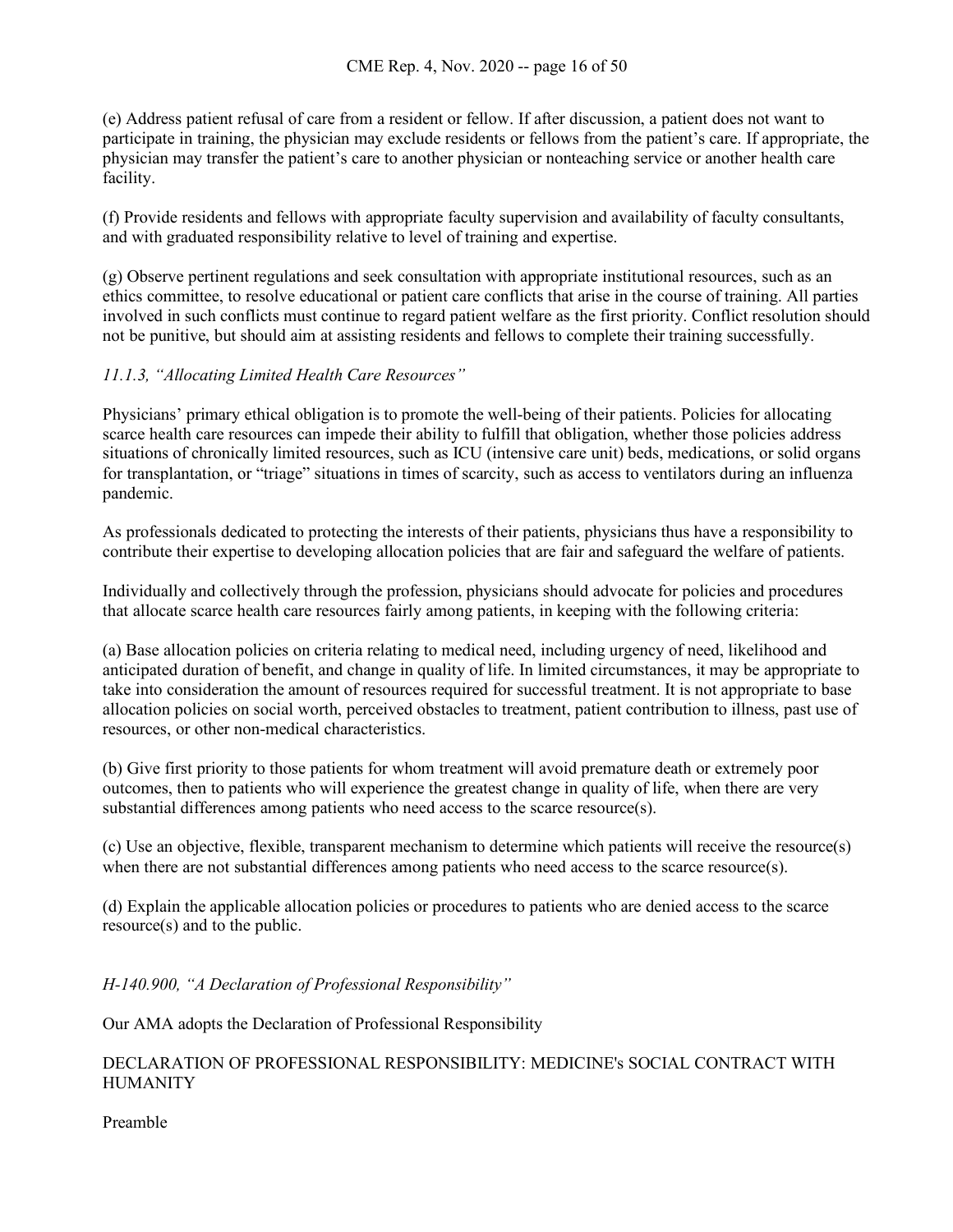Never in the history of human civilization has the well being of each individual been so inextricably linked to that of every other. Plagues and pandemics respect no national borders in a world of global commerce and travel. Wars and acts of terrorism enlist innocents as combatants and mark civilians as targets. Advances in medical science and genetics, while promising to do great good, may also be harnessed as agents of evil. The unprecedented scope and immediacy of these universal challenges demand concerted action and response by all.

As physicians, we are bound in our response by a common heritage of caring for the sick and the suffering. Through the centuries, individual physicians have fulfilled this obligation by applying their skills and knowledge competently, selflessly and at times heroically. Today, our profession must reaffirm its historical commitment to combat natural and man-made assaults on the health and well being of humankind. Only by acting together across geographic and ideological divides can we overcome such powerful threats. Humanity is our patient.

### Declaration

We, the members of the world community of physicians, solemnly commit ourselves to: (1) Respect human life and the dignity of every individual. (2) Refrain from supporting or committing crimes against humanity and condemn any such acts. (3) Treat the sick and injured with competence and compassion and without prejudice. (4) Apply our knowledge and skills when needed, though doing so may put us at risk. (5) Protect the privacy and confidentiality of those for whom we care and breach that confidence only when keeping it would seriously threaten their health and safety or that of others. (6) Work freely with colleagues to discover, develop, and promote advances in medicine and public health that ameliorate suffering and contribute to human well-being. (7) Educate the public and polity about present and future threats to the health of humanity. (8) Advocate for social, economic, educational, and political changes that ameliorate suffering and contribute to human wellbeing. (9) Teach and mentor those who follow us for they are the future of our caring profession. We make these promises solemnly, freely, and upon our personal and professional honor.

### *H-295.860, "Promoting Transparency in Medical Education and Access to Training"*

Our American Medical Association: (1) strongly encourages medical schools and graduate medical education training programs to communicate with current and prospective medical students, residents and fellows how affiliations and mergers among health care organizations may impact health care delivery, medical education and training opportunities at their respective institutions; and (2) will work with the Accreditation Council for Graduate Medical Education and other appropriate stakeholders to support transparency within medical education, recommending that medical schools and graduate medical education training programs communicate with current and prospective medical students, residents and fellows how affiliations and mergers among health care organizations may impact health care delivery, medical education and training opportunities.

### *H-295.868, Education in Disaster Medicine and Public Health Preparedness During Medical School and Residency Training*

1. Our AMA recommends that formal education and training in disaster medicine and public health preparedness be incorporated into the curriculum at all medical schools and residency programs.

2. Our AMA encourages medical schools and residency programs to utilize multiple methods, including simulation, disaster drills, interprofessional team-based learning, and other interactive formats for teaching disaster medicine and public health preparedness.

3. Our AMA encourages public and private funders to support the development and implementation of education and training opportunities in disaster medicine and public health preparedness for medical students and resident physicians.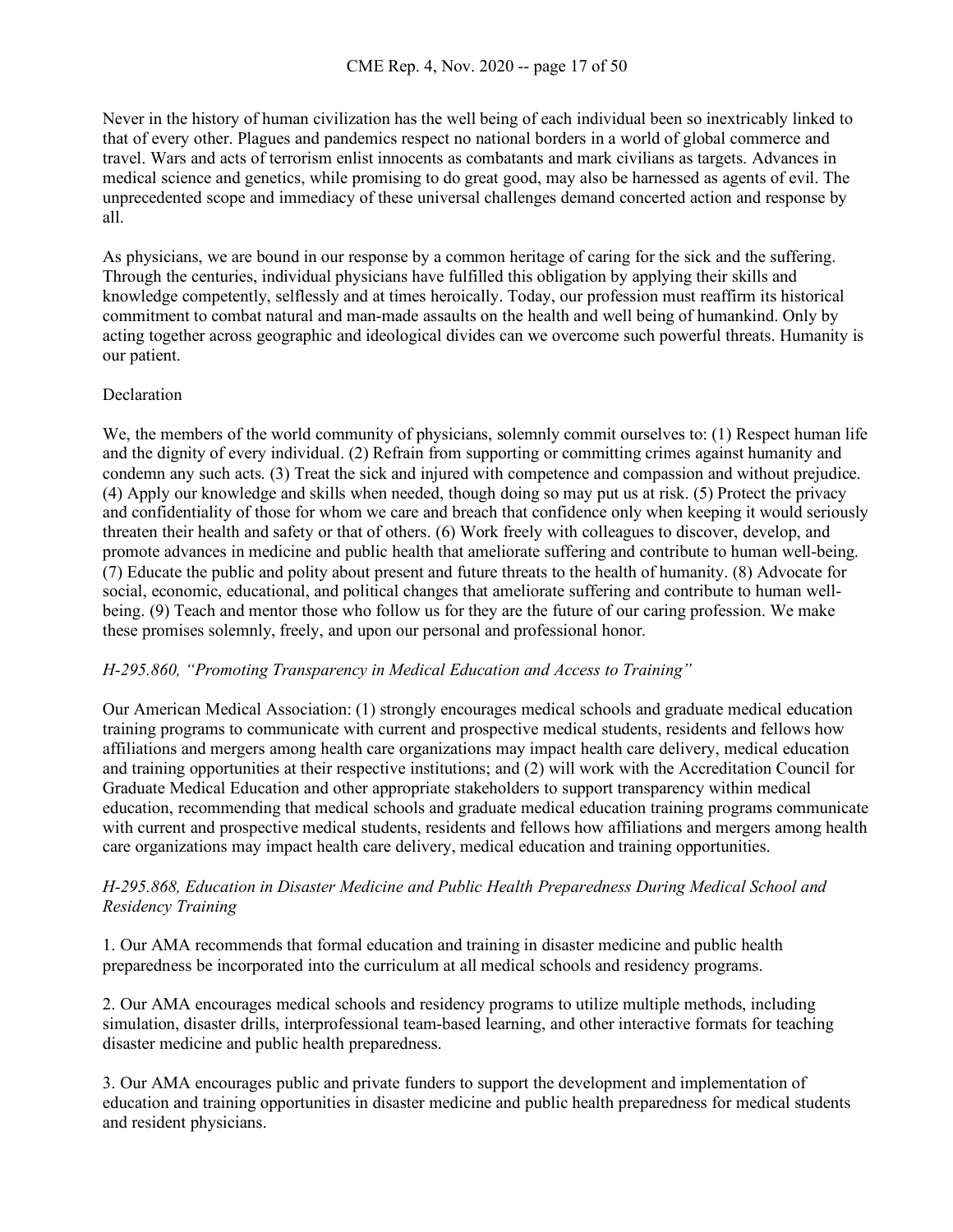4. Our AMA supports the National Disaster Life Support (NDLS) Program Office's work to revise and enhance the NDLS courses and supporting course materials, in both didactic and electronic formats, for use in medical schools and residency programs.

5. Our AMA encourages involvement of the National Disaster Life Support Education Consortium's adoption of training and education standards and guidelines established by the newly created Federal Education and Training Interagency Group (FETIG).

6. Our AMA will continue to work with other specialties and stakeholders to coordinate and encourage provision of disaster preparedness education and training in medical schools and in graduate and continuing medical education.

7. Our AMA encourages all medical specialties, in collaboration with the National Disaster Life Support Educational Consortium (NDLSEC), to develop interdisciplinary and inter-professional training venues and curricula, including essential elements for national disaster preparedness for use by medical schools and residency programs to prepare physicians and other health professionals to respond in coordinated teams using the tools available to effectively manage disasters and public health emergencies.

8. Our AMA encourages medical schools and residency programs to use community-based disaster training and drills as appropriate to the region and community they serve as opportunities for medical students and residents to develop team skills outside the usual venues of teaching hospitals, ambulatory clinics, and physician offices.

9. Our AMA will make medical students and residents aware of the context (including relevant legal issues) in which they could serve with appropriate training, credentialing, and supervision during a national disaster or emergency, e.g., non-governmental organizations, American Red Cross, Medical Reserve Corps, and other entities that could provide requisite supervision.

10. Our AMA will work with the Federation of State Medical Boards to encourage state licensing authorities to include medical students and residents who are properly trained and credentialed to be able to participate under appropriate supervision in a national disaster or emergency.

11. Our AMA encourages physicians, residents, and medical students to participate in disaster response activities through organized groups, such as the Medical Response Corps and American Red Cross, and not as spontaneous volunteers.

12. Our AMA encourages teaching hospitals to develop and maintain a relocation plan to ensure that educational activities for faculty, medical students, and residents can be continued in times of national disaster and emergency.

### *H-295.939, Protecting Medical Trainees from Hazardous Exposure*

1. Our AMA will encourage all health care-related educational institutions to apply the Occupational Safety and Health Administration (OSHA) Blood Borne Pathogen standard and OSHA hazardous exposure regulations, including communication requirements, equally to employees, students, and residents/fellows.

2. Our AMA recommends: (a) that the Accreditation Council for Graduate Medical Education revise the common program requirements to require education and subsequent demonstration of competence regarding potential exposure to hazardous agents relevant to specific specialties, including but not limited to: appropriate handling of hazardous agents, potential risks of exposure to hazardous agents, situational avoidance of hazardous agents, and appropriate responses when exposure to hazardous material may have occurred in the workplace/training site; (b) (i) that medical school policies on hazardous exposure include options to limit hazardous agent exposure in a manner that does not impact students' ability to successfully complete their training, and (ii) that medical school policies on continuity of educational requirements toward degree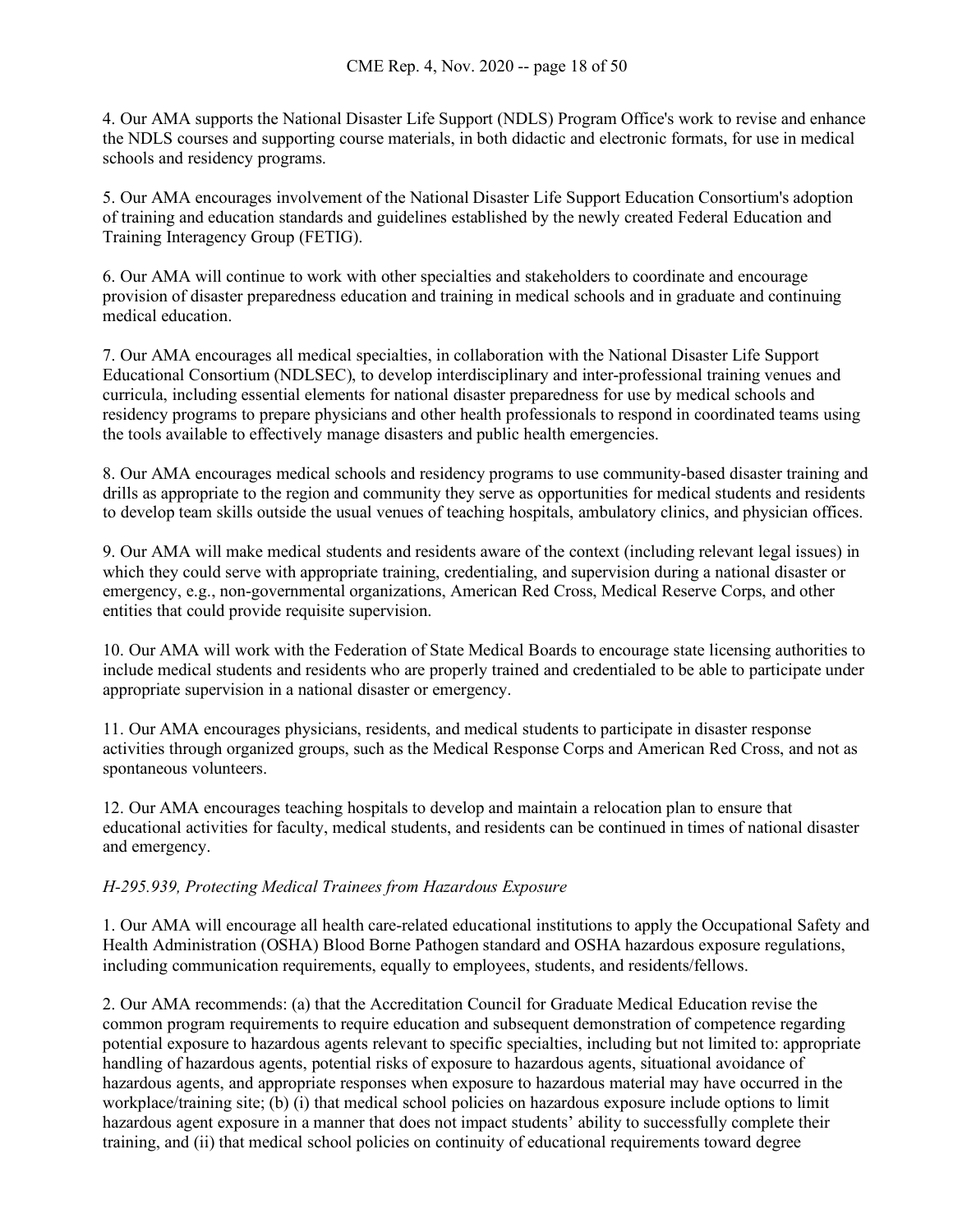completion address leaves of absence or temporary reassignments when a pregnant trainee wishes to minimize the risks of hazardous exposures that may affect the trainee's and/or fetus' personal health status; (c) that medical schools and health care settings with medical learners be vigilant in updating educational material and protective measures regarding hazardous agent exposure of its learners and make this information readily available to students, faculty, and staff; and (d) medical schools and other sponsors of health professions education programs ensure that their students and trainees meet the same requirements for education regarding hazardous materials and potential exposures as faculty and staff.

## *H-310.912, Residents and Fellows' Bill of Rights*

1. Our AMA continues to advocate for improvements in the ACGME Institutional and Common Program Requirements that support AMA policies as follows: a) adequate financial support for and guaranteed leave to attend professional meetings; b) submission of training verification information to requesting agencies within 30 days of the request; c) adequate compensation with consideration to local cost-of-living factors and years of training, and to include the orientation period; d) health insurance benefits to include dental and vision services; e) paid leave for all purposes (family, educational, vacation, sick) to be no less than six weeks per year; and f) stronger due process guidelines.

2. Our AMA encourages the ACGME to ensure access to educational programs and curricula as necessary to facilitate a deeper understanding by resident physicians of the US health care system and to increase their communication skills.

3. Our AMA regularly communicates to residency and fellowship programs and other GME stakeholders this Resident/Fellows Physicians' Bill of Rights.

4. Our AMA: a) will promote residency and fellowship training programs to evaluate their own institution's process for repayment and develop a leaner approach. This includes disbursement of funds by direct deposit as opposed to a paper check and an online system of applying for funds; b) encourages a system of expedited repayment for purchases of \$200 or less (or an equivalent institutional threshold), for example through payment directly from their residency and fellowship programs (in contrast to following traditional workflow for reimbursement); and c) encourages training programs to develop a budget and strategy for planned expenses versus unplanned expenses, where planned expenses should be estimated using historical data, and should include trainee reimbursements for items such as educational materials, attendance at conferences, and entertaining applicants. Payment in advance or within one month of document submission is strongly recommended.

5. Our AMA encourages teaching institutions to explore benefits to residents and fellows that will reduce personal cost of living expenditures, such as allowances for housing, childcare, and transportation.

6. Our AMA will work with the Accreditation Council for Graduate Medical Education (ACGME) and other relevant stakeholders to amend the ACGME Common Program Requirements to allow flexibility in the specialty-specific ACGME program requirements enabling specialties to require salary reimbursement or "protected time" for resident and fellow education by "core faculty," program directors, and assistant/associate program directors.

7. Our AMA adopts the following 'Residents and Fellows' Bill of Rights' as applicable to all resident and fellow physicians in ACGME-accredited training programs:

### RESIDENT/FELLOW PHYSICIANS' BILL OF RIGHTS

Residents and fellows have a right to: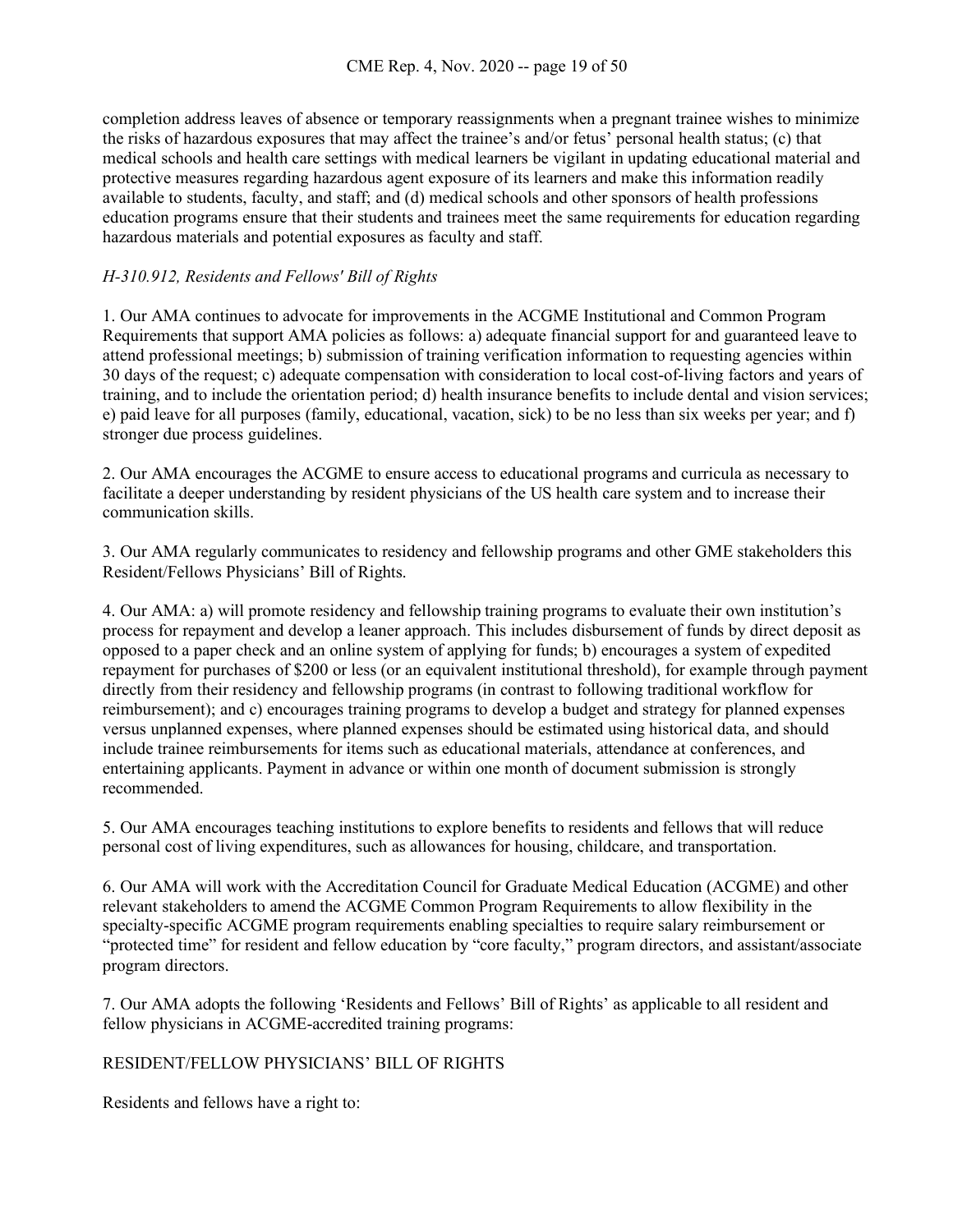A. An education that fosters professional development, takes priority over service, and leads to independent practice.

With regard to education, residents and fellows should expect: (1) A graduate medical education experience that facilitates their professional and ethical development, to include regularly scheduled didactics for which they are released from clinical duties. Service obligations should not interfere with educational opportunities and clinical education should be given priority over service obligations; (2) Faculty who devote sufficient time to the educational program to fulfill their teaching and supervisory responsibilities; (3) Adequate clerical and clinical support services that minimize the extraneous, time-consuming work that draws attention from patient care issues and offers no educational value; (4) 24-hour per day access to information resources to educate themselves further about appropriate patient care; and  $(5)$  Resources that will allow them to pursue scholarly activities to include financial support and education leave to attend professional meetings.

B. Appropriate supervision by qualified faculty with progressive resident responsibility toward independent practice.

With regard to supervision, residents and fellows should expect supervision by physicians and non-physicians who are adequately qualified and which allows them to assume progressive responsibility appropriate to their level of education, competence, and experience. It is neither feasible nor desirable to develop universally applicable and precise requirements for supervision of residents.

C. Regular and timely feedback and evaluation based on valid assessments of resident performance.

With regard to evaluation and assessment processes, residents and fellows should expect: (1) Timely and substantive evaluations during each rotation in which their competence is objectively assessed by faculty who have directly supervised their work; (2) To evaluate the faculty and the program confidentially and in writing at least once annually and expect that the training program will address deficiencies revealed by these evaluations in a timely fashion; (3) Access to their training file and to be made aware of the contents of their file on an annual basis; and (4) Training programs to complete primary verification/credentialing forms and recredentialing forms, apply all required signatures to the forms, and then have the forms permanently secured in their educational files at the completion of training or a period of training and, when requested by any organization involved in credentialing process, ensure the submission of those documents to the requesting organization within thirty days of the request.

D. A safe and supportive workplace with appropriate facilities.

With regard to the workplace, residents and fellows should have access to: (1) A safe workplace that enables them to fulfill their clinical duties and educational obligations; (2) Secure, clean, and comfortable on-call rooms and parking facilities which are secure and well-lit; (3) Opportunities to participate on committees whose actions may affect their education, patient care, workplace, or contract.

E. Adequate compensation and benefits that provide for resident well-being and health.

(1) With regard to contracts, residents and fellows should receive: a. Information about the interviewing residency or fellowship program including a copy of the currently used contract clearly outlining the conditions for (re)appointment, details of remuneration, specific responsibilities including call obligations, and a detailed protocol for handling any grievance; and b. At least four months advance notice of contract non-renewal and the reason for non-renewal.

(2) With regard to compensation, residents and fellows should receive: a. Compensation for time at orientation; and b. Salaries commensurate with their level of training and experience. Compensation should reflect cost of living differences based on local economic factors, such as housing, transportation, and energy costs (which affect the purchasing power of wages), and include appropriate adjustments for changes in the cost of living.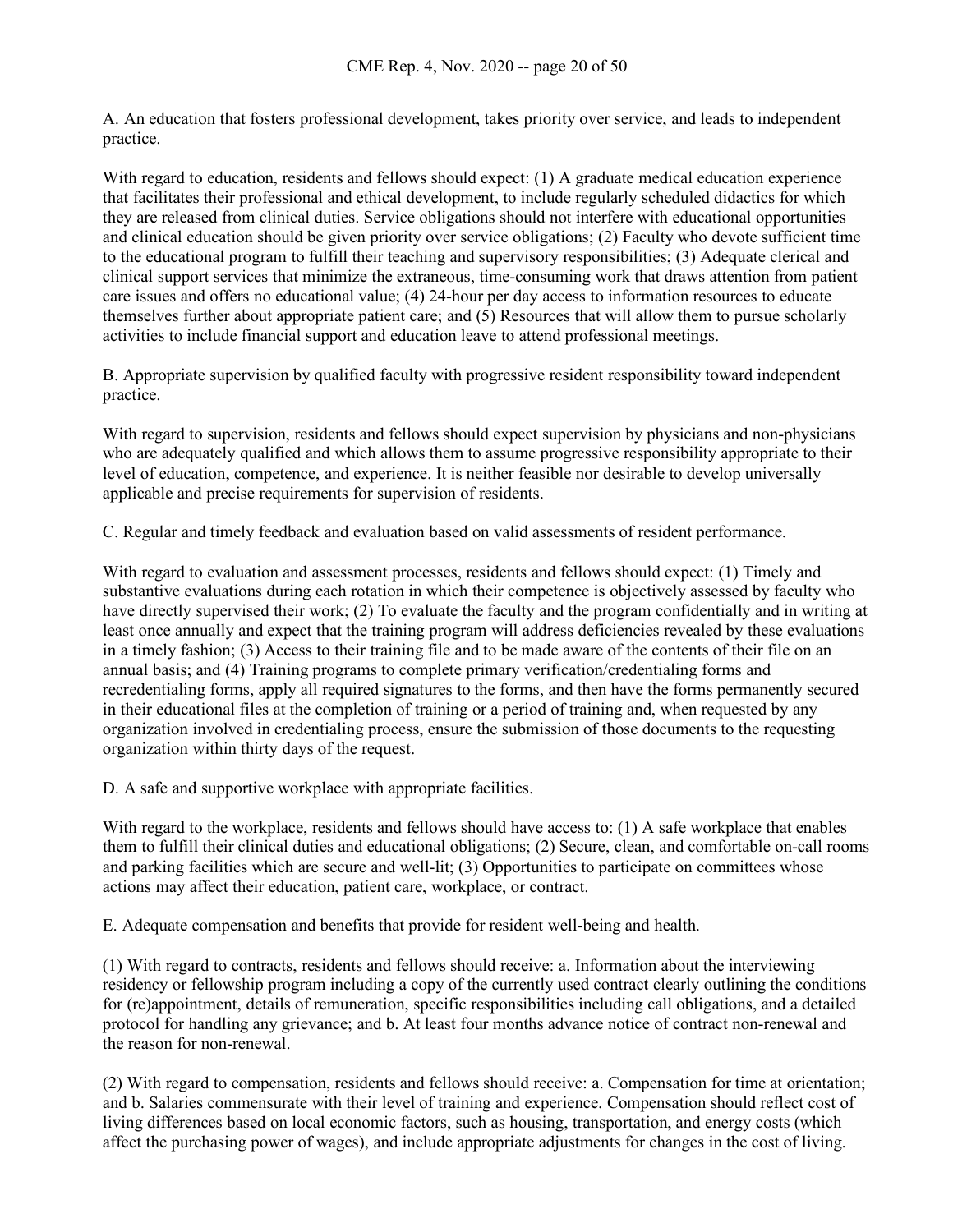(3) With Regard to Benefits, Residents and Fellows Must Be Fully Informed of and Should Receive: a. Quality and affordable comprehensive medical, mental health, dental, and vision care for residents and their families, as well as professional liability insurance and disability insurance to all residents for disabilities resulting from activities that are part of the educational program; b. An institutional written policy on and education in the signs of excessive fatigue, clinical depression, substance abuse and dependence, and other physician impairment issues; c. Confidential access to mental health and substance abuse services; d. A guaranteed, predetermined amount of paid vacation leave, sick leave, family and medical leave and educational/professional leave during each year in their training program, the total amount of which should not be less than six weeks; e. Leave in compliance with the Family and Medical Leave Act; and f. The conditions under which sleeping quarters, meals and laundry or their equivalent are to be provided.

F. Clinical and educational work hours that protect patient safety and facilitate resident well-being and education.

With regard to clinical and educational work hours, residents and fellows should experience: (1) A reasonable work schedule that is in compliance with clinical and educational work hour requirements set forth by the ACGME; and (2) At-home call that is not so frequent or demanding such that rest periods are significantly diminished or that clinical and educational work hour requirements are effectively circumvented. Refer to AMA Policy H-310.907, "Resident/Fellow Clinical and Educational Work Hours," for more information.

G. Due process in cases of allegations of misconduct or poor performance.

With regard to the complaints and appeals process, residents and fellows should have the opportunity to defend themselves against any allegations presented against them by a patient, health professional, or training program in accordance with the due process guidelines established by the AMA.

H. Access to and protection by institutional and accreditation authorities when reporting violations.

With regard to reporting violations to the ACGME, residents and fellows should: (1) Be informed by their program at the beginning of their training and again at each semi-annual review of the resources and processes available within the residency program for addressing resident concerns or complaints, including the program director, Residency Training Committee, and the designated institutional official; (2) Be able to file a formal complaint with the ACGME to address program violations of residency training requirements without fear of recrimination and with the guarantee of due process; and (3) Have the opportunity to address their concerns about the training program through confidential channels, including the ACGME concern process and/or the annual ACGME Resident Survey.

### *H-310.929, Principles for Graduate Medical Education*

Our AMA urges the Accreditation Council for Graduate Medical Education (ACGME) to incorporate these principles in its Institutional Requirements, if they are not already present.

(1) PURPOSE OF GRADUATE MEDICAL EDUCATION AND ITS RELATIONSHIP TO PATIENT CARE. There must be objectives for residency education in each specialty that promote the development of the knowledge, skills, attitudes, and behavior necessary to become a competent practitioner in a recognized medical specialty.

Exemplary patient care is a vital component for any residency/fellowship

program. Graduate medical education enhances the quality of patient care in the institution sponsoring an accredited program. Graduate medical education must never compromise the quality of patient care. Institutions sponsoring residency programs and the director of each program must assure the highest quality of care for patients and the attainment of the program's educational objectives for the residents.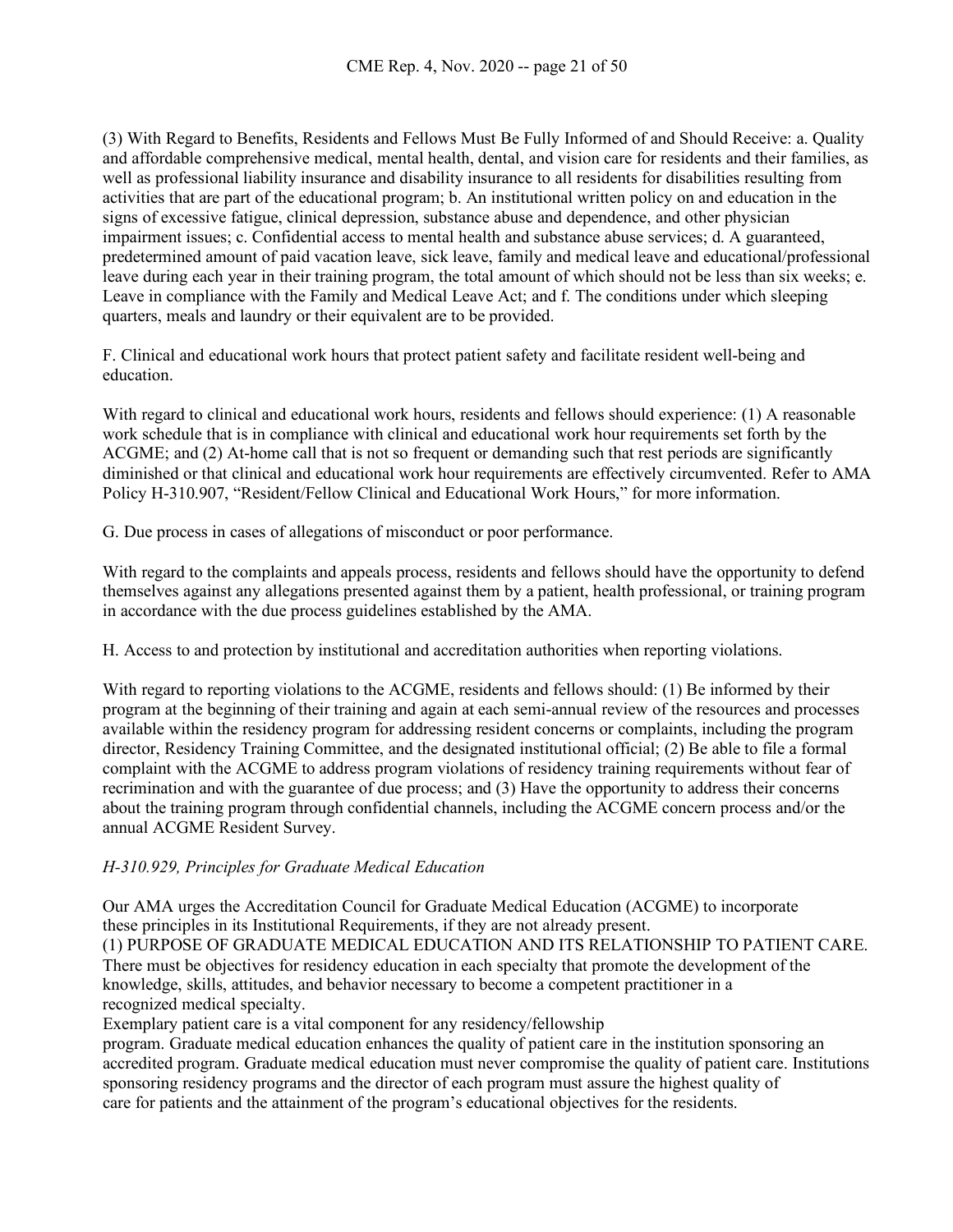(2) RELATION OF ACCREDITATION TO THE PURPOSE OF RESIDENCY TRAINING. Accreditation requirements should relate to the stated purpose of a residency program and to the knowledge, skills, attitudes, and behaviors that a resident physician should have on completing residency education.

(3) EDUCATION IN THE BROAD FIELD OF MEDICINE. GME should provide a resident physician with broad clinical experiences that address the general competencies and professionalism expected of all physicians, adding depth as well as breadth to the competencies introduced in medical school.

(4) SCHOLARLY ACTIVITIES FOR RESIDENTS. Graduate medical education should always occur in a milieu that includes scholarship. Resident physicians should learn to appreciate the importance of scholarly activities and should be knowledgeable about scientific method. However, the accreditation requirements, the structure, and the content of graduate medical education should be directed toward preparing physicians to practice in a medical specialty. Individual educational opportunities beyond the residency program should be provided for resident physicians who have an interest in, and show an aptitude for, academic and research pursuits. The continued development of evidence-based medicine in the graduate medical education curriculum reinforces the integrity of the scientific method in the everyday practice of clinical medicine.

(5) FACULTY SCHOLARSHIP. All residency faculty members must engage in scholarly activities and/or scientific inquiry. Suitable examples of this work must not be limited to basic biomedical research. Faculty can comply with this principle through participation in scholarly meetings, journal club, lectures, and similar academic pursuits.

(6) INSTITUTIONAL RESPONSIBILITY FOR PROGRAMS. Specialty-specific GME must operate under a system of institutional governance responsible for the development and implementation of policies regarding the following; the initial authorization of programs, the appointment of program directors, compliance with the accreditation requirements of the ACGME, the advancement of resident physicians, the disciplining of resident physicians when this is appropriate, the maintenance of permanent records, and the credentialing of resident physicians who successfully complete the program. If an institution closes or has to reduce the size of a residency program, the institution must inform the residents as soon as possible. Institutions must make every effort to allow residents already in the program to complete their education in the affected program. When this is not possible, institutions must assist residents to enroll in another program in which they can continue their education. Programs must also make arrangements, when necessary, for the disposition of program files so that future confirmation of the completion of residency education is possible. Institutions should allow residents to form housestaff organizations, or similar organizations, to address patient care and resident work environment concerns. Institutional committees should include resident members.

(7) COMPENSATION OF RESIDENT PHYSICIANS. All residents should be compensated. Residents should receive fringe benefits, including, but not limited to, health, disability, and professional liability insurance and parental leave and should have access to other benefits offered by the institution. Residents must be informed of employment policies and fringe benefits, and their access to them. Restrictive covenants must not be required of residents or applicants for residency education.

(8) LENGTH OF TRAINING. The usual duration of an accredited residency in a specialty should be defined in the "Program Requirements." The required minimum duration should be the same for all programs in a specialty and should be sufficient to meet the stated objectives of residency education for the specialty and to cover the course content specified in the Program Requirements. The time required for an individual resident physician's education might be modified depending on the aptitude of the resident physician and the availability of required clinical experiences.

### (9) PROVISION OF FORMAL EDUCATIONAL EXPERIENCES

Graduate medical education must include a formal educational component in addition to supervised clinical experience. This component should assist resident physicians in acquiring the knowledge and skill base required for practice in the specialty. The assignment of clinical responsibility to resident physicians must permit time for study of the basic sciences and clinical pathophysiology related to the specialty. (10) INNOVATION OF GRADUATE MEDICAL EDUCATION. The requirements for accreditation of residency training should encourage educational innovation and continual improvement. New topic areas such as continuous quality improvement (CQI), outcome management, informatics and information systems, and population-based medicine should be included as appropriate to the specialty.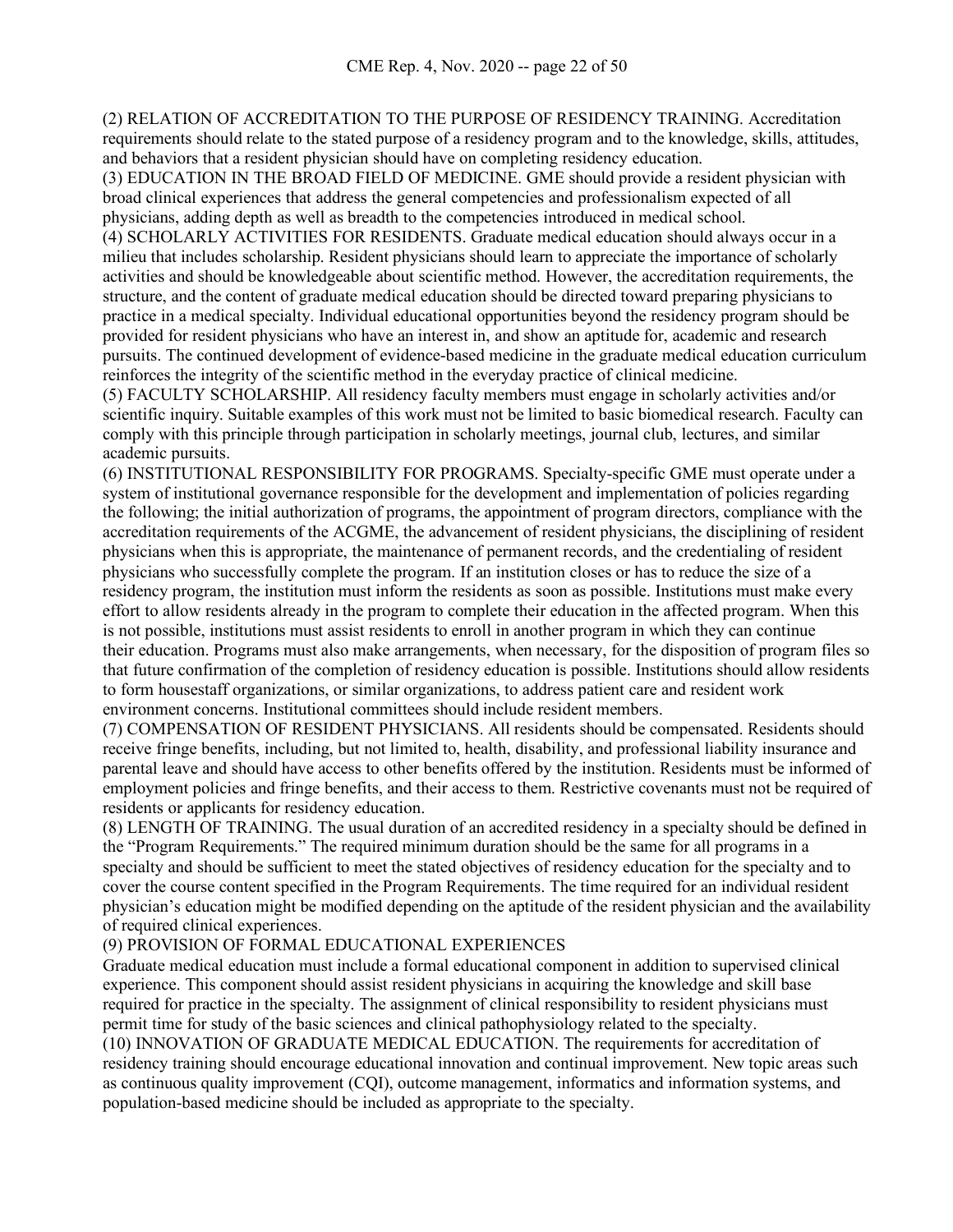(11) THE ENVIRONMENT OF GRADUATE MEDICAL EDUCATION. Sponsoring organizations and other GME programs must create an environment that is conducive to learning. There must be an appropriate balance between education and service. Resident physicians must be treated as colleagues.

(12) SUPERVISION OF RESIDENT PHYSICIANS. Program directors must supervise and evaluate the clinical performance of resident physicians. The policies of the sponsoring institution, as enforced by the program director, and specified in the ACGME Institutional Requirements and related accreditation documents, must ensure that the clinical activities of each resident physician are supervised to a degree that reflects the ability of the resident physician and the level of responsibility for the care of patients that may be safely delegated to the resident. The sponsoring institution's GME Committee must monitor programs' supervision of residents and ensure that supervision is consistent with: (A) Provision of safe and effective patient care; (B) Educational needs of residents; (C) Progressive responsibility appropriate to residents' level of education, competence, and experience; and (D) Other applicable Common and specialty/subspecialty specific Program Requirements. The program director, in cooperation with the institution, is responsible for maintaining work schedules for each resident based on the intensity and variability of assignments in conformity with ACGME Review Committee recommendations, and in compliance with the ACGME clinical and educational work hour standards. Integral to resident supervision is the necessity for frequent evaluation of residents by faculty, with discussion between faculty and resident. It is a cardinal principle that responsibility for the treatment of each patient and the education of resident and fellow physicians lies with the physician/faculty to whom the patient is assigned and who supervises all care rendered to the patient by residents and fellows. Each patient's attending physician must decide, within guidelines established by the program director, the extent to which responsibility may be delegated to the resident, and the appropriate degree of supervision of the resident's participation in the care of the patient. The attending physician, or designate, must be available to the resident for consultation at all times.

(13) EVALUATION OF RESIDENTS AND SPECIALTY BOARD CERTIFICATION. Residency program directors and faculty are responsible for evaluating and documenting the continuing development and competency of residents, as well as the readiness of residents to enter independent clinical practice upon completion of training. Program directors should also document any deficiency or concern that could interfere with the practice of medicine and which requires remediation, treatment, or removal from training. Inherent within the concept of specialty board certification is the necessity for the residency program to attest and affirm to the competence of the residents completing their training program and being recommended to the specialty board as candidates for examination. This attestation of competency should be accepted by specialty boards as fulfilling the educational and training requirements allowing candidates to sit for the certifying examination of each member board of the ABMS.

### (14) GRADUATE MEDICAL EDUCATION IN THE AMBULATORY

SETTING. Graduate medical education programs must provide educational experiences to residents in the broadest possible range of educational sites, so that residents are trained in the same types of sites in which they may practice after completing GME. It should include experiences in a variety of ambulatory settings, in addition to the traditional inpatient experience. The amount and types of ambulatory training is a function of the given specialty.

(15) VERIFICATION OF RESIDENT PHYSICIAN EXPERIENCE. The program director must document a resident physician's specific experiences and demonstrated knowledge, skills, attitudes, and behavior, and a record must be maintained within the institution.

### *H-440.835, "AMA Role in Addressing Epidemics and Pandemics"*

1. Our AMA strongly supports U.S. and global efforts to fight epidemics and pandemics, including Ebola, and the need for improved public health infrastructure and surveillance in affected countries.

2. Our AMA strongly supports those responding to the Ebola epidemic and other epidemics and pandemics in affected countries, including all health care workers and volunteers, U.S. Public Health Service and U.S.

military members. 3. Our AMA reaffirms Ethics Policy E-2.25, The Use of Quarantine and Isolation as Public Health Interventions, which states that the medical profession should collaborate with public health colleagues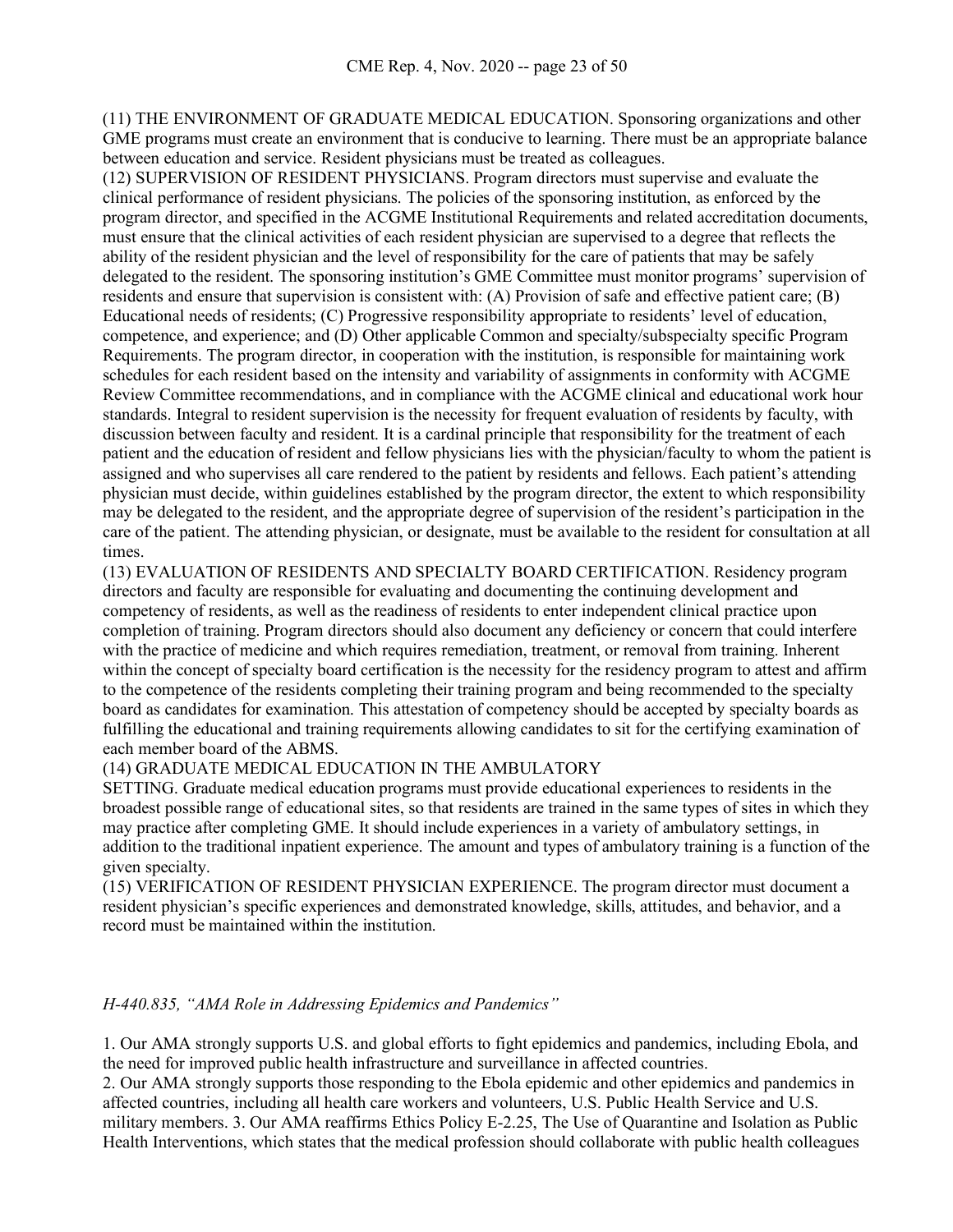to take an active role in ensuring that quarantine and isolation interventions are based on science. 4. Our AMA will collaborate in the development of recommendations and guidelines for medical professionals on appropriate treatment of patients infected with or potentially infected with Ebola, and widely disseminate such guidelines through its communication channels. 5. Our AMA will continue to be a trusted source of information and education for physicians, health professionals and the public on urgent epidemics or pandemics affecting the U.S. population, such as Ebola. 6. Our AMA encourages relevant specialty societies to educate their members on specialty-specific issues relevant to new and emerging epidemics and pandemics.

#### *H-440.847, Pandemic Preparedness for Influenza*

In order to prepare for a potential influenza pandemic, our AMA: (1) urges the Department of Health and Human Services Emergency Care Coordination Center, in collaboration with the leadership of the Centers for Disease Control and Prevention (CDC), state and local health departments, and the national organizations representing them, to urgently assess the shortfall in funding, staffing, vaccine, drug, and data management capacity to prepare for and respond to an influenza pandemic or other serious public health emergency; (2) urges Congress and the Administration to work to ensure adequate funding and other resources: (a) for the CDC, the National Institutes of Health (NIH) and other appropriate federal agencies, to support implementation of an expanded capacity to produce the necessary vaccines and anti-viral drugs and to continue development of the nation's capacity to rapidly vaccinate the entire population and care for large numbers of seriously ill people; and (b) to bolster the infrastructure and capacity of state and local health department to effectively prepare for, respond to, and protect the population from illness and death in an influenza pandemic or other serious public health emergency; (3) urges the CDC to develop and disseminate electronic instructional resources on procedures to follow in an influenza epidemic, pandemic, or other serious public health emergency, which are tailored to the needs of physicians and medical office staff in ambulatory care settings; (4) supports the position that: (a) relevant national and state agencies (such as the CDC, NIH, and the state departments of health) take immediate action to assure that physicians, nurses, other health care professionals, and first responders having direct patient contact, receive any appropriate vaccination in a timely and efficient manner, in order to reassure them that they will have first priority in the event of such a pandemic; and (b) such agencies should publicize now, in advance of any such pandemic, what the plan will be to provide immunization to health care providers; (6) will monitor progress in developing a contingency plan that addresses future influenza vaccine production or distribution problems and in developing a plan to respond to an influenza pandemic in the United States.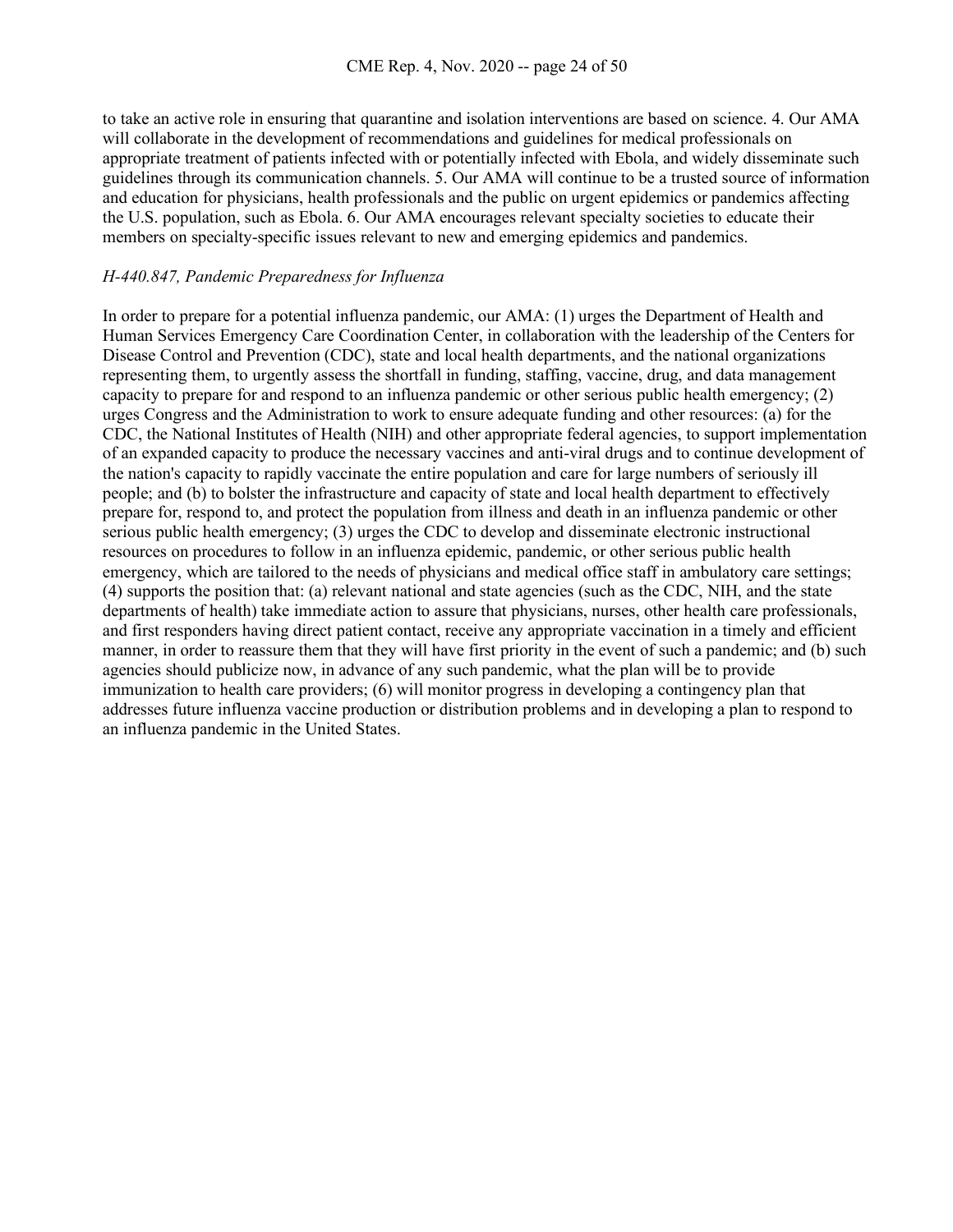### APPENDIX 2: AMA GUIDING PRINCIPLES TO PROTECT LEARNERS RESPONDING TO COVID-19

### Updated May 1, 2020

This article is part of a series of COVID-19 articles and resources on medical education. In their efforts to meet workforce demands in response to COVID-19, medical schools and health systems must make responsible decisions about engaging medical students. There are many opportunities for students to contribute to the clinical care of patients without engaging in direct physical contact with patients. However, in some institutions the workforce demands may be great enough that it is appropriate to consider including medical students in direct patient care.

Some students may be permitted to graduate early from medical school and may subsequently contribute as employed members of medical staffs prior to entering their planned residency training. Some students may be enlisted while retaining the status of student, on a voluntary basis, with appropriate supervision and with attention to infection control.

### **It is the responsibility of the AMA to support and protect medical students as we rely on them during**

**this time.** We stand with key stakeholders across the continuum of medical education, including but not limited to the [Association of American Medical Colleges,](https://www.aamc.org/coronavirus-covid-19-resource-hub) [Liaison Committee on Medical](https://lcme.org/covid-19/)  [Education](https://lcme.org/covid-19/) LCME), [Accreditation Council for Graduate Medical Education,](https://acgme.org/covid-19) [American Osteopathic](https://osteopathic.org/)  [Association,](https://osteopathic.org/) [American Association of Colleges of Osteopathic Medicine](https://www.aacom.org/) and the [Educational Commission for](https://www.ecfmg.org/news/category/coronavirus-updates/)  [Foreign Medical Graduates](https://www.ecfmg.org/news/category/coronavirus-updates/) in support of conscientious oversight of the deployment of medical students. The [AMA Council on Medical Education](https://www.ama-assn.org/councils/council-medical-education) recommends observance of the following principles:

### **For all institutions engaging medical students in physical contact with patients:**

- 1. Thoughtful planning will allow the safe re-engagement of students in the direct care of patients and thus support the continuation of student training. For required coursework involving direct patient contact, schools should provide reasonable accommodations to learners who are unable to participate.
- 2. Medical students should be included in conversations as direct patient interaction activities are being explored, developed and implemented.
- 3. Medical students must be provided proper training and oversight in the use and reuse of personal protective equipment (PPE). This includes fit testing for N95 or other respirators, donning and doffing of enhanced PPE, and institutional policies related to the use of one's own PPE to augment hospitalsupplied PPE.
- 4. Appropriate COVID-19 testing protocols for students and health care workers should be in place to reduce risk of transmission and to monitor trends in disease burden among students.
- 5. Each clinical environment in which students will come into direct contact with patients should be assessed for safety and educational readiness, including:
	- o Burden of COVID-19 exposure
	- o Stability of care protocols and clarity of roles
	- o Appropriate patient mix to support learning goals
	- o Faculty capacity to provide supervision, teaching and feedback
- 6. Health systems and medical schools should support the wellbeing of all providers and recognize that learners face an added stressor of uncertainty about their educational pathways.
- 7. Medical students should not be financially responsible for diagnosis and treatment of their own disease should they become ill due to care of COVID-19 patients through school-approved activities.
- 8. Medical schools should use a competency-based approach to redesign educational and assessment activities, considering alternatives to direct patient contact to meet desired learning outcomes.
- 9. Medical schools should work with the LCME to identify viable options to assess students' competency and meet curricular requirements in order to avoid, to the extent possible, any delay in medical students' graduation or progression in medical school.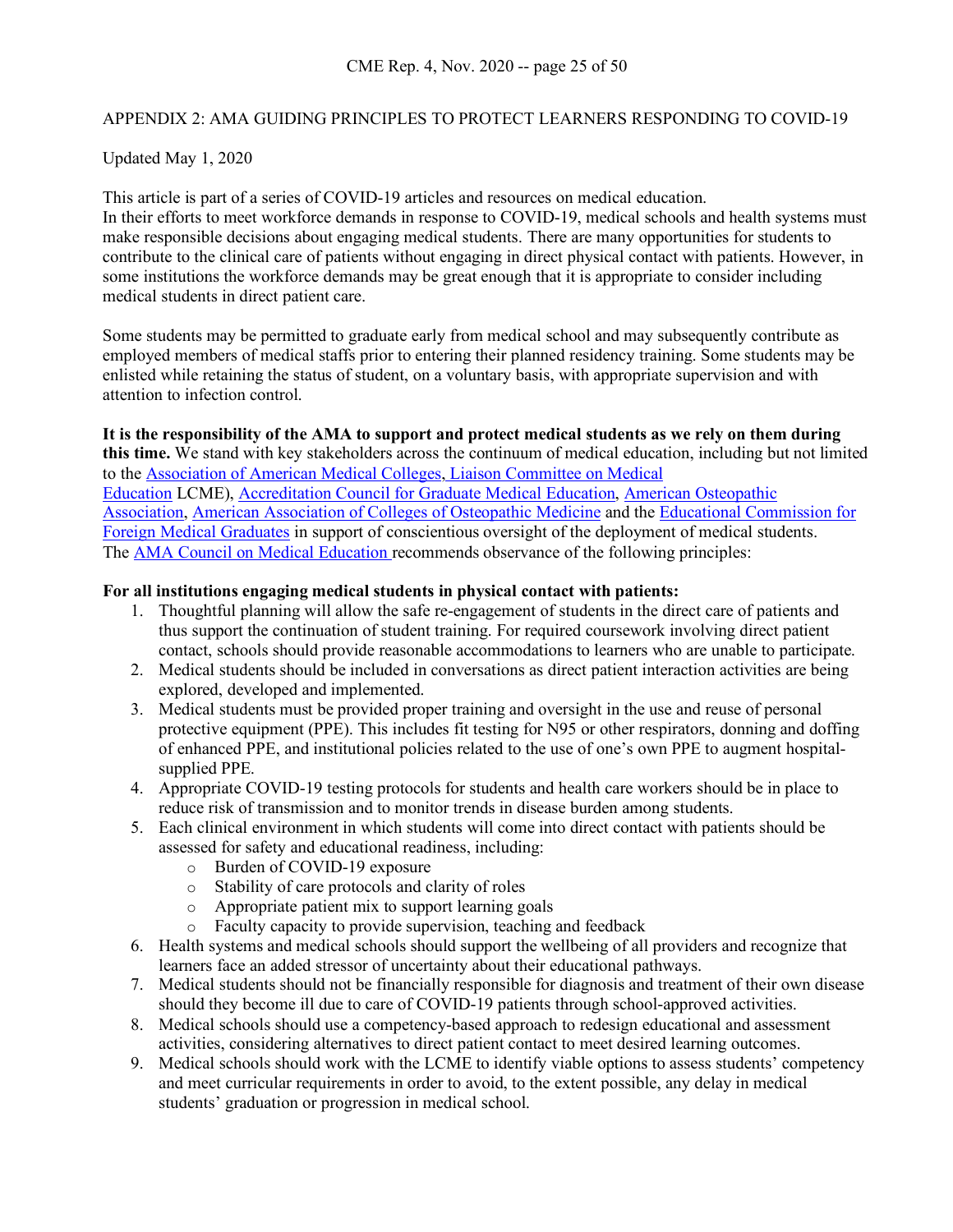#### **Additionally, for institutions implementing early graduation to allow students to join the physician workforce:**

- 10. Early graduation should be enacted on a voluntary basis and founded upon attainment of core competencies.
- 11. To the extent possible, early graduates should serve under the supervision of an approved graduate medical education program.
- 12. Medical school graduates should not be compelled to work for their matched residency institution prior to the intended date of employment.
- 13. Institutions deploying early graduates should grant these providers full status as health care employees with appropriate salary and benefits, while continuing efforts to mitigate their personal risk.
- 14. Institutions and medical school graduates should remain mindful of graduates' contractual obligations to their matched residencies, including consideration of the potential for quarantine and/or illness due to care of COVID-19 patients.
- 15. Financial institutions overseeing all loans, public and private, for medical school graduates deployed into the workforce between graduation and beginning residency should exercise forbearance and/or forgiveness of debt service during this time.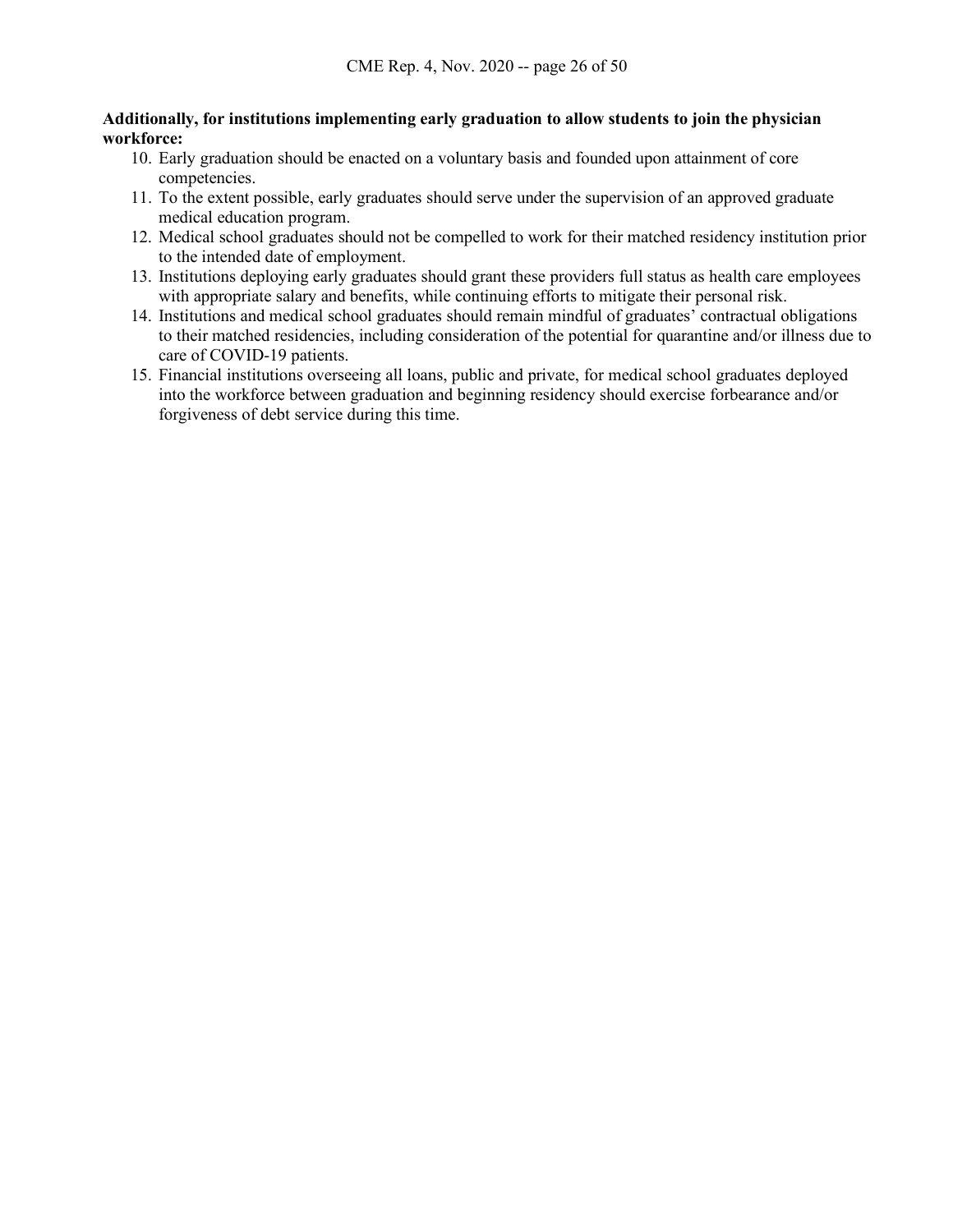### APPENDIX 3: GUIDING PRINCIPLES TO PROTECT RESIDENT & FELLOW PHYSICIANS RESPONDING TO COVID-19

Updated April 13, 2020

This article is part of a series of COVID-19 articles and resources on medical education.

### **Background**

There are over 135,000 residents and fellows ("residents") working in graduate medical education (GME) programs in the United States. They are participating in supervised clinical experiences that will qualify them for certification and independent practice in a wide array of medical specialties. While acquiring this experience, residents are the frontline physician workforce in the health systems that employ them.

During the response to the COVID-19 pandemic, residents are experiencing personal, physical and economic stresses. Many of these stresses are common to all health care workers affected by the pandemic; some are unique to their status as employed trainees. These include the following:

- Residents are on the front lines during the COVID-19 response and like other health care workers, such as first responders and ED nurses, experience some of the highest risk situations for exposure and have the same need for personal protective equipment (PPE). They are at personal risk, and their work creates a risk to family members. Residents themselves may become ill and/or require quarantine while caring for COVID-19 patients, and residency program leave policies may not adequately account for these unplanned absences during the pandemic response.
- During the response to COVID-19, many residents are being asked to assume roles that are not a prescribed part of their specialty training, being deployed to medical units and emergency departments from their roles in operating rooms and outpatient clinics. Their preparation for these roles is variable, and residents may be compelled to acquire skills on the job that were not an expectation when they began residency. Furthermore, time spent providing these services may not meet the requirements for graduation and certification in their discipline, leading to concerns that their training may need to be extended when routine clinical duties resume.
- Some subspecialty fellows are being asked to serve in attending physician roles in their core disciplines (e.g., gastroenterology fellows serving as general internal medicine attending physicians). While they may be board certified in these specialties, their compensation and malpractice coverage may not be commensurate with the role.
- Resident salaries are low compared to those of other health care workers, particularly on an hourly basis. Given average resident salaries and an 80-hour work week, resident salaries equate to approximately \$15 to \$20/hour. In addition, residents carry significant debt loads related to their undergraduate medical education. The average student loan burden at medical school graduation exceeds \$200,000.
- Residents are particularly vulnerable in their negotiating ability as a labor force. Although they are employed health care workers, their status as trainees makes them dependent upon their employer for their professional development. As such, their influence over the environment in which they work is limited.

### **Guiding principles**

In managing the engagement of residents during the response to COVID-19, the AMA Council on Medical Education strongly supports observance of the following principles by programs, sponsoring institutions and national organizations:

- 1. Residents must be actively engaged in COVID-19 response planning regarding deployment of health care workers, including field promotion of fellows to attending roles, in order for the specific interests of trainees to be considered.
- 2. Residents must be free to raise concerns about their personal safety and the safety of those around them without recrimination or consequence to their employment and training.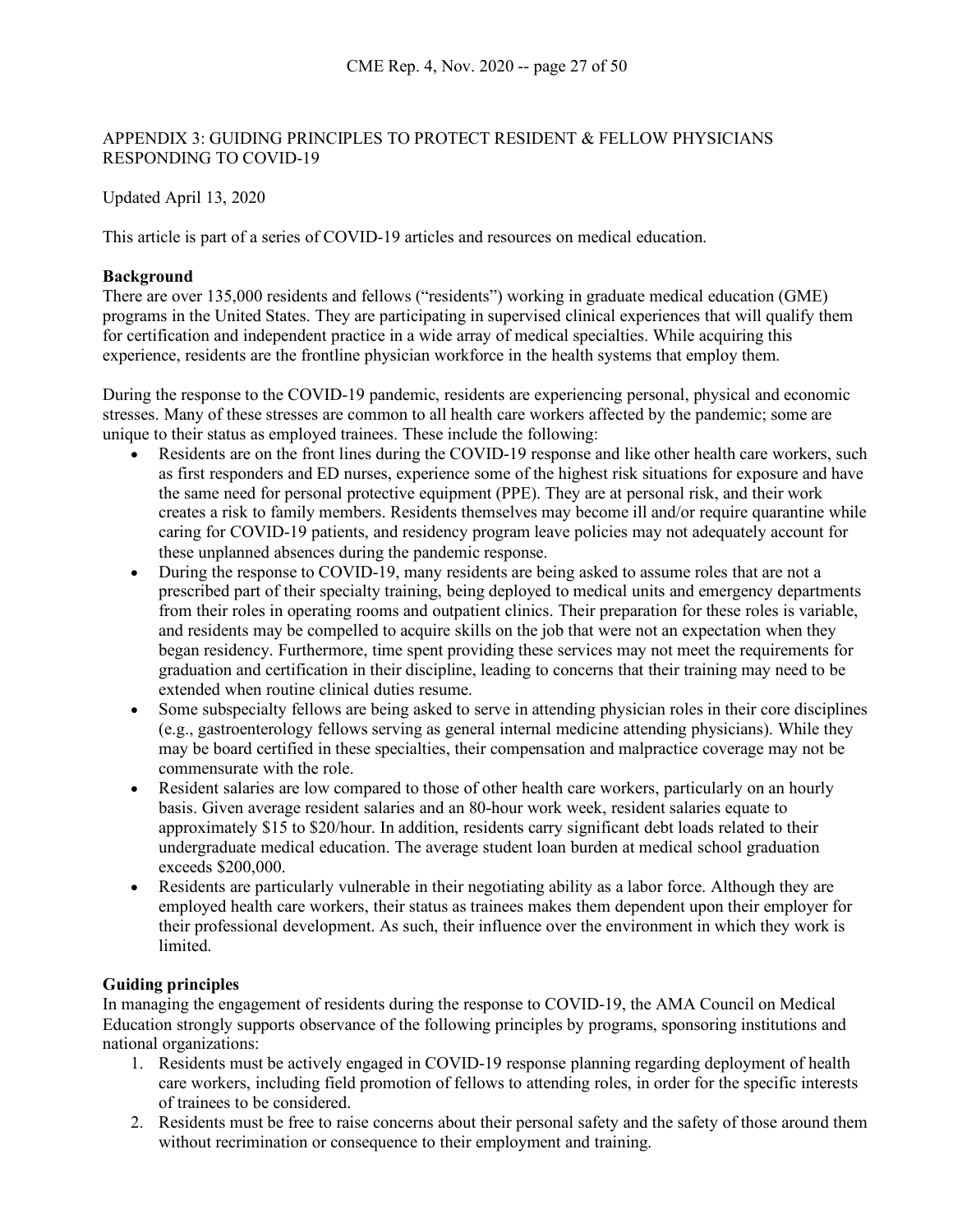- 3. Residents must have access to, and instruction in, the use of adequate personal protective equipment (PPE), as should all health care workers.
- 4. Residents deployed to clinical areas with which they are unfamiliar must receive appropriate training and supervision for the tasks they will be asked to perform.
- 5. Residents who become ill as a result of their participation in the COVID-19 response must not be required to use vacation and/or personal time off while ill and/or quarantined. Residents who require leave under these circumstances must continue to receive their salary and benefits.
- 6. Sponsoring institutions and residency programs must continue to comply with the Accreditation Council for Graduate Medical Education (ACGME) requirement to provide access to confidential, affordable mental health assessment, counseling and treatment, including access to urgent and emergency care 24 hours a day, seven days a week.
- 7. The clinical work that residents perform during the pandemic response must be considered in assessments of a trainee's qualifications for program completion. Where possible, credit should be given for the work residents are doing during this time.
- 8. The ACGME review committees (RCs), the American Board of Medical Specialties (ABMS) specialty boards and the American Osteopathic Association (AOA) specialty boards should consider their program and certification requirements, in light of the pandemic, to allow flexibility in assessments of the competence of trainees. Where possible, these assessments should not delay program completion nor eligibility for certification.
- 9. Residents must be permitted to remain in their programs to complete necessary requirements that qualify them for board certification. They must continue to receive salary and benefits and have access to necessary clinical experiences.
- 10. Residents should be candidates for hazard pay in a way that is equitable to other health care workers.
- 11. Residents should be granted forgiveness and/or forbearance for all or portions of their student loan debt to ease the financial stress they may experience in caring for themselves and their families. This is particularly important during this time of compromised access to opportunities to supplement their income, such as moonlighting.
- 12. Fellows who assume attending physician roles in core disciplines in which they are licensed and certified should receive pay and benefits commensurate with these roles. The impact of this activity on progress toward completion of the training program must be openly discussed with fellows prior to them assuming these responsibilities.
- 13. The Centers for Medicare & Medicaid Services (CMS) should ensure flexibility in GME reimbursements to hospitals to accommodate variations in training due to the COVID-19 response. This flexibility should lengthen the initial residency period (IRP) for residents to allow them to extend their training, if necessary, to meet program and board certification requirements. In addition, CMS should expand the residency funding cap at institutions where residents must extend their training, in order to support an increased number of residents, as new trainees begin, while existing trainees remain to complete their programs.
- 14. As hospitals and health systems confront the economic impact of the pandemic response, we urge early consideration of effects on the training environment and the sustainability of GME programs. Health systems should also proactively manage opportunities for residents to continue their professional development.
- 15. In the event of program contraction or closure that may result from the pandemic response, disruptions to resident education may be mitigated through active planning for resident relocation. In the event of closures, the AMA stands with other organizations ready to assist should the need arise.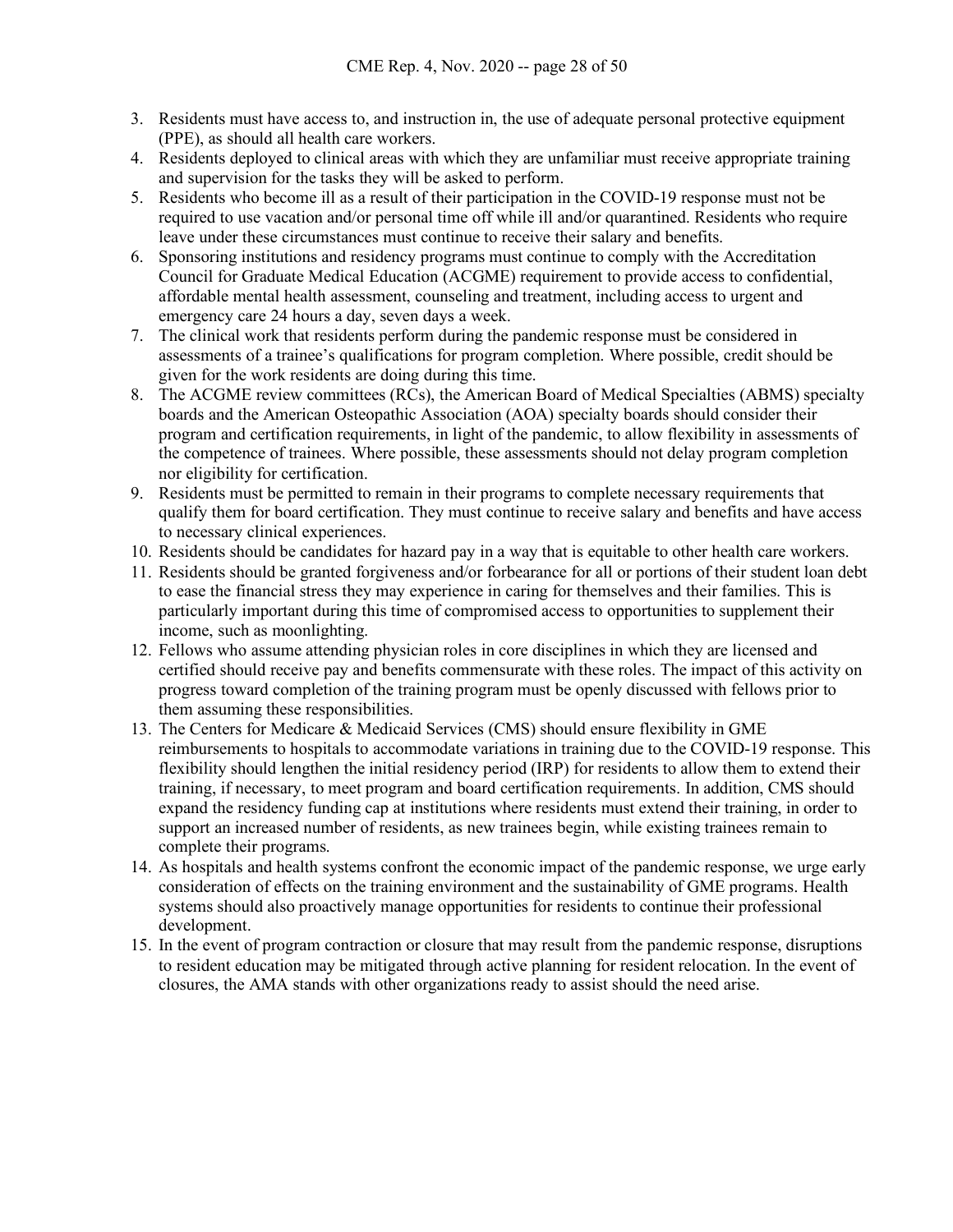### APPENDIX 4: COVID-19 FAQS: GUIDANCE FOR INTERNATIONAL MEDICAL GRADUATES

### Updated June 26, 2020

International Medical Graduate (IMG) physicians are a critical part of the U.S. health care workforce. During the COVID-19 pandemic, the AMA is advocating for IMG physicians, whether currently licensed to practice in the U.S. or seeking such licensure, and helping to ensure that visa-related issues do not stop their ability to continue to care for patients during this challenging time.

### **FAQs about the work the AMA is doing to support IMGs**

#### **How is the AMA working to ensure that I am supported after the COVID-19 pandemic subsides?**

Ensuring that underserved and under-resourced communities have ample access to physicians is a chronic challenge in normal times, and the COVID-19 pandemic is expected to exacerbate this issue. Physicians practicing in underserved communities either via an H-1B visa or as part of the Conrad State 30 program play a key role in providing much needed health care to vulnerable populations. As such, we are supporting and working with [U.S. Senator Amy Klobuchar, U.S. Representative Bradley Schneider,](https://www.klobuchar.senate.gov/public/_cache/files/2/5/25d21ee4-3ff6-485b-b53f-fd7a42fe0d52/163D64DD548684AC87E73A4FFC71D3E2.2020-04-06-letter-to-uscis.pdf) and the other bipartisan, bicameral Congressional members to pass legislation that will increase the number of doctors in rural and other medically underserved areas. Additionally, we are continuing to fight against a proposal by U.S. Immigration and Customs Enforcement (ICE) to modify the period of authorized stay for certain categories of nonimmigrants traveling to the United States by eliminating the availability of "duration of status" and by providing a maximum period of authorized stay with options for extensions for each applicable visa category. The AMA joined with other leading organizations in medical education and health care, to urge the Administration to [not change duration of status,](https://searchlf.ama-assn.org/undefined/documentDownload?uri=%2Funstructured%2Fbinary%2Fletter%2FLETTERS%2F2020-3-27-Signed-on-Joint-letter-to-Albence-Saba-re-Duration-of-Status-from-Academic-Medical-Orgs.pdf) or to at the very least, exempt medical residents from such a proposal.

#### **FAQs about visa processing**

#### **How will COVID-19 impact the processing of my visa?**

Originally the U.S. had stopped processing visas. However, the U.S. Department of State (DoS) agreed to begin processing visa applications for foreign-born medical professionals after the [AMA urged the DoS](https://searchlf.ama-assn.org/undefined/documentDownload?uri=%2Funstructured%2Fbinary%2Fletter%2FLETTERS%2F2020-3-24-AMA-Letter-to-DoS-and-DHS-re-COVID-19.pdf) to [expedite](https://travel.state.gov/content/travel/en/News/visas-news/update-on-h-and-j-visas-for-medical-professionals.html)  [visa processing](https://travel.state.gov/content/travel/en/News/visas-news/update-on-h-and-j-visas-for-medical-professionals.html) at U.S. embassies and consulates around the world.

The DoS encourages individuals with an approved U.S. non-immigrant or immigrant visa petition (I-129, I-140 or similar), or a certificate of eligibility in an approved exchange visitor program (DS-2019), to review the website of their nearest embassy or consulate for procedures to request a visa appointment. For any applicants who had an appointment scheduled with an Application Service Center (ASC) after their closure on March 18 or who have filed a Form I-765, Application for Employment Authorization, they will have their application processed using previously submitted biometrics. This announcement is consistent with U.S. Citizenship and Immigration Services' (USCIS) existing ability to reuse previously submitted biometrics. This will remain in effect until ASC resumes normal operations.

### **Is there premium processing for visas right now?**

No. On March 20, 2020, USCIS announced that it will not accept any new requests for [premium processing.](https://www.uscis.gov/working-united-states/temporary-workers/uscis-announces-temporary-suspension-premium-processing-all-i-129-and-i-140-petitions-due-coronavirus-pandemic) This temporary suspension includes petitions filed for H-1B visas. The AMA is strongly urging USCIS to [reconsider this suspension](https://searchlf.ama-assn.org/undefined/documentDownload?uri=%2Funstructured%2Fbinary%2Fletter%2FLETTERS%2F2020-3-24-AMA-Letter-to-USCIS-re-COVID%252019.pdf) and to temporarily expand and expediate the premium processing option for H-1B physicians so they can provide health care to U.S. patients during this pandemic.

#### **FAQs for IMG examinees and students**

#### **How will my medical licensing examination be affected?**

The United States Medical Licensing Examination (USMLE) program is extending eligibility periods for all examinees who currently have a scheduling permit. The eligibility period ending in 2020 will be extended to have an end date of December 2020, regardless of the country in which examinees are testing. Extensions will be processed in order of expiration date, with all extension processing expected to be completed by the week of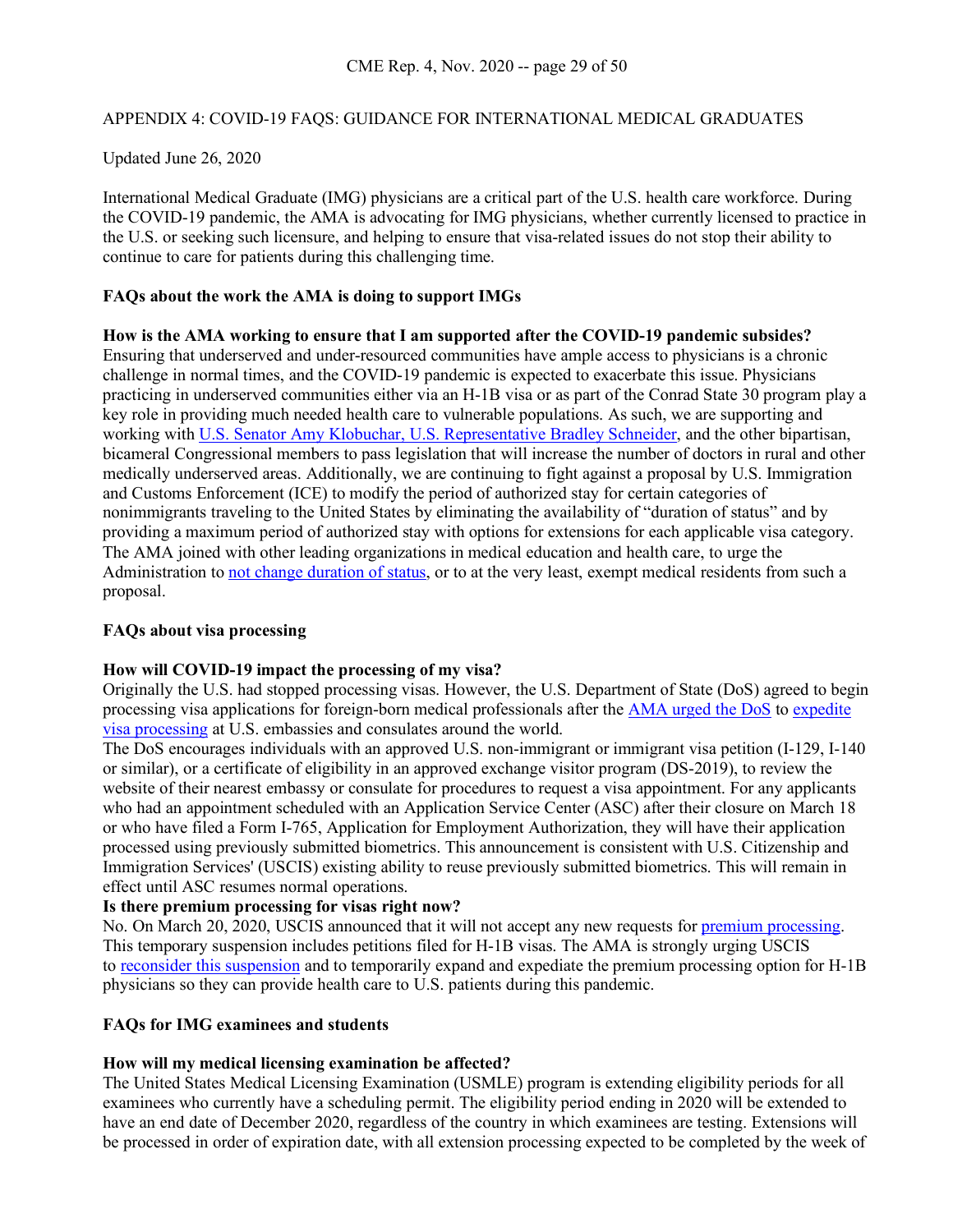April 13. Examinees will receive a notification and new scheduling permit when their eligibility extension has been processed. Examinees will need to use the new permit once received. Extending the eligibility period for your Step 1, Step 2 CK, or Step 3 examination will not impact already scheduled appointments. No fees will be charged for these eligibility extensions. Eligibility periods will be extended automatically, requiring no action from examinees. For more information, [visit the USMLE program website](https://www.usmle.org/frequently-asked-questions/#covid19) which has published a COVID-19 page that includes information and FAQs about its responses to the pandemic.

### **Can special exceptions be made to allow exchange visitors to renew their J-1 visas without traveling back to their home country?**

[Exchange visitors currently on an exchange program](https://j1visa.state.gov/covid-19/) whose visas have expired and who do not plan to travel outside of the U.S. do not need to renew their visa. If the exchange visitor does travel outside of the United States during their current exchange visitor program and after their J-1 visa has expired, they must apply for a new J-1 visa in their home country in order to re-enter the United States to continue their program. In addition, in accordance with [AMA's letter,](https://searchlf.ama-assn.org/undefined/documentDownload?uri=%2Funstructured%2Fbinary%2Fletter%2FLETTERS%2F2020-3-24-AMA-Letter-to-DoS-and-DHS-re-COVID-19.pdf) the State Department [announced](https://travel.state.gov/content/travel/en/News/visas-news/update-on-h-and-j-visas-for-medical-professionals.html) that J-1 physicians (medical residents) may consult with their program sponsor, to extend their programs in the United States, and confirmed that J-1 physicians can engage in revised clinical training rotations/assignments in keeping with the ACGME's ["Response to Pandemic Crisis.](https://www.acgme.org/covid-19)"

## **FAQs for IMGs currently practicing in the United States**

#### **As a physician on a H-1B visa, can I move to a different location to practice during the COVID-19 pandemic?**

A physician on a H-1B visa must obtain a certified [Labor Condition Application](https://webapps.dol.gov/elaws/elg/h1b.htm) (LCA) covering each location where the physician will perform services as required under Department of Labor (DOL) regulations. The term ["place of employment"](https://www.dol.gov/agencies/whd/fact-sheets/62j-h1b-worksite) means the worksite or physical location where an H-1B nonimmigrant worker actually performs his or her work.

The LCA will apply to any worksites within this "area of employment" meaning the area within normal commuting distance of the place (address) of employment, or worksite, where the H-1B nonimmigrant is, or will be, employed. However, in certain circumstances, an H-1B visa holder can temporarily work in a different geographic location without [requiring a new LCA](https://gov.ecfr.io/cgi-bin/text-idx?SID=2163de13181478f5684268235c73bf0e&mc=true&node=pt20.3.655&rgn=div5#se20.3.655_1735) for up to 60 days in a one-year period. Moreover, the [AMA](https://searchlf.ama-assn.org/undefined/documentDownload?uri=%2Funstructured%2Fbinary%2Fletter%2FLETTERS%2F2020-4-3-Letter-to-Pence-and-Cuccinelli-Re-COVID-19-and-IMGs.pdf)  [is urging the Administration to permit H-1B physicians](https://searchlf.ama-assn.org/undefined/documentDownload?uri=%2Funstructured%2Fbinary%2Fletter%2FLETTERS%2F2020-4-3-Letter-to-Pence-and-Cuccinelli-Re-COVID-19-and-IMGs.pdf) that are currently practicing in the U.S. with an active license and an approved immigrant petition, to apply and quickly receive authorization, to work at multiple [locations](https://www.ama-assn.org/delivering-care/public-health/ama-fix-immigration-issues-so-imgs-can-help-fight-covid-19) and facilities with a broader range of medical services for the duration of the COVID-19 pandemic. **I am a foreign doctor not licensed in the U.S. but with practice experience in another country. How can I assist with the COVID-19 pandemic in my state?**

The licensure requirements and steps to practice medicine in the U.S. remain the same. The licensure requirements and steps to practice medicine in the U. S. would require you to have additional years of residency training, pass the USMLE exams, become ECFMG certified and apply for licensure within the state that you want to practice medicine.

### **I'm an H-1B visa holder. What happens if I lose my job during the COVID-19 pandemic? How will this affect my H-4 visa family members?**

An H-1B visa holder must remain employed for their visa to continue to be valid. If an H-1B visa holder loses their job they have a 60-day grace period within which they can remain in the U.S. and try to find a new job and sponsoring employer. If they are unsuccessful in finding a new position, then they must leave the country. The AMA understands how difficult losing a job is especially during this time, as such we are advocating to temporarily extend the 60-day grace period to 180 days to try and better accommodate IMGs during this time. An H-1B visa holder's spouse and unmarried children under 21 years of age may seek admission to the U.S. as H-4 nonimmigrants. However, the H-4 visa is completely dependent on the [H-1B visa holder's status.](https://www.uscis.gov/working-united-states/temporary-workers/employment-authorization-certain-h-4-dependent-spouses) As such, the H-1B visa holder must remain in compliance with all visa requirements, including [meeting relevant](https://www.uscis.gov/working-united-states/temporary-workers/faqs-employment-authorization-certain-h-4-dependent-spouses)  [employment requirements.](https://www.uscis.gov/working-united-states/temporary-workers/faqs-employment-authorization-certain-h-4-dependent-spouses) If the H-1B visa holder loses their job due to COVID-19 and cannot find new employment within the grace period, the H-4 visa is no longer valid and the H-4 visa holder must leave the country.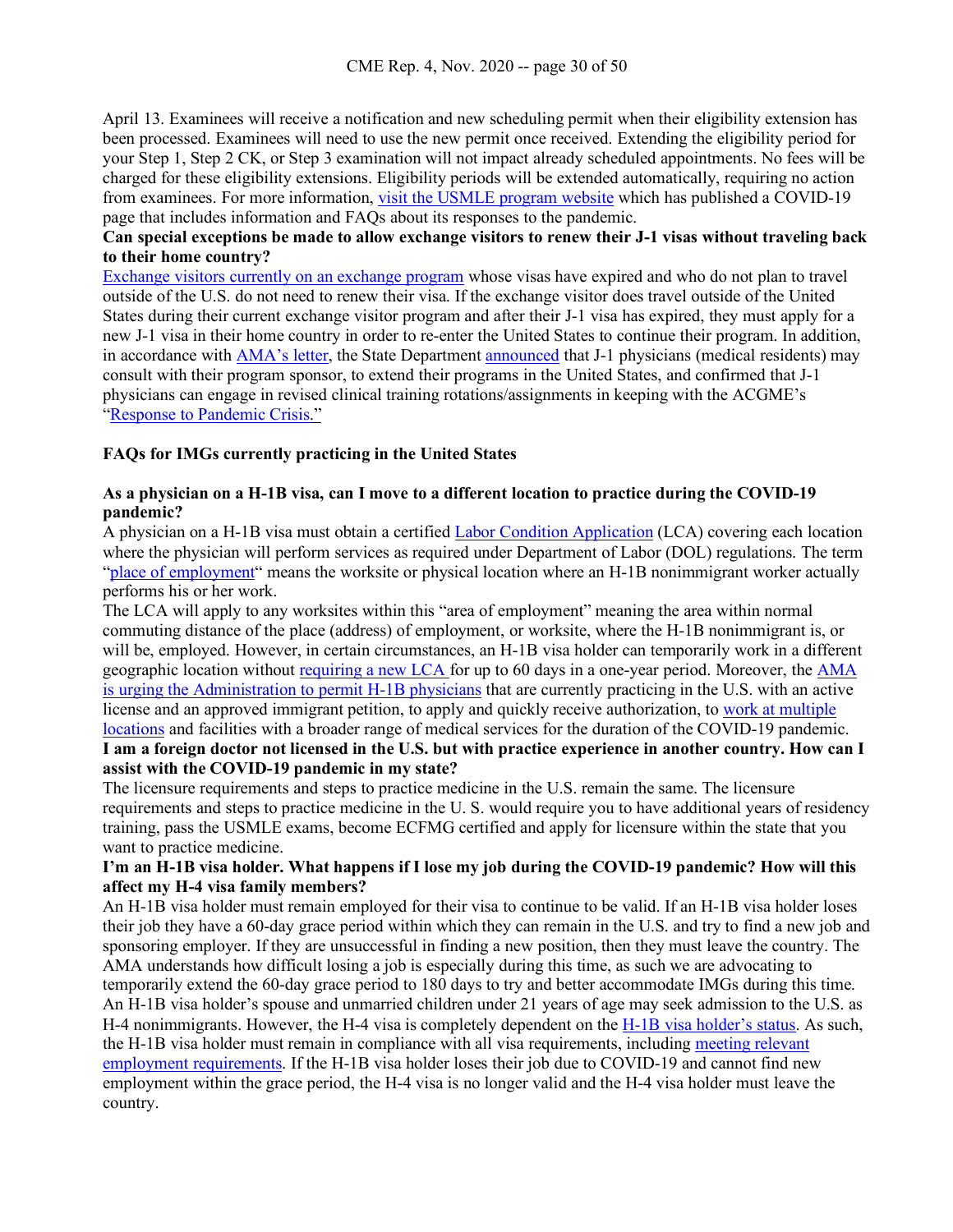#### **Can I be removed from the United States if I overstay my H-1B visa due to COVID-19?**

Yes. Deportation or removal is the same for H-1B visa holders as it is for all visa holders. In order to stay in status, an H-1B employee must continue working for the H-1B employer while in the United States. Generally, an H-1B employee must be in status in order to [change, extend or adjust status.](http://myattorneyusa.com/termination-of-h1b-employment) If an H-1B visa holder is terminated before the end of the period of authorized stay, the [employer is liable for reasonable costs](https://www.uscis.gov/working-united-states/temporary-workers/h-1b-specialty-occupations-dod-cooperative-research-and-development-project-workers-and-fashion-models) of the visa holder's return transportation unless the visa holder voluntarily resigns. As a matter of prosecutorial discretion, DHS may permit an H-1B visa holder who is present in the United States unlawfully, but who has pending an application that stops the accrual of unlawful presence, to remain in the United States while that application remains pending. In this sense, the H-1B visa holder's remaining can be said to be "authorized." However, the fact that the H-1B visa holder does not accrue unlawful presence does not mean that their presence in the United States is lawful. If an H-1B visa holder [accrues unlawful presence](https://www.uscis.gov/legal-resources/unlawful-presence-and-bars-admissibility) in the United States, they may be barred from reentering the U.S. for three years, ten years, or permanently depending on how long they [overstayed the visa.](https://www.uscis.gov/sites/default/files/USCIS/Laws/Memoranda/Static_Files_Memoranda/2009/revision_redesign_AFM.PDF) For example, an H-1B professional who has been legally employed in the U.S. in H-1B status is permitted by federal regulation to continue living in the U.S. and working for the sponsoring employer for up to 240 days while an extension petition is pending – as long as the extension petition is filed prior to the expiration of the prior H-1B petition. However, due to significant processing backlogs, USCIS very often takes six months or longer to adjudicate H-1B extension petitions. During that time the previous H-1B petition may expire, leaving the H-1B professional solely dependent on the 240 days of work authorization permitted under the regulation – and without any underlying H-1B status unless/until the H-1B extension petition is approved. If the petition is ultimately denied, then such a person would be deemed unlawfully present as of the date of the denial and, a [Notice To Appear](https://www.uscis.gov/sites/default/files/USCIS/Laws/Memoranda/2018/2018-06-28-PM-602-0050.1-Guidance-for-Referral-of-Cases-and-Issuance-of-NTA.pdf) would be issued. Petitions for nonimmigrant (temporary) visas may be filed up to six months in advance of the anticipated work start date. Extensions may be filed up to six months in advance of the expiration date of the current petition. Employers should plan to file petitions at the earliest possible moment.

### **AMA advocacy efforts supporting IMGs**

- [AMA June 26 letter:](https://searchlf.ama-assn.org/undefined/documentDownload?uri=%2Funstructured%2Fbinary%2Fletter%2FLETTERS%2F2020-6-26-Letter-to-Wolf-and-Pompeo-re-Presidential-EO-Entry-Ban.pdf) Urging the Administration to consider J-1 and H-1B IMGs and their families' entry into the U.S. to be in the national interest of the country so that families can remain together and IMG physicians can immediately begin to provide health care to U.S. patients.
- [AMA May 8](https://searchlf.ama-assn.org/undefined/documentDownload?uri=%2Funstructured%2Fbinary%2Fletter%2FLETTERS%2F2020-5-8-Letter-to-Senate-Leadership-re-Senate-Support-2.pdf) letter: Supporting the Healthcare Workforce Resilience Act and to urging the [Senate](https://searchlf.ama-assn.org/undefined/documentDownload?uri=%2Funstructured%2Fbinary%2Fletter%2FLETTERS%2F2020-5-8-Letter-to-Senate-Leadership-re-Senate-Support-2.pdf) and [House](https://searchlf.ama-assn.org/undefined/documentDownload?uri=%2Funstructured%2Fbinary%2Fletter%2FLETTERS%2F2020-5-8-Letter-to-House-Leadership-re-House-Support.pdf) to quickly pass the legislation so that we could recapture 15,000 unused employment-based physician immigrant visas from prior fiscal years which would help enable our U.S. physicians to have the support they need and our U.S. patients to have the care they deserve.
- [AMA May 4 letter:](https://searchlf.ama-assn.org/undefined/documentDownload?uri=%2Funstructured%2Fbinary%2Fletter%2FLETTERS%2F2020-5-4-Letter-to-Pence-re-Presidential-Proclamation-Non-Immigrants.pdf) Urging Vice President Michael Pence to allow J-1, H-1B and O-1 IMGs to be exempt from any future immigration bans or limitations so IMGs can maintain their lawful nonimmigrant status while responding to the COVID-19 pandemic.
- [AMA April 14 letter:](https://searchlf.ama-assn.org/undefined/documentDownload?uri=%2Funstructured%2Fbinary%2Fletter%2FLETTERS%2F2020-4-14-Letter-Cuccinelli-USCIS_Re-COVID-19-and-H-1Bs.pdf) Urging U.S. Citizenship and Immigration Services (USCIS) to temporarily extend visas automatically for one year and expedite approvals of extensions and changes of status for IMGs.
- [AMA April 3 letter:](https://searchlf.ama-assn.org/undefined/documentDownload?uri=%2Funstructured%2Fbinary%2Fletter%2FLETTERS%2F2020-4-3-Letter-to-Pence-and-Cuccinelli-Re-COVID-19-and-IMGs.pdf) Asking Vice President Pence and USCIS to address the situation of thousands of IMGs in temporary status.
- [AMA March 24 letter:](https://searchlf.ama-assn.org/undefined/documentDownload?uri=%2Funstructured%2Fbinary%2Fletter%2FLETTERS%2F2020-3-24-AMA-Letter-to-DoS-and-DHS-re-COVID-19.pdf) Urging U.S. Department of State to let IMGs either continue, or begin, to serve a vital role in caring for patients during the COVID-19 pandemic.
- [AMA March 24 letter:](https://searchlf.ama-assn.org/undefined/documentDownload?uri=%2Funstructured%2Fbinary%2Fletter%2FLETTERS%2F2020-3-24-AMA-Letter-to-USCIS-re-COVID%252019.pdf) Petitioning USCIS to temporarily expedite extensions and changes of status for foreign national doctors currently in the U.S.

### **Additional federal guidance**

- [USCIS: Special situations](https://uscis.gov/special-situations)
- [Department of Homeland Security \(COVID-19\)](https://dhs.gov/coronavirus)
- Department of State:
	- [Coronavirus disease 2019 \(COVID-19\)](https://urldefense.proofpoint.com/v2/url?u=https-3A__www.state.gov_coronavirus&d=DwMF-g&c=iqeSLYkBTKTEV8nJYtdW_A&r=JJ-YanS1tzpe5r0nSy03xYBmu_ABij3DdYJIOA_yN7s&m=8J2ZezbqsIKKA9dWcGD8HMHFnPTAP_xmcjxs4jjpHmE&s=USH6SUyQOVo6KPxY9KBIrWAZ0zfASHglHp5aoQQ0e0I&e=)
	- [Update on visas for medical professionals](https://travel.state.gov/content/travel/en/News/visas-news/update-on-h-and-j-visas-for-medical-professionals.html)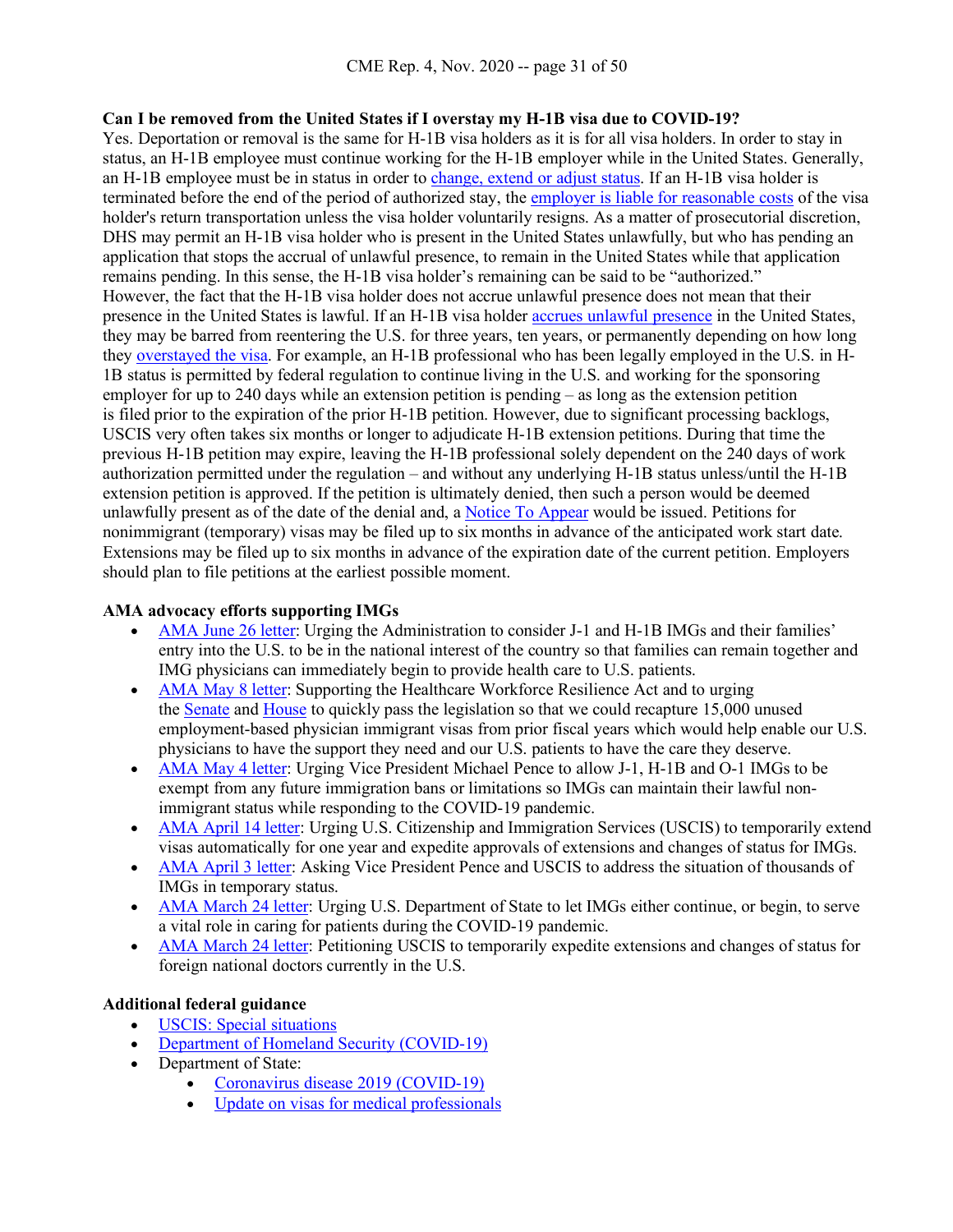### APPENDIX 5: PROTECTING UNDERREPRESENTED STUDENTS AND RESIDENTS DURING COVID-19

#### Updated July 6, 2020

The current pandemic is impacting all segments of society—but not equally—and it has created significant disruptions in medical education. Even prior to the pandemic, national data suggested medical education was already losing ground with respect to racial and ethnic parity.<sup>1</sup>

Recent weeks have brought additional stressors to the fore as our society continues to grapple with [structural](https://www.ama-assn.org/press-center/ama-statements/ama-board-trustees-pledges-action-against-racism-police-brutality)  [racism.](https://www.ama-assn.org/press-center/ama-statements/ama-board-trustees-pledges-action-against-racism-police-brutality) The medical education community must remain vigilant for potential inequities in educational outcomes across the medical education continuum. Diversity efforts are particularly vulnerable during times of disruption, hence institutions must heighten their commitment of attention and resources.

It is the responsibility of the AMA to advocate for medical students, to act to [reverse the historic active](https://www.ama-assn.org/about/ama-history/history-african-americans-and-organized-medicine)  [exclusion](https://www.ama-assn.org/about/ama-history/history-african-americans-and-organized-medicine) of racially marginalized groups (specifically, Blacks, Latinx and Native Americans) from the practice of medicine and to drive advancement of multiple dimensions of diversity in the medical profession. Broader initiatives to foster long-term change in medicine and address inequities in the entire United States educational system are imperative and are underway.

Current disruptions related to COVID-19, however, may amplify underlying inequities in our educational system, similar to the pandemic's role in exacerbating health inequities. Recent societal unrest in response to ongoing public racist acts of violence further compounds immediate concerns. Detailed examples of pressing risks for inequity in educational outcomes are provided here.

Concerns span the continuum of pre-medical education, transition to medical school, performance during medical school, residency selection and performance in graduate medical education. Although this highlights immediate risks posed by current circumstances, these recommendations should be applied as long-term interventions.

#### **Recommendations**

Colleges, medical schools and residency programs should:

- Increase attention to structural determinants of academic success and provide a clear process by which students can report challenges and seek assistance.
- Engage students, residents and faculty from underrepresented backgrounds (particularly racial and socioeconomic) in the process of planning adjustments to curriculum, assessment and application processes in order to better consider the diverse circumstances of students.
- Amplify efforts to create inclusive learning and working environments across the continuum of premedical education, medical school, graduate medical education and practice.
- Heighten monitoring of learner well-being at all levels of medical education and minimize barriers to mental health care.
- Implement a systems approach to promoting well-being that serves to complement the resilience of individuals. Organizational-level efforts should be undertaken to provide:
	- Consistent and inclusive communication.
	- Clarity regarding changes in curriculum, performance expectations or administrative processes.
	- Allyship to address microaggressions in clinical and learning environments.
	- Responsiveness to student and resident concerns.
	- Processes for addressing student and resident grievances.
- Adjust medical school admissions and residency selection processes to:
	- Mitigate bias (e.g. review of applications blinded to academic metrics bias training for admissions committees and interviewers).
	- Apply novel screening practices (e.g. situational judgment tests).
	- Incorporate more holistic, inclusive selection criteria (e.g. distance traveled score).
	- Monitor outcomes for potential bias related to any newly implemented or modified approaches in admissions and selection.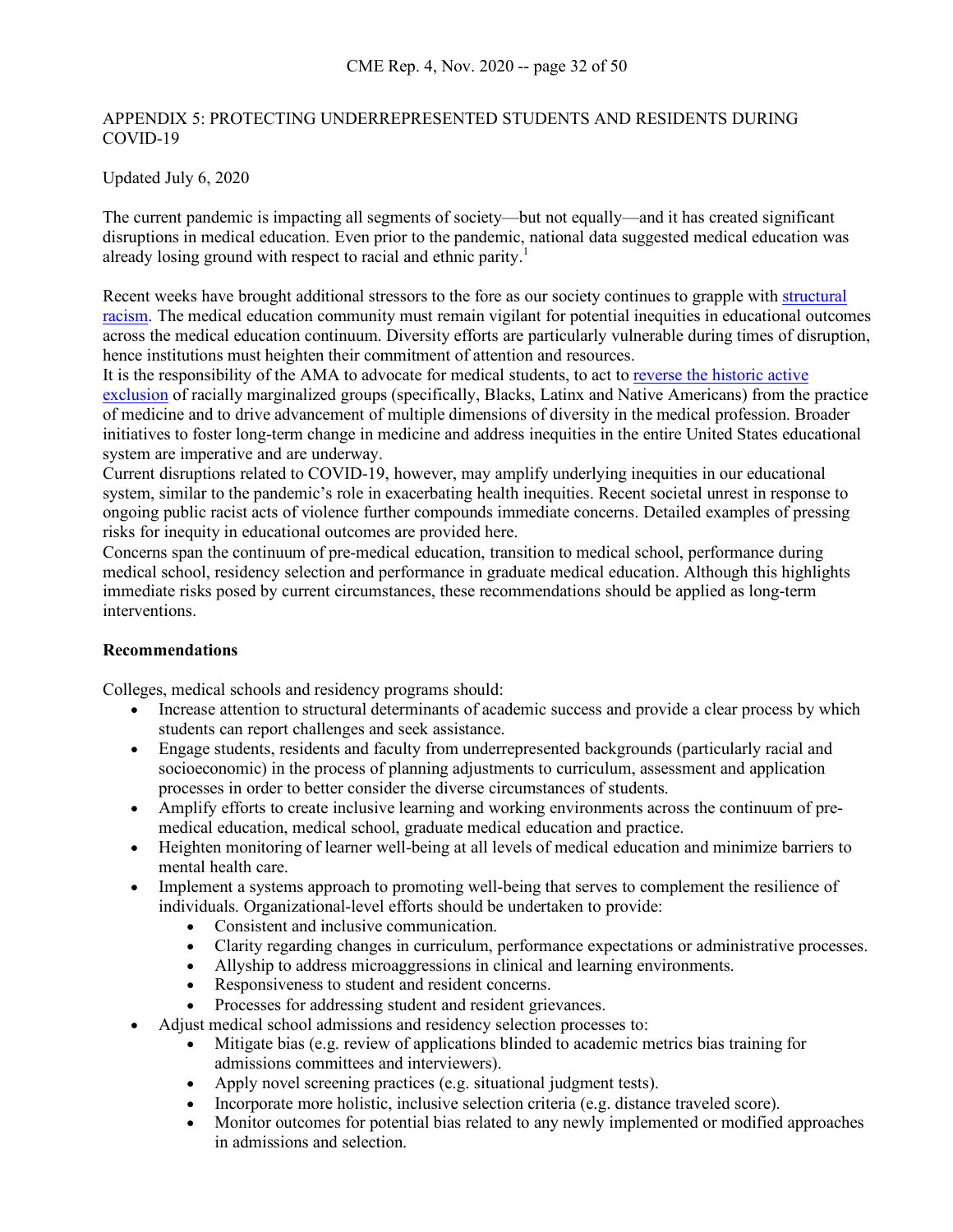- Improve communication in medical school admissions and residency selection processes by:
	- Implementing robust outreach to students from disadvantaged and underrepresented backgrounds.
	- Developing targeted platforms to foster bilateral exchange of information between applicants and medical schools or residency programs respectively.
	- Reducing complexity and improving transparency in application and selection processes.
	- Minimizing the disparities in candidates' access to coaching in selection processes, such as by providing tips for success at the level of the receiving medical school or graduate medical education (GME) program.
- Increase commitment to, and investment in, pathway and retention programs and other initiatives that intentionally promote equity, diversity and inclusion.

## **Examples of inequity in educational outcomes due to recent disruptions**

Similar themes apply across the continuum of pre-medical education, transition to medical school, performance during medical school, residency selection and performance in GME.

- The shift to virtual platforms of educational delivery has revealed inequities that may further limit the academic achievement of students from under-resourced urban and rural communities, such as in:
	- Access to technology, including internet access and appropriate devices.
	- Home circumstances, including dedicated space and a quiet environment in which to work.
- Students are losing enrichment activities that carry particular importance to candidates who are from backgrounds underrepresented in medicine or who have perceived weaknesses in other aspects of their portfolios. Activities such as research, shadowing, global health experiences and clinical electives serve to instill confidence in pursuing a medical career, support exploration among medical disciplines, spur mentoring, and provide opportunities for distinction that contribute to successful advancement.
- Geographic inconsistency in administration of Medical Colleges Admissions Test (MCAT) and United States Medical Licensing Examination (USMLE) Step examinations has induced some students to consider travel for testing, which will amplify existing disparity in access and in completeness of application portfolios.
- Geographic variations in COVID-19 impact and response—such as physical distancing requirements, testing availability, and availability of personal protective equipment—will create inconsistency in recovery of medical student clinical activities among schools and may disproportionately impact underresourced schools.
- Limited clinical activities may reduce medical students' access to advocacy in the residency application process (as in the form of letters of recommendation or other communication) which is particularly valuable to disadvantaged candidates.
- Limitations on medical student participation in away rotations, of particular importance for students to demonstrate their abilities to prospective GME programs and to assess the culture of those programs, may disproportionately disadvantage candidates who are underrepresented or who have perceived weaknesses in other aspects of their portfolios.
- The shift to virtual interviews for both medical school and residency selection may have disproportionately negative impacts on students from underrepresented groups or under-resourced communities, due to limitations in technology and appropriate dedicated space as well as less time and personal presence to overcome bias.
- Because people of color are experiencing COVID-19 disproportionately, there may be a corresponding emotional toll on students and residents who lose family and friends to the disease.
- The families of students and residents of color or those who are from lower socioeconomic status may be experiencing greater economic burden from COVID-19, perhaps due to losing employment or increased costs of essential goods. Students may prioritize the need to help support their families over school-related obligations.
- The current environment of racial and societal unrest may have disproportionately negative impacts on the well-being of students and residents from minority communities, impairing their ability to succeed in course work and to navigate application processes.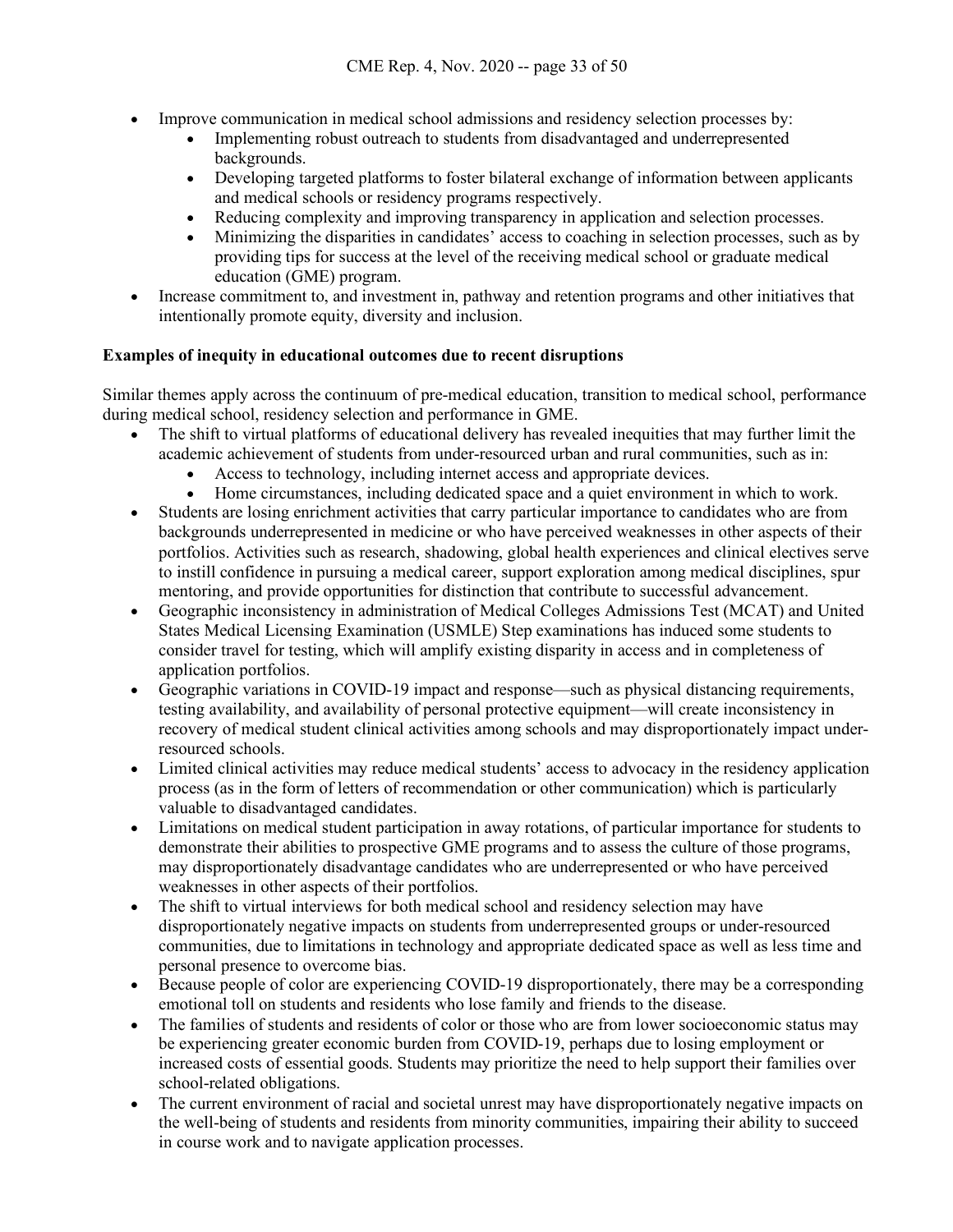• Pathway and recruitment programs may suffer from disrupted opportunities to interact with students; and financial strain on many academic centers may result in decreased support to such programs, both in financial resources and in the engagement of participating faculty.

#### **Additional resources**

ACGME News: [Increasing Graduate Medical Education Diversity and Inclusion,](https://www.jgme.org/doi/pdf/10.4300/JGME-D-19-00760.1) McDade AAMC: [Holistic Review in Medical School Admissions](https://students-residents.aamc.org/choosing-medical-career/article/holistic-review-medical-school-admissions/)

<sup>1</sup>Talamantes, et al. Closing the Gap - Making Medical School Admissions More Equitable. *NEJM* 2019. (As medical school enrollment doubled over the past two decades, the percentage of entering under-represented students actually fell by 16%)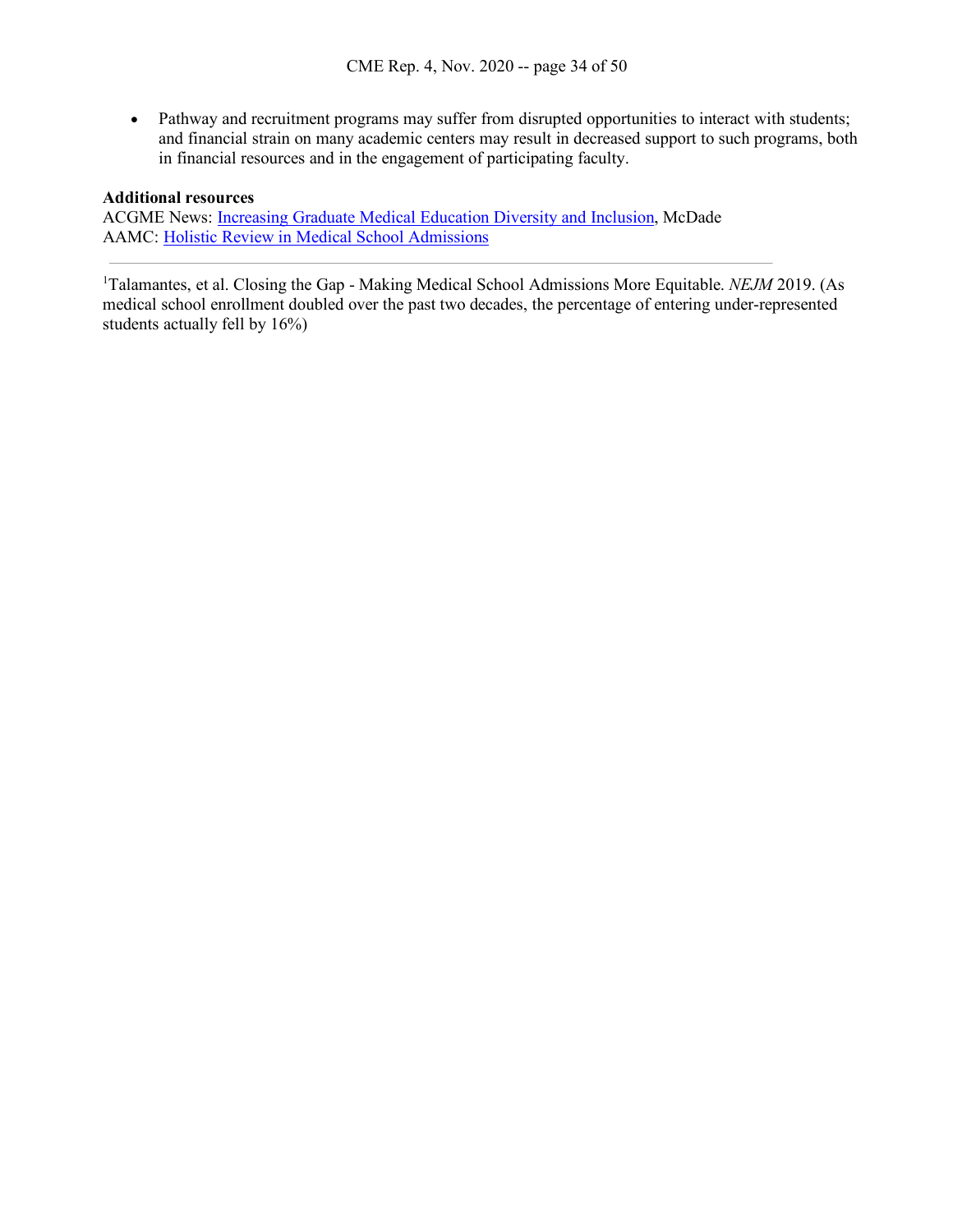### APPENDIX 6: SENIOR PHYSICIAN COVID-19 RESOURCE GUIDE

Updated March 28, 2020

The AMA has curated a selection of resources to provide guidance to senior and retired physicians who may wish to return to work or are called upon to do so during the coronavirus (COVID-19) outbreak.

#### **1. License considerations**

The licensure status of retired physicians varies by state. In some states retired physicians maintain their regular license while others create a separate category for retired or inactive physicians, and still others have no license category for retired physicians. In response to COVID-19, many states have taken action to allow retired physicians to temporarily return to practice through an Executive Order, Department of Health Order or Board of Medicine directive. Often these actions specify the physician's license must have been in good standing at the time of retirement. Many states have also indicated the physician must have been in active practice within the last 2-5 years.

The path to reentry from a licensing perspective varies. For senior and retired physicians who maintain an active license, there are no licensure restrictions on re-entry to practice. For physicians who maintain an inactive, retired physician, or similar license, your state may have temporarily waived any barriers to re-entry. We encourage you to check the Federation of State Medical Boards' [COVID-19 resource on state actions on](https://www.fsmb.org/advocacy/covid-19/)  [license status](https://www.fsmb.org/advocacy/covid-19/) for inactive/retired physicians for guidance: As this landscape continues to evolve, we strongly encourage physicians to check with their respective state medical boards for the latest information.

### **2. Providing assistance that does not involve direct patient care**

Whether senior physicians should be providing direct patient care for COVID 19 patients is a complex issue that must balance a number of factors, such as whether the age of the physician and their family members puts them in a high risk group, whether personal protective equipment (PPE) is readily available, and whether they could contribute meaningfully in a non-direct patient care role. Below is a list of important contributions to consider:

- Many health systems are assigning senior physicians to telehealth and administrative activities, which may free up others to be on the front line.
- Contact your local or state health department. Many are keeping listings of needed roles for volunteer physicians and health care workers.
- Medical schools are using senior physicians for online teaching and mentoring of medical students. Contact your medical school's dean's office to find out how you can participate.
- Consider making an appointment at your local Red Cross to donate blood.
- Provide online outreach to residents of nursing homes or senior residential communities to combat isolation

Assist local practices in creating patient education materials and information sheets with local/regional resources.

#### **3. Re-entering practice**

Explore opportunities to provide mentoring or training in your practice location. Many institutions have developed algorithms for telephone triage and/or assessment of symptomatic patients.

### **4. Professional liability**

Explore coverage with your local health system. If you are licensed and volunteer, the third federal economic COVID-19 stimulus package (H.R. 748) includes liability protections for volunteer health care professionals during COVID-19 emergency response. In addition, if you are authorized to prescribe and administer certain countermeasures to treat COVID-19, you may be immune from liability under the [Public Readiness and](https://s3.amazonaws.com/public-inspection.federalregister.gov/2020-05484.pdf) [Emergency Preparedness Act \(PREP Act\).](https://s3.amazonaws.com/public-inspection.federalregister.gov/2020-05484.pdf) Also check with your state medical association; you may have additional liability protections under state law, a recent Gubernatorial Executive Order, or other emergency response programs, such as the [Uniform Emergency Volunteer Health Practitioners Act \(UEVHPA\)](https://www.uniformlaws.org/committees/community-home?CommunityKey=565933ce-965f-4d3c-9c90-b00246f30f2d) or the [Emergency Management Assistance Compact](https://www.emacweb.org/) (EMAC).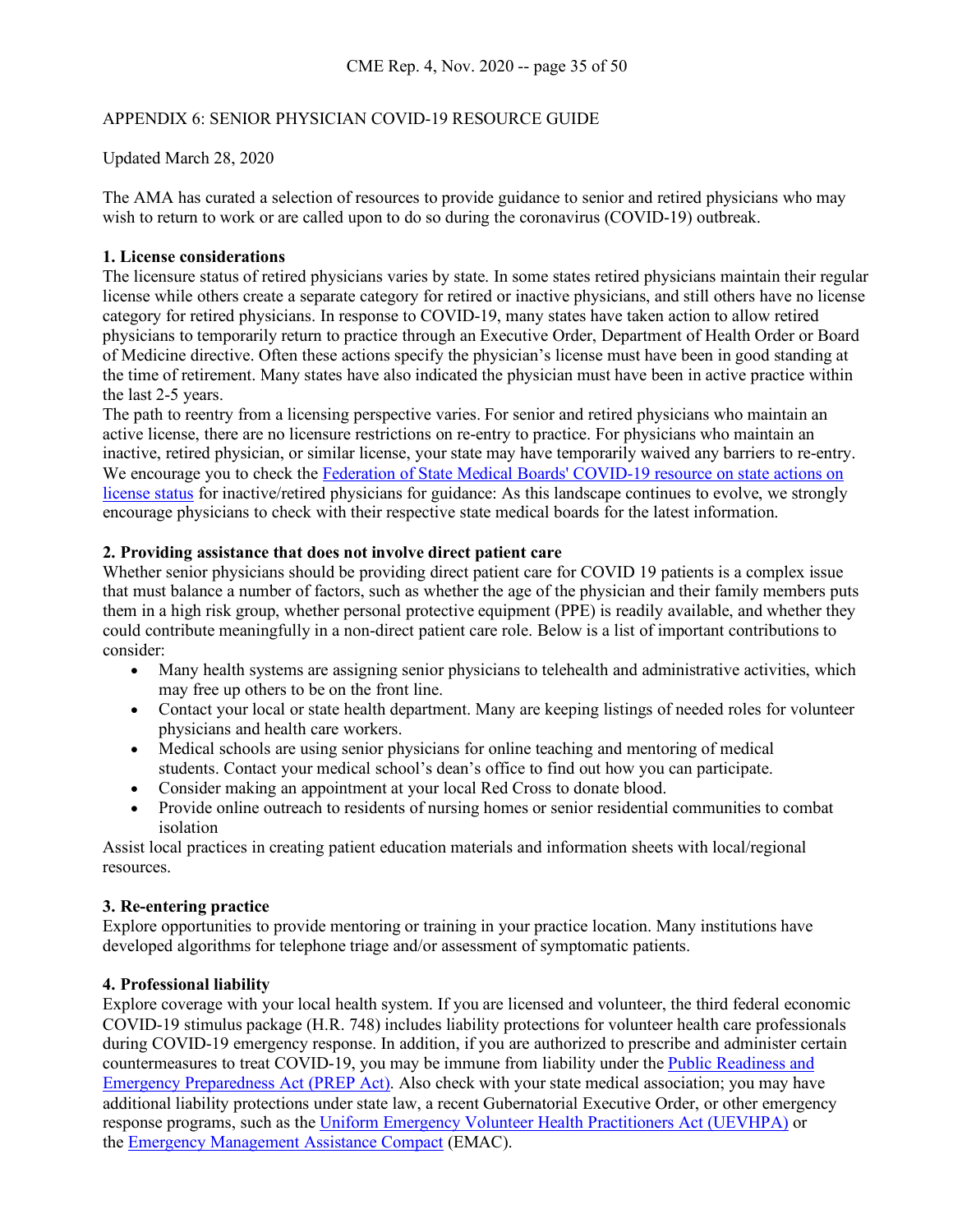### **5. Retirement status**

Some physicians are receiving retirement income that may be affected by a return to paid employment. Check the status of your retirement income according to the role you are being asked to perform.

#### **6. Role clarification**

Clarity on the following questions may be helpful if you are planning to volunteer your assistance.

- What are the activities I'm being asked to do?
- Do those activities align with my skill set?
- What types of training/refreshers/mentoring will be provided?
- Will I be provided with PPE?

### **7. COVID-19 resources**

- *JAMA Network* [Coronavirus disease 2019](https://jamanetwork.com/journals/jama/pages/coronavirus-alert) resource center
- [AMA COVID-19 resource center](https://www.ama-assn.org/delivering-care/public-health/covid-19-2019-novel-coronavirus-resource-center-physicians)
- [AMA licensure chart](https://www.ama-assn.org/system/files/2020-03/ama-arc-licensure-chart.pdf) (PDF)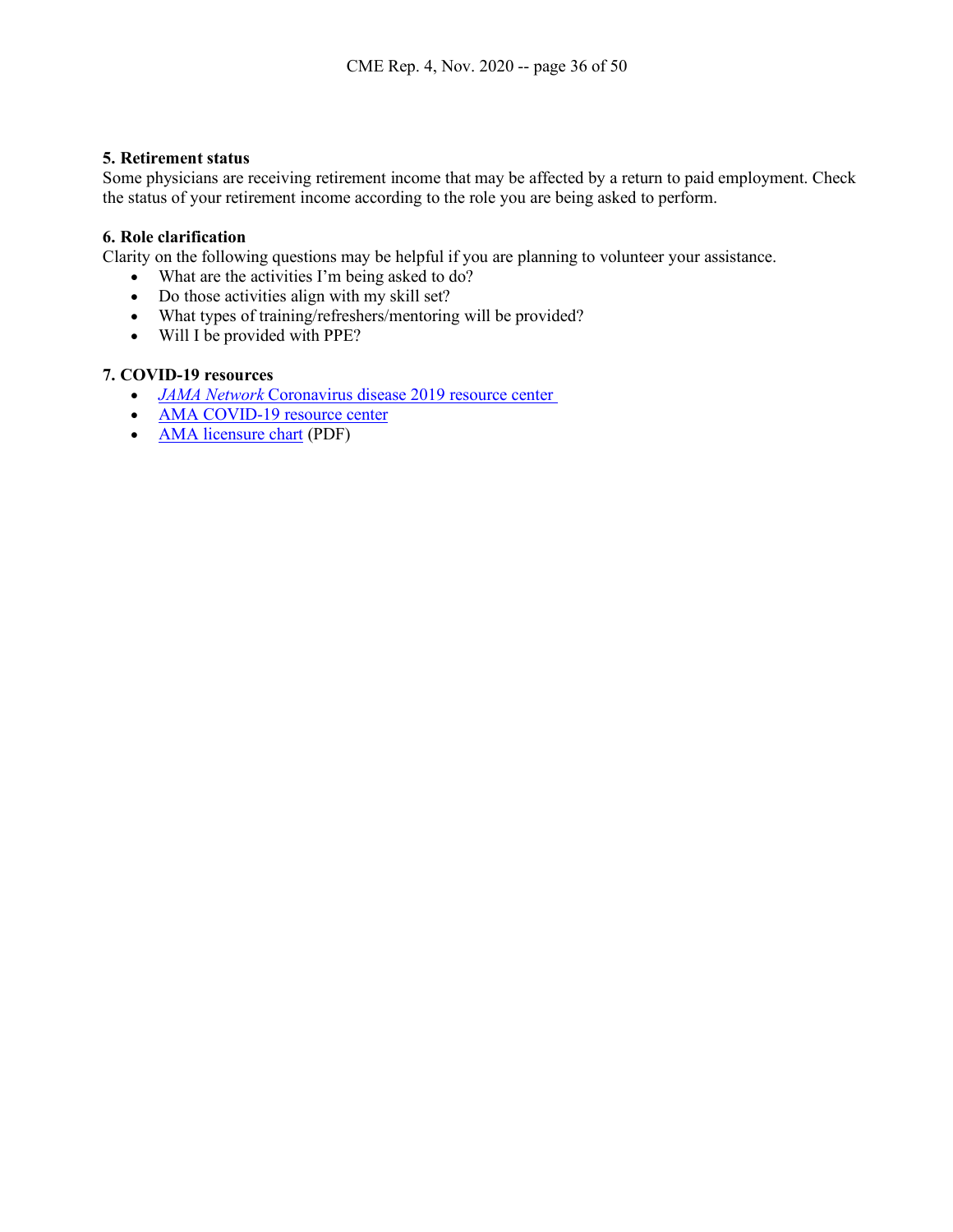### APPENDIX 7: CARING FOR OUR CAREGIVERS DURING COVID-19

Updated June 5, 2020

#### **Resources for health care leadership**

Amid the COVID-19 global outbreak, it's likely to be a stressful time for those who work on the front lines of health care.

Now more than ever, it's important for health systems and health care organizations to create and ensure an infrastructure and resources to support physicians, nurses and care team members.

The following lists provide practical strategies for health system leadership to consider in support of their physicians and care teams during COVID-19.

Note that any activities involving medical students or other health professions students should be part of a voluntary, student-led program overseen by their school in compliance with guidance from the LCME or other accreditor. No direct solicitation of individual students should occur.

Some items in the list are suggestions, while others have already been implemented by health systems.

#### **Assess physician stress and identify specific drivers**

• Surveys can be used to track trends in stress levels, identify specific drivers of stress, and develop supportive infrastructures based on these drivers. The American Medical Association is [offering two](https://clinician.health/)  [no-cost surveys](https://clinician.health/) to help health care organizations monitor the impact COVID-19 has on their workforce during this pandemic.

#### **Building a resilient organization**

• The AMA's [caregiver resource, Creating a Resilient Organization,](https://www.ama-assn.org/practice-management/sustainability/creating-resilient-organization-health-care-workers-during) provides 17 steps that health care organizations can take in order to effectively care for health care workers during times of crises. Successful organizations will take a systems approach and focus on becoming a resilient organization prior to times of crises, rather than limiting their efforts to a focus on individual resilience. Resilient organizations will need to rapidly reconfigure their well-being priorities to meet the biggest new drivers of stress in a crisis setting.

#### **Workload redistribution**

- Physicians/APPs who are at home (on quarantine or for childcare) manage the inboxes and phone calls of those who are at work and provide telemedicine care. Organizations have the ability to redirect or create physician work (wRVU) credit for this work.
	- Atlantic Medical Group has shifted their ambulatory practice care model to telephonic and telemedicine and has reduced office visits significantly. They are considering splitting their offices into teams of staff and physicians and rotating the teams in/out of the office. Rotating shifts would reduce staffing in the office such that everyone isn't in the same very close spaces together. Clinicians not in the office can do phone visits, telemedicine, answer patient questions or be deployed to call centers and testing centers.
- Retraining and/or enhancing the skills of who have not recently worked in the intensive care unit to increase workforce. AMA has [curated guidance and resources](https://www.ama-assn.org/delivering-care/public-health/senior-physician-covid-19-resource-guide) for those who may wish to return to work or are called upon to do so during the coronavirus (COVID-19) outbreak.
- [COVID Staffing provides and online resource](http://www.covidstaffing.org/) to help hospitals understand and manage their staffing needs during the COVID-19 pandemic.
- Administrators and clinicians with extra time due to decreased regular services have offered assist with insurance needs (finding old claims, updating bad addresses, etc.).
- Set up triage hotline. Medical students at multiple states are providing extra staffing for the medical school call center. The purpose of this triage hotline is to provide students/staff/faculty who have traveled or have symptoms of COVID-19 with real-time information on protocol and next steps.
- Allow medical assistants and nurses to make contributions according to their ability, with physician or APP oversight and discretion. This may include nurses or MAs taking verbal orders, performing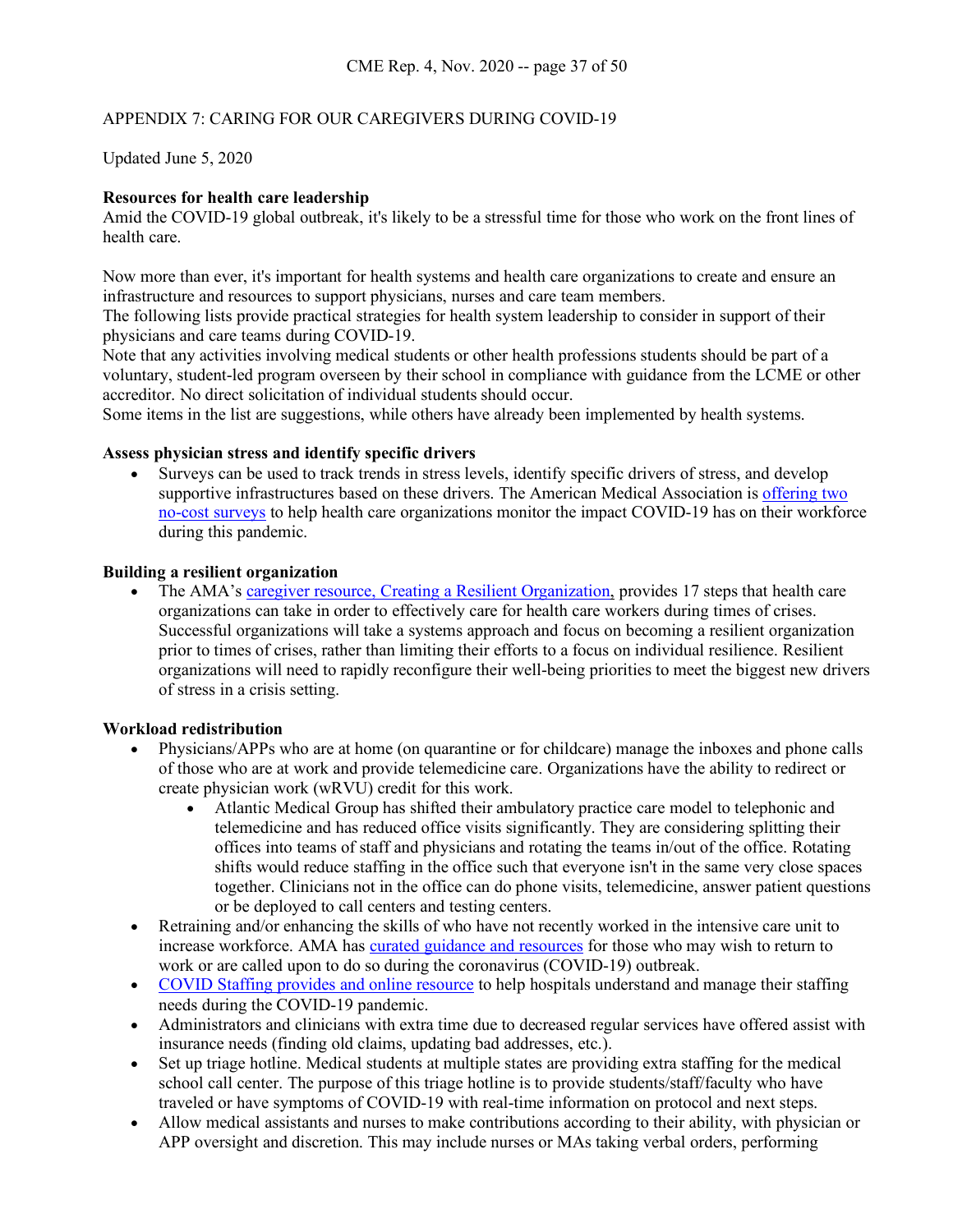computerized order entry, doing medication reconciliation or assisting further with visit note documentation. This will alleviate some of the workload on physicians and APPs.

#### **Institutional policies**

- Ensure that paid time off and sick days remain unaffected for all employees for COVID-19 related illnesses.
- Ensure no out-of-pocket expenses for employees with COVID-19 related illnesses.
- [CMS,](https://www.cms.gov/newsroom/press-releases/cms-releases-recommendations-adult-elective-surgeries-non-essential-medical-surgical-and-dental) [Surgeon General,](https://www.politico.com/news/2020/03/14/surgeon-general-elective-surgeries-coronavirus-129405) [CDC](https://www.cdc.gov/coronavirus/2019-ncov/healthcare-facilities/guidance-hcf.html) and [American College of Surgeons](https://www.facs.org/about-acs/covid-19/information-for-surgeons) have called for cancellation of all elective surgeries and the rescheduling all non-urgent outpatient visits.
- CMS has [implemented several blanket waivers](https://www.cms.gov/files/document/covid19-emergency-declaration-health-care-providers-fact-sheet.pdf) (PDF) for COVID-19. This includes additional flexibility for verbal orders. View additional [CMS policies and regulatory flexibilities.](https://www.ama-assn.org/practice-management/medicare/cms-payment-policies-regulatory-flexibilities-during-covid-19)
- [Six ways to address physician stress](https://www.ama-assn.org/delivering-care/public-health/6-ways-address-physician-stress-during-covid-19-pandemic) during COVID-19
- The Center for the Study of Traumatic Stress offers information for how health care teams notify [families](https://www.cstsonline.org/assets/media/documents/CSTS_FS_Notifying_Families_After_COVID19_Death.pdf) (PDF) after a COVID-19 death.

#### **Meals**

- [SweetGreen will deliver free salads and bowls](https://sweetgreen.typeform.com/to/TYjzzi) to hospitals in the cities they serve: DC, Philadelphia, Boston, New York City, San Francisco, Los Angeles, Chicago and Houston. To request free salads, please [visit their site to order.](https://sweetgreen.typeform.com/to/TYjzz)
- [GrubHub](https://www.grubhub.com/) and [DoorDash](https://www.doordash.com/) are now offering contact-free deliveries. Both companies have reduced or eliminated commission fees for local restaurants to support restaurants that are mandated to only have carry-out/delivery only service.
- Medical students at multiple states have volunteered to deliver supplies/meals and run errands on behalf of individuals in quarantine.
- A Denver community has reported the development of "Lunches for Clinicians" in which clinicians can order meals from local restaurants for delivery during shifts. Community members are raising funds to help pay for these meals. Many communities across the country have launched similar efforts.

#### **Childcare and pet care**

• Medical students in [Minnesota,](https://www.mncovidsitters.org/) [St. Louis \(Washington University in St. Louis\)](https://www.hcwchildcareco-op.com/) and Chicago [\(Northwestern University\)](https://docs.google.com/forms/d/e/1FAIpQLSewtTYn9cicsJ-UmZVi7mOPlXwb5XaKpq5qCqzUUnWOw_mgtQ/viewform) are offering childcare and pet care services for physicians and care teams. To facilitate logistics, both students and families register for services and students volunteer for shifts. Students are then matched with families based on need and availability. Students have reported that the need is overwhelming, with some systems reporting more than 100 families signed up for childcare or pet care services.

Mount Sinai offers similar services through their [Sinai Kids](https://www.mountsinai.org/about/covid19/staff-resources/faqs) and [Sinai Together](https://www.mountsinai.org/about/covid19/staff-resources/well-being/basic-needs) initiatives. UW Health has partnered with Epic and Meriter to [transform Epic's old headquarters](https://wkow.com/2020/03/25/an-epic-donation-local-tech-giant-transforms-former-headquarters-into-daycare-for-covid-19-frontline-workers/) into a 24/7 childcare center for children of clinicians that are working at local hospitals during COVID-19.

- Several organizations have partnered with their local YMCA to provide additional childcare for their health care workers.
- One system reported a program in which staff members who must stay home to care for their children are still paid their regular rate if they agree to care for children of two other staff members.

#### **Personal protective equipment (PPE)**

- American Dental Association and state dental associations are encouraging dentists to donate their PPE to local hospitals.
- Consider the use of [Mask Match](https://www.mask-match.com/) in order to request masks (if you are a health care professional) or to donate masks if you have extra. Masks are not for purchase or for sale. Those who are matched with a health care worker are expected to cover the cost shipping and handling.
- Mount Sinai has developed [guidelines](https://www.mountsinai.org/files/MSHealth/Assets/HS/About/Coronavirus/Guidelines-to-Protect-Family-Members-of-Healthcare-Workers.pdf) for health care workers to consider for keeping their family and friends safe when returning home from work.

#### **Attention to emotional and mental well-being**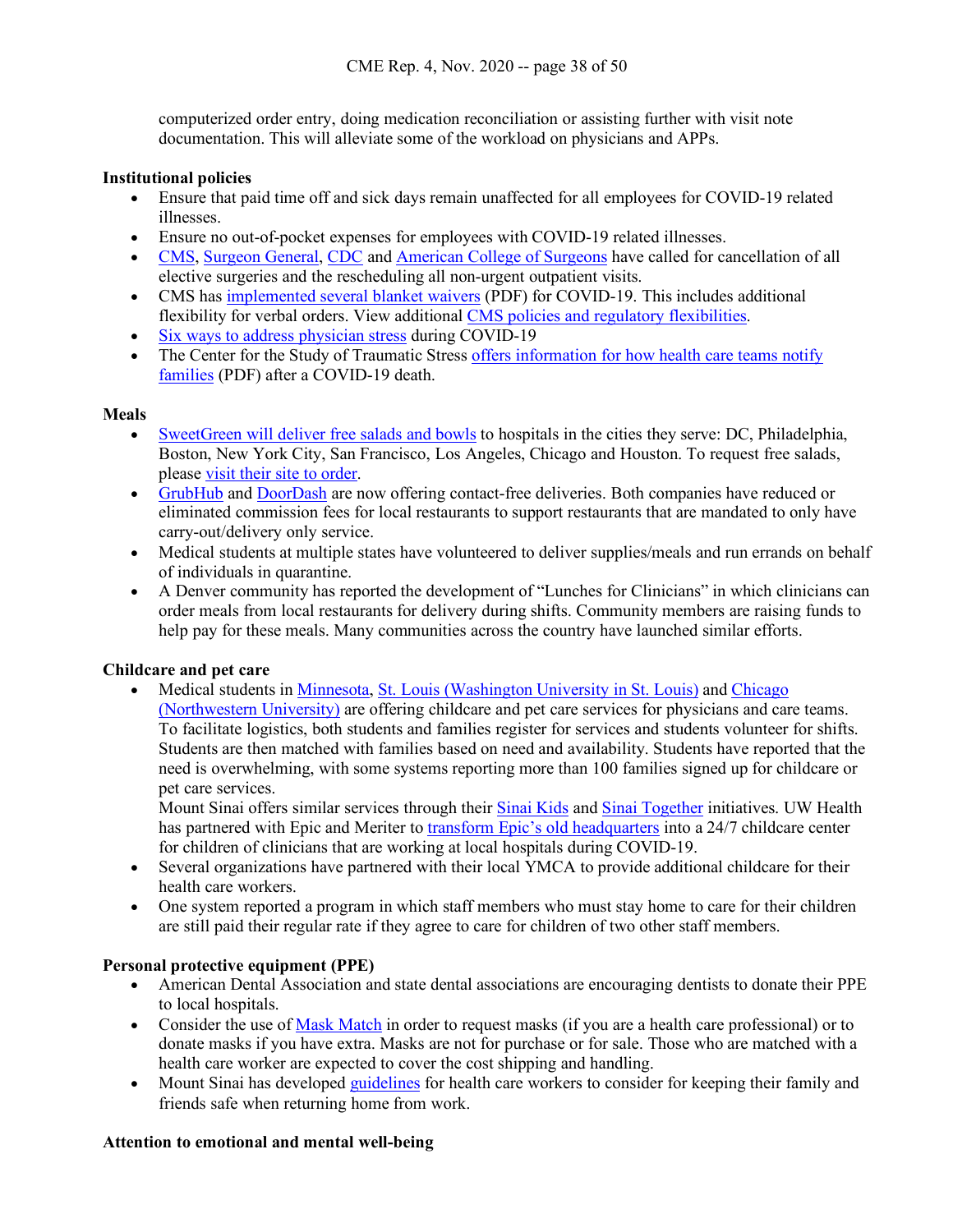- [Headspace](https://www.headspace.com/health-covid-19) is a meditation and sleep app that can have a positive impact on health professionals' personal and professional lives.
- Organizations like [Mount Sinai](https://www.mountsinai.org/about/covid19/staff-resources/well-being/basic-needs) and [UNC](https://www.unchealthcare.org/wellbeing/toolkit/toolkit-overview/mental-healthemotional-support-resources-for-co-workers-and-prov/) provide online toolkits where all well-being resources are centralized and easy for clinicians to access.
- Consider assigning therapists to strategic locations (e.g., cafeteria, staff lounges, emergency department) to provide easy access for staff. Several health systems offer drop-in hours with a psychologist onsite for their physicians and care teams. Several organizations are offering 24/7 emotional support through their behavioral health teams. In many cases, this includes emotional support for family members of clinicians as well.
- Continue to monitor the ability of the Employee Health and Well-Being Unit to meet workload demands, personnel health and safety, resource needs and documentation practices.
- Supervisors can conduct a 5-minute debrief at the end of every shift with their care team. Make debriefing a routine part of the day.
- Several wellness committees and Chief Wellness Officers have shared that intensive in-person rounding to frontline health care workers has proven enormously helpful. Rounding may include:
	- Supplying basic wellbeing needs (food, drinks, hygiene items)
	- Provide in the moment support, direct pathway for more intensive support needs through behavioral health teams, peer support, etc.
	- Elicit concerns/needs that require escalation and advocacy (has led to countless system changes, including prepaying of childcare, scrub service, transparency efforts, creation of a caregiver relief fund, etc)
	- Increase awareness of available support resources
- Consider making [mental health resources available to families of clinicians](https://www.cstsonline.org/assets/media/documents/CSTS_FS_Supporting_Families_of_Healthcare_Workers_Exposed_COVID19.pdf) (PDF), as traumatic experiences from COVID-19 will affect them as well.
- The Department of Psychiatry at SUNY Downstate Health Sciences Center has created a COVID-Stress Hotline that can be accessed by everyone at the medical center. The hotline can be accessed by SMS text, email, or call in and was set up using Updox. A second line was established for leadership to communicate about groups that might need help sessions or immediate group interventions.
- AMA offers strategies and resources to [manage mental well-being](https://www.ama-assn.org/delivering-care/public-health/managing-mental-health-during-covid-19) while also caring for patients during the pandemic or any other crisis.
- With the goals of ensuring physicians and advanced practitioners receive the psychological support they need and of paving the way for them to successfully access existing resources through their Physician Assistance Program, the Washington State Medical Association called on Employee Assistance Programs/Physician Assistance Programs with clients in the health care industry to consider the following actions:
	- Change the pre-recorded greeting message on the 1-800 number to clearly communicate that all calls are confidential and HIPAA compliant.
	- Establish a triage system at entry that allows people to identify themselves as clinicians at the frontline of the COVID-19 response. Deploy your most highly trained and skilled staff to support this population, including the provision of cognitive behavioral therapy.
	- Develop custom communication materials targeted to clinicians at the frontline of the COVID-19 response that clearly explain that your mental health care professionals are equipped to help them navigate the COVID-19 crisis and that the services are completely confidential.
	- Work with each of your clients to provide just-in-time group and 1:1 sessions to frontline clinicians while protecting the health of your staff. For example, use telehealth technology to plant multiple virtual mental health professionals inside the most impacted hospitals and/or at health care provider quarantine facilities for easy on-demand access.
	- Ensure your organizations' emergency response plan includes strategies to adequately handle a surge in requests for services.

### **Social support**

• Several organizations, including Methodist Hospital, UCSF and [Mount Sinai,](https://www.mountsinai.org/about/covid19/staff-resources/well-being/psychosocial-support) are using video conferencing tools to set up peer support "connection groups" in which physicians and care teams can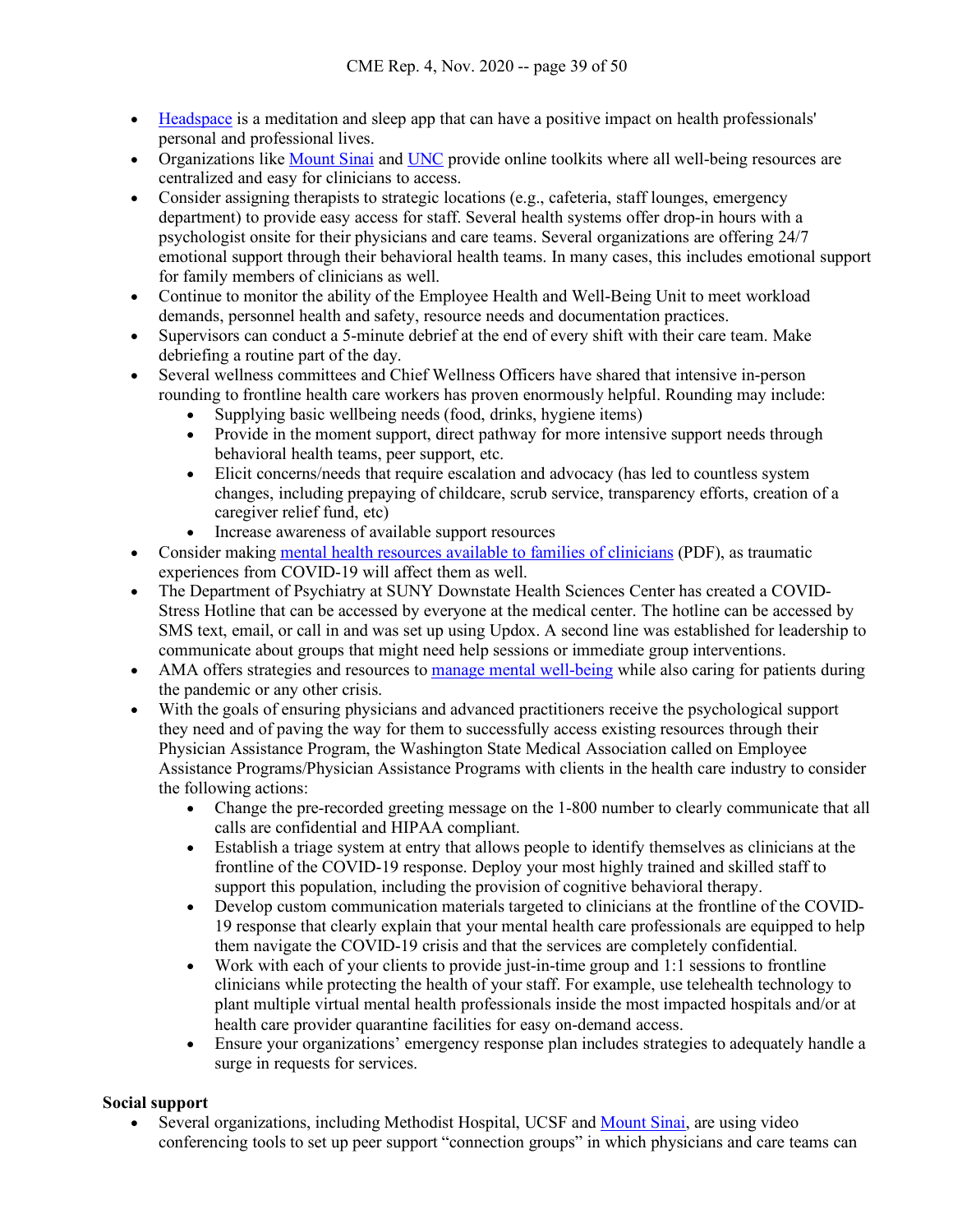support one another and discuss ongoing challenges. UCSF's anesthesia department provides virtual support sessions via Zoom for faculty and trainees. These sessions are held once per week—one for faculty and one for trainees. Discussion questions for these sessions includes: What worries you? How are you feeling and what are you experiencing now? How are you processing all of this? Here are some Zoom and moderator tips provided by UCSF.

### • **Virtual session tips:**

- 1. Have everyone turn on their cameras (if possible)
- 2. Open Zoom chat function so participants can bring up items and moderators can discuss with the group
- 3. If more than 15 people consider using Zoom breakout rooms
- 4. Acknowledge each person as they join the Zoom meeting

### o **Moderator tips:**

- 1. Psychological safety is key
- 2. It may take time for participants to open up, resist the urge to "fill the silence" if there are lulls
- 3. Let conversations unfold naturally

4. Try to focus more on emotions vs. clinical details or how to fix the problem Christiana Care is offering ["COVID Conversations,](http://bycell.mobi/wap/default/item.jsp?entryid=ECMjQ3Nw==&itemid=101808&_t=1587154371626#m)" topic-driven group support sessions. These sessions allow caregivers to connect with another and share thoughts, feelings and ideas about life during the pandemic. [PeerRxMed](https://www.peerrxmed.com/) is a free, peer-to-peer program for physicians and others working in health care designed to provide support, connection, encouragement, resources and skill-building in order to help participants advance along the Burnout to Thriving Index toward optimal well-being, however you would define that state for yourself. This program provides regular reminders for weekly, monthly and quarterly check-ins with a peer. Reminders include exercises that provide structure for you to [connect with a colleague or friend.](https://www.ama-assn.org/practice-management/physician-health/peer-support-program-strives-ease-distress-during-pandemic)

Jo Shapiro, MD (Harvard Medical School) discusses the importance of peer support, the fundamentals for operationalizing a peer-support system in health systems and practices and how it can [potentially change](https://www.youtube.com/watch?v=6XhcLkeCNYw)  [organizational culture](https://www.youtube.com/watch?v=6XhcLkeCNYw) especially during the COVID-19 pandemic.

Nebraska Medicine offers 1:1 peer support through their Peers in Need of Support (PiNS) program. More than 120 volunteers were specifically trained for COVID-19 response [using just-in-time training](https://repository.netecweb.org/files/original/610589e561c88a8ed928f997f678dd27.pdf) (PDF).

A new Slack channel, "Medical Students vs. COVID-19," allows medical students from across the country to connect and share helpful strategies for how students can continue to support physicians and care teams. [Join](https://medstudentsvscovid-19.slack.com/join/shared_invite/zt-cn48gdlt-qJFrV2a9rsDun0h4Di9nAQ)  [the Slack channel.](https://medstudentsvscovid-19.slack.com/join/shared_invite/zt-cn48gdlt-qJFrV2a9rsDun0h4Di9nAQ)

An ambulatory care clinic in Arizona has set up games for clinicians and patients to play throughout the day to keep morale high.

### **AMA COVID-19 news coverage**

Through interviews with health system leaders, the AMA highlights programs and initiatives from around the country that are supporting the health care workforce during the COVID-19 outbreak.

- [COVID-19 front line: Mount Sinai keeps physician](https://www.ama-assn.org/practice-management/physician-health/covid-19-front-line-mount-sinai-keeps-physician-well-being) well-being in focus
- [6 ways to address physician stress during COVID-19 pandemic](https://www.ama-assn.org/delivering-care/public-health/6-ways-address-physician-stress-during-covid-19-pandemic)
- [Peer support program strives to ease distress during pandemic](https://www.ama-assn.org/practice-management/physician-health/peer-support-program-strives-ease-distress-during-pandemic)
- [COVID-19 physician well-being initiatives embrace family needs](https://www.ama-assn.org/practice-management/physician-health/covid-19-physician-well-being-initiatives-embrace-family-needs)
- [5 wellness task force tactics designed to prioritize physician health](https://www.ama-assn.org/practice-management/physician-health/5-wellness-task-force-tactics-designed-prioritize-physician)
- [6 ways a health system attacks stress during the COVID-19 crisis](https://www.ama-assn.org/practice-management/physician-health/6-ways-health-system-attacks-stress-during-covid-19-crisis)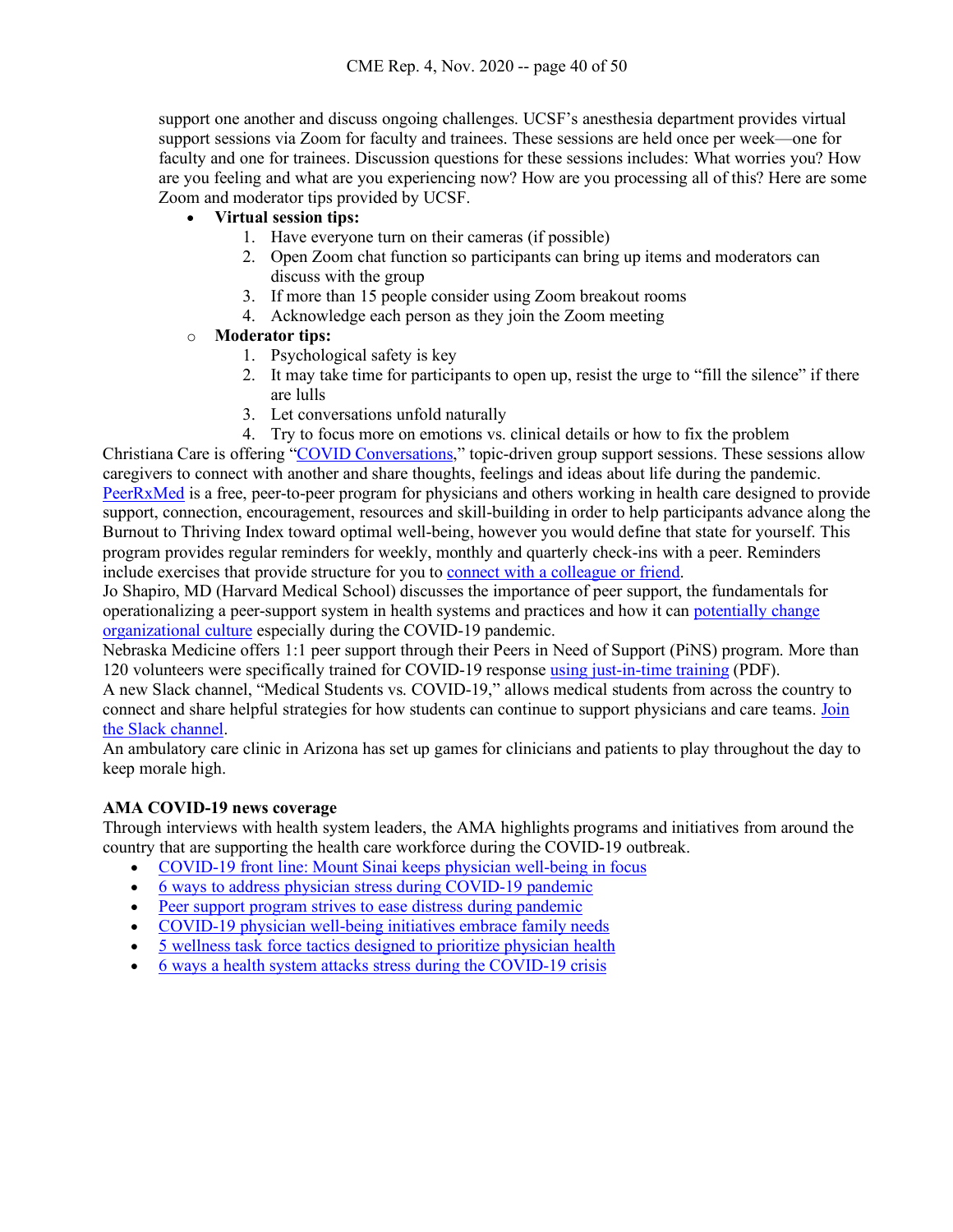#### APPENDIX 8: LCME GUIDING PRINCIPLES

Barbara Barzansky, PhD, MHPE Co-Secretary Liaison Committee on Medical Education American Medical Association 330 North Wabash Avenue Suite 39300 Chicago, IL 60611-5885 Phone: 312-464-4933 E-mail: barbara.barzansky@ama-assn.org



Veronica M. Catanese, MD, MBA Co-Secretary Liaison Committee on Medical Education **Association of American Medical Colleges** 655 K Street, NW, Suite 100 Washington, DC 20001-2339 Phone: 202-828-0596 E-mail: veatanese@aamc.org

Medical Students, Patients, and COVID-19: A Community Conversation about Education and Safety

March 12, 2020

#### **LCME Guidance Principles**

- 1. Your faculty has defined your school's educational program objectives (EPOs) and graduation requirements and the assessments you will use to ensure that those objectives and requirements are met. It is likely that you will need to change the mechanisms through which medical student learning occurs (e.g., online content delivery and/or interactive work) and is assessed (e.g., paper cases, simulation exercises when onsite clinical interactions might be limited). The LCME completely understands that, and while the LCME Secretariat is always happy to speak with, provide a sounding board to, or guide you, you do not need to notify the LCME of these adjustments in instructional and assessment methods.
- 2. The goal of accreditation is to assure all stakeholders (i.e., the public, medical students, medical schools, graduate medical education programs, health systems, licensing bodies, Department of Education) of educational program quality. This means that, together, our goal is to provide that by ensuring that our graduates meet their school's EPOs, course and clerkship learning objectives, and required clinical experiences in this most challenging of times. It is likely that the schools will face the greatest challenges in accomplishing this for students' required clinical experiences. From national data that you have shared, the LCME knows that most of our medical schools have several elective weeks/months in the last year or phase of the curriculum. Should you need to interrupt or postpone clerkships or other required clinical experiences because of the real and important pressures and stresses of the clinical environment, these elective weeks are available to adjust your students' clinical training schedules without having to delay completion of these required experiences before graduation. In other words, in looking at your own graduation requirements, you can and should be flexible with the elective weeks built into your curriculum; the LCME understands the need to repurpose elective time to achieve the required clinical experiences. The LCME also recommends that all changes in the required clerkships pass through the school's curriculum governance committee (e.g., Curriculum Committee) prior to implementation.
- 3. The LCME is you. Fifteen of its 19 members are deans and associate deans, perhaps at your school and at other LCME-accredited schools; there are two public and two medical student members. It completely understands and is experiencing the exceptional pressures you are under, as a result of both the national and local environment.
- 4. If you are contemplating significant changes in the structure (e.g., major shift in clinical training sites from the inpatient to outpatient setting); timing (e.g., delay in student progression to graduation); duration (e.g., below the 130-week expectation); or location (e.g., due to local variation in the spread of COVID-19), please email the Secretariat (Icme@aamc.org), and we will speak with and work with you to think through your particular situation and approach before you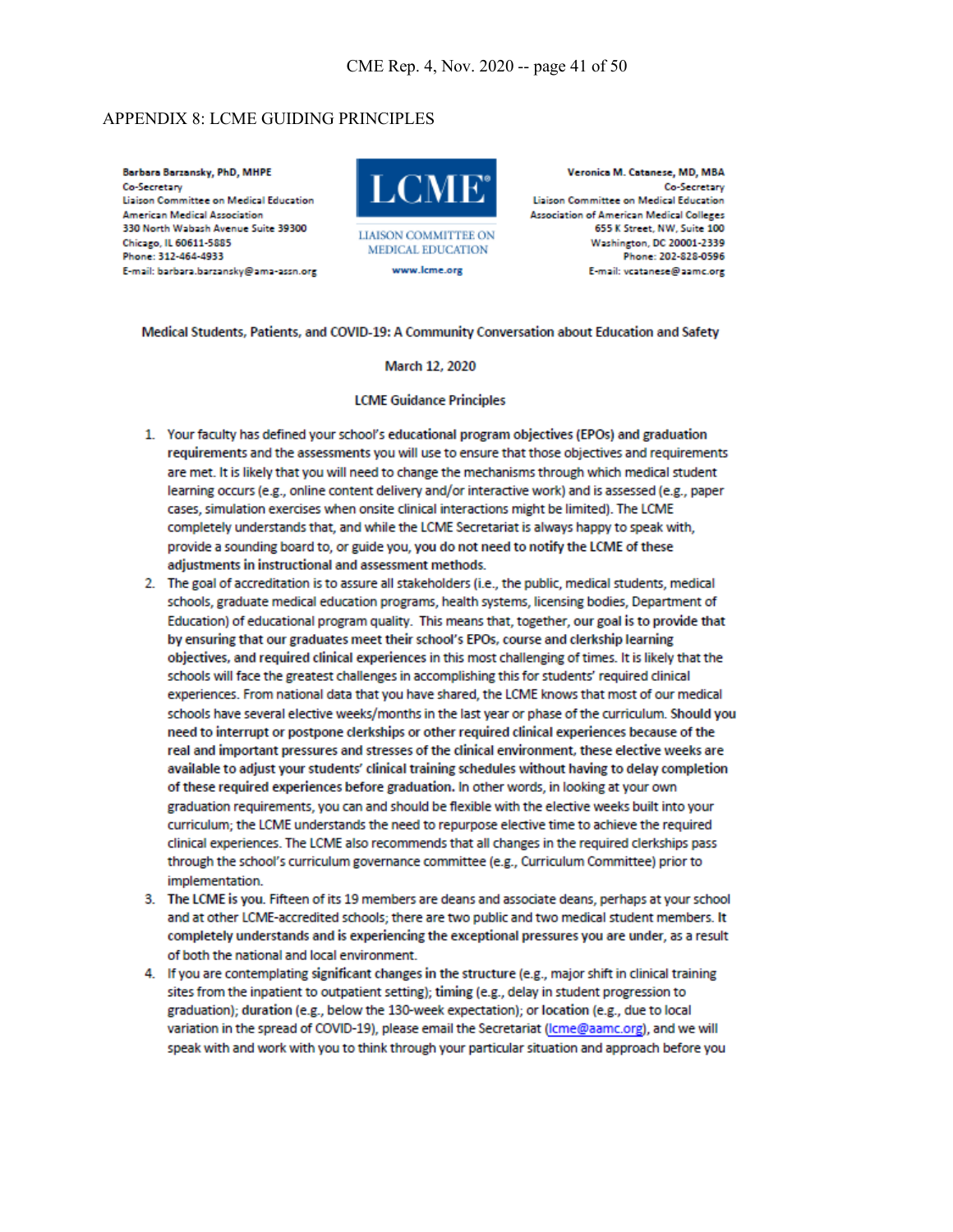#### Page 2

notify the LCME of the major curriculum changes you are anticipating/making. Remember that any and all conversations you have with the Secretariat are completely confidential and are never shared with the LCME.

Know that we are being challenged along with you, learning from you, and thinking about this with you, every step of the way. We will be creating and updating a page on the LCME website for additional accreditation-related resources and information as they become available. This document, as well as the March 5, 2020 memo from Alison Whelan, Geoffrey Young, and Veronica Catanese will be posted there, and the AAMC COVID-19 resource site will contain links to this LCME resource collection.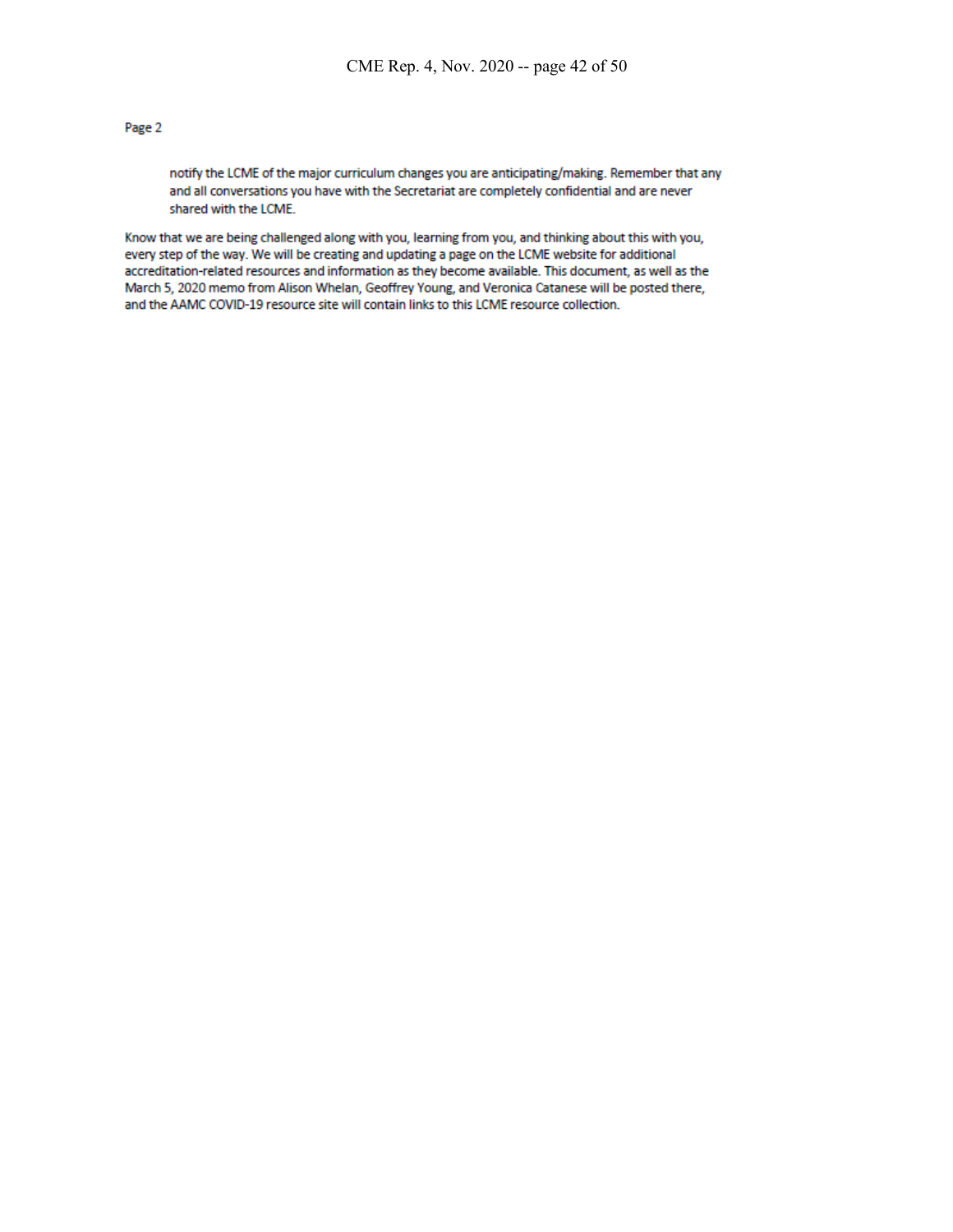### APPENDIX 9: "MAINTAINING QUALITY AND SAFETY STANDARDS AMID COVID-19"

### Coalition for Physician Accountability

# **Maintaining Quality and Safety Standards Amid COVID-19**

May 11, 2020

The member organizations of the Coalition for Physician Accountability [\(www.physicianaccountability.org\)](http://www.physicianaccountability.org/) have released the following statement and table of resources to provide guidance and support to healthcare administrators and credentialing staff who are supporting the contributions of new or volunteer physicians to patient care during the COVID-19 pandemic.

The Coalition for Physician Accountability (Coalition), a cross-organizational group including AACOM, AAMC, ABMS, ACCME, ACGME, AMA, AOA, CMSS (OPDA), ECFMG, FSMB, LCME,

NBME, and NBOME, was established in 2009 to promote professional accountability by improving the quality, efficiency, and continuity of the education, training, and assessment of physicians. Its membership includes the national organizations responsible for the accreditation of medical education and training and the assessment, licensure and certification of physicians throughout their medical career, from medical school through practice. Our membership also includes members of the public and the profession. We share a strong commitment to protecting the public's health and safety through the delivery of quality health care.

The pandemic has created a public health emergency that is rapidly altering the provision of health care services across the country. Physicians and other clinicians have responded with offers to provide care outside of their previously licensed jurisdiction and beyond their typical scope of practice.

The Coalition members overseeing physician workforce and training have developed the following guidance and resources for the deployment of physicians, physicians in training (interns, residents and fellows), and retired or inactive physicians, to ensure the safe delivery of quality clinical care during this unprecedented emergency.

The Coalition's Guidance for Maintaining Quality and Safety Standards Amid COVID-19 Pandemic include:

- **Planning:** The pandemic poses a direct threat of over-burdening the health system. The stress to health systems is variable, but all health care facilities should be developing strategies for the optimal use of physician resources as the disease spreads and resource demands fluctuate.
- **Verification:** Acknowledging the additional flexibility that regulators have provided, administrators should access readily available licensing, credentialing, and certification data to verify the attestations of volunteers and new recruits.
- **Provision of Care:** The American Medical Association's *Code of Medical Ethics: Guidance in a Pandemic* states that physicians have an ethical obligation to "provide urgent medical care during disasters," an obligation that holds "even in the face of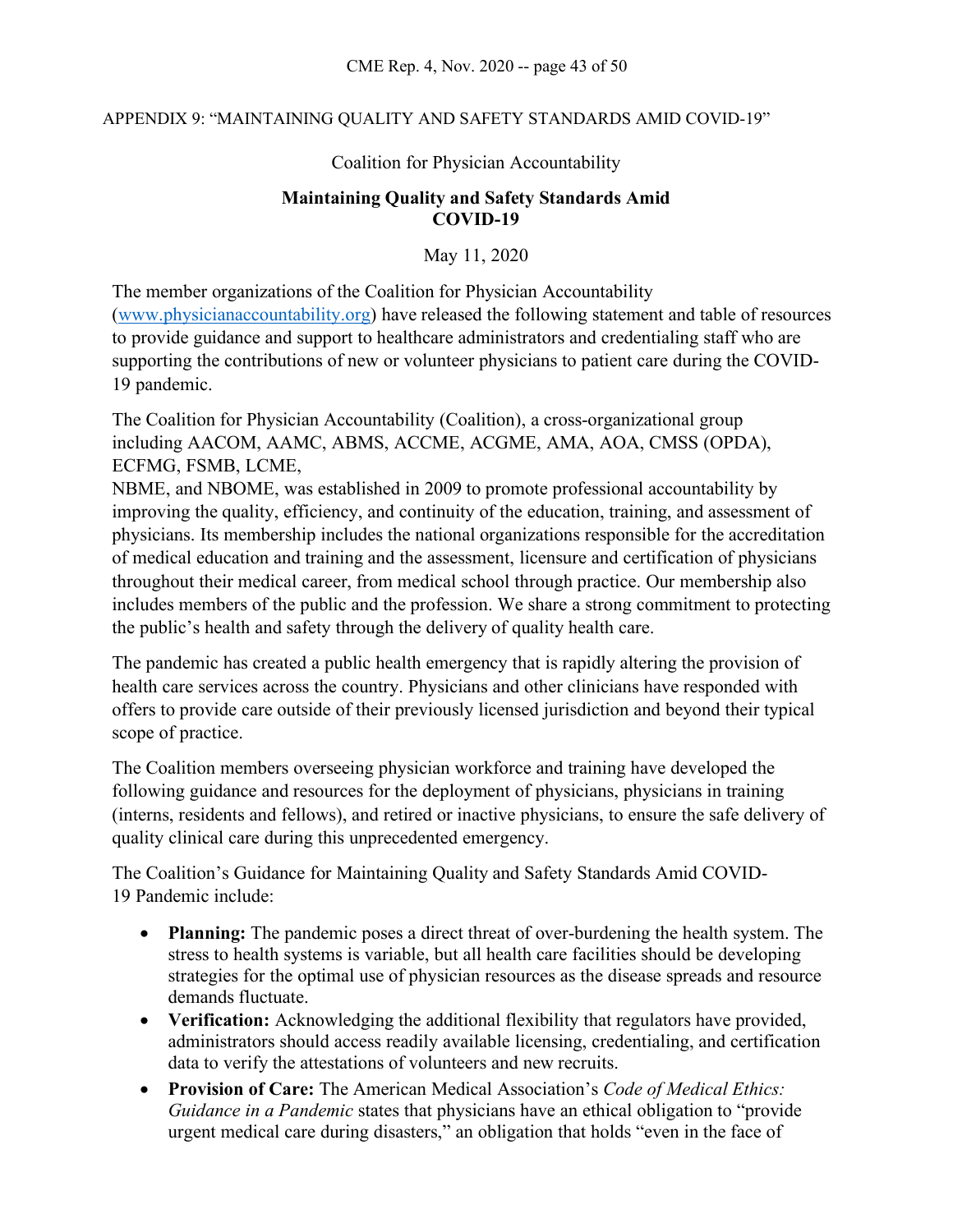greater than usual risk to physicians' own safety, health or life." In a crisis, "(t)he risks of providing care to individual patients today should be evaluated against the ability to provide care in the future."

- **Protection:** Healthcare professionals **[must](http://www.fsmb.org/siteassets/advocacy/pdf/coalition-for-physician-accountability-statement-on-safeguarding-the-public-and-health-care-workforce-during-covid-19.pdf)** be equipped with appropriate Personal Protective Equipment (PPE) to safeguard their health and that of their patients, families, and the general public, and physicians must use this protection. The more transmissible the disease, and the higher the risk of occupational exposure, the more urgent the need for protection.
- **Training, Education, and Support:** Healthcare professionals who may be asked to practice outside their areas of training and expertise must have access to training and educational resources for the type(s) of care they are asked to provide during the COVID-19 pandemic to assure safe patient care. Appropriate mentorship, support, training, and supervision must also be available for healthcare professionals who are asked to provide care to which they are unaccustomed.
- **Maintenance of Safety Standards:** Health care facilities should have contingency plans to maintain customary safety standards in the face of a demand surge. Guidance for the adoption of crisis standards of care is available to help leaders make informed decisions that optimize resources while mitigating the risk of harm.

|                | <b>Action Step</b>                                                                    | <b>Resource</b>                                                                                                        | <b>Additional questions/resources</b>                           |
|----------------|---------------------------------------------------------------------------------------|------------------------------------------------------------------------------------------------------------------------|-----------------------------------------------------------------|
| $\mathbf{1}$   | Check what licenses the<br>physician has (and/or<br><b>ECFMG</b> certification if     | www.Docinfo.or<br>g (free service)                                                                                     | Email: pdc@fsmb.org                                             |
|                | an international medical<br>graduate)                                                 | <b>Physician Data Center</b><br>www.fsmb.org/PDC/                                                                      | Email: cysonline@ecfmg.org<br>or call ECFMG at 215-386-<br>5900 |
|                |                                                                                       | <b>ECFMG</b><br>Certification<br>Verification                                                                          |                                                                 |
| $\overline{2}$ | Determine applicable<br>licensing waivers or<br>exceptions (if licensed<br>elsewhere) | <b>FSMB COVID-19 Page</b><br>for a summary of changes<br>Please check applicable state<br>or territorial medical board |                                                                 |
|                |                                                                                       | website                                                                                                                |                                                                 |
| 3              | Check Information on a<br>volunteer's education                                       | <b>Physician Data Center</b><br>www.fsmb.org/PDC/                                                                      | Email: pdc@fsmb.org                                             |
|                | and training                                                                          | ECFMG (for IMGS)                                                                                                       | Email: cvsonline@ecfmg.org<br>or call ECFMG at 215-386-<br>5900 |
| $\Delta$       | Determine if the                                                                      | Obtain copy of                                                                                                         | https://deanumber.com/default.a                                 |
|                | volunteer has a valid                                                                 | existing license and                                                                                                   | $spr?$ relID=33637                                              |
|                | controlled substance<br>license                                                       | see:<br>https://apps.deadiversion.usdo                                                                                 |                                                                 |
|                |                                                                                       | j.gov/webforms2/spring/dupe                                                                                            |                                                                 |

The following are some steps that can be taken to prepare for the arrival of a new volunteer: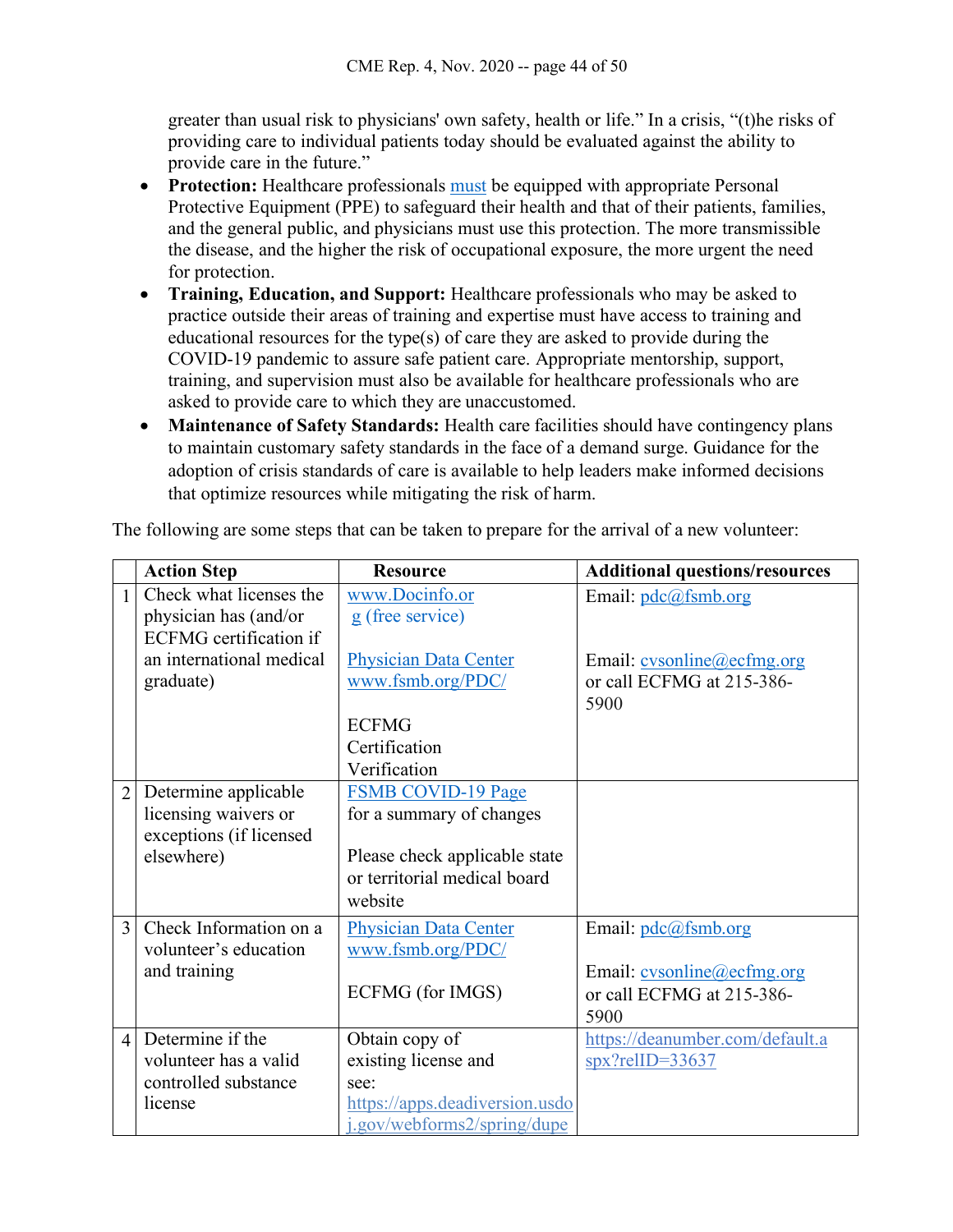|  | $CertLogin? execution=els1$ |  |
|--|-----------------------------|--|
|  |                             |  |
|  |                             |  |

| $\mathcal{F}$ | Check a volunteer's            | <b>ABMS</b> certification         | Call: ABMS Solutions at (800) 733-         |
|---------------|--------------------------------|-----------------------------------|--------------------------------------------|
|               | board certification            |                                   | 2267 with questions.                       |
|               | status                         |                                   |                                            |
|               |                                | <b>AOA</b> certification          |                                            |
|               |                                |                                   |                                            |
|               |                                | https://certification.osteopa     | Call: AOA at (888)-626-9262                |
|               |                                | thic.org/validate/                |                                            |
|               |                                |                                   |                                            |
| 6             | Confirm:                       | Recommended vaccinations          | Call: CDC at (800)-232-4636                |
|               | a) vaccination record          | for healthcare workers:           |                                            |
|               |                                | https://www.cdc.gov/vaccin        |                                            |
|               |                                | es/adults/rec-vac/hcw.html        | See also:                                  |
|               | b) malpractice                 |                                   | The Coronavirus Aid, Relief, and           |
|               | insurance                      | Guidance on medical liability     | Economic Security Act (CARES Act,          |
|               |                                | insurance during the              | H.R. 748), Section 3215: Limitation on     |
|               |                                | COVID-19 crisis available         | <b>Liability for Volunteer Health Care</b> |
|               |                                |                                   |                                            |
|               | c) Review any history          | from the Medical                  | <b>Professionals During COVID-19</b>       |
|               | of malpractice                 | <b>Professional Liability</b>     | <b>Emergency Response</b>                  |
|               |                                | Association                       |                                            |
|               |                                |                                   |                                            |
|               |                                | <b>National Practitioner Data</b> | Email: help@npdb.hrsa.gov                  |
|               |                                | Bank*:                            |                                            |
|               |                                | https://www.npdb.hrsa.gov/        |                                            |
|               |                                | hcorg/howToSubmitAQuery.          |                                            |
|               |                                | 1 <sub>Sp</sub>                   |                                            |
| 7             | Other Important                | <b>NAMSS COVID-19</b>             | Email: info@namss.org                      |
|               | <b>Credentialing Resources</b> | Resources                         |                                            |

*\*Only Accessible by Eligible Entities*

If the volunteer is a recently graduated physician, refer to the following resources:

| 8 | Refer to guidance from | <b>AAMC</b> guidance      |  |
|---|------------------------|---------------------------|--|
|   | AAMC, AACOM,           |                           |  |
|   | <b>ACGME</b> and FSMB  | <b>AACOM</b>              |  |
|   |                        | Coronavirus               |  |
|   |                        | <b>Resources</b>          |  |
|   |                        |                           |  |
|   |                        | <b>ACGME</b> guidance     |  |
|   |                        |                           |  |
|   |                        | <b>FSMB COVID-19 Page</b> |  |
|   |                        | (for training license)    |  |
|   |                        | information)              |  |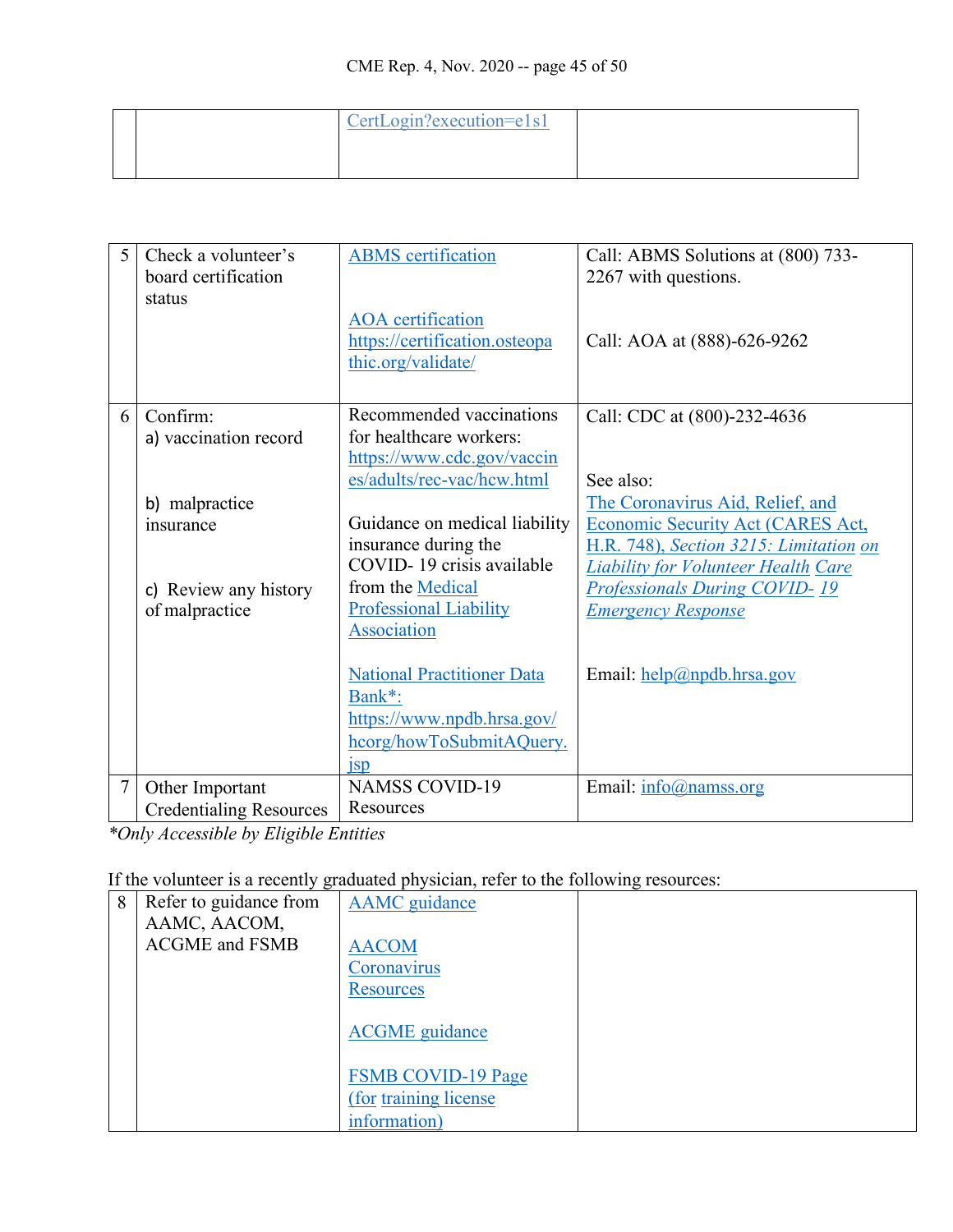To support the volunteer as they start providing care:

| 9  | Provide guidance to    | AMA volunteer guide               |                       |
|----|------------------------|-----------------------------------|-----------------------|
|    | the physician          |                                   |                       |
|    |                        | <b>AMA Code of Medical</b>        |                       |
|    |                        | Ethics:                           |                       |
|    |                        | Guidance in a Pandemic            |                       |
|    |                        | <b>FSMB COVID-19 Page</b>         |                       |
|    |                        | (for emergency licensure          |                       |
|    |                        | information)                      |                       |
|    |                        |                                   |                       |
|    |                        | <b>AOA COVID-19 Resources</b>     |                       |
|    |                        |                                   |                       |
| 10 | Provide training       | <b>ACCME</b> training resources   | Email: info@accme.org |
|    | resources to the       |                                   |                       |
|    | physician              | CDC guidance                      |                       |
|    |                        |                                   |                       |
|    |                        | <b>HHS COVID-19</b>               |                       |
|    |                        | <b>Workforce Virtual</b>          |                       |
|    |                        | Toolkit                           |                       |
|    |                        |                                   |                       |
| 11 | Provide information on | <b>CDC</b> guidance for PPE       |                       |
|    | <b>PPE</b>             |                                   |                       |
| 12 | Share resources on     | <b>ACCME</b> telehealth resources | Email: info@accme.org |
|    | managing telehealth    |                                   |                       |
|    |                        |                                   |                       |
|    |                        | <b>AMA Telehealth playbook</b>    |                       |
|    |                        |                                   |                       |
|    |                        | <b>HRSA Telehealth Website</b>    |                       |
|    |                        | (hhs.telehealth.gov)              |                       |

For more information on how to prepare for an anticipated surge in demand for scarce resources during an epidemic:

| 13 | Expand contingency       | National Academy of         |  |
|----|--------------------------|-----------------------------|--|
|    | plans to include a       | Medicine - Discussion Paper |  |
|    | process for adopting     | on Crisis Standards of Care |  |
|    | crisis standards of care | in response to SARS-CoV-2   |  |
|    | to manage scarce         |                             |  |
|    | physician and other      | National Academy            |  |
|    | resources                | of Medicine -               |  |
|    |                          | <b>Systems framework</b>    |  |
|    |                          | for crisis standards        |  |
|    |                          | of care                     |  |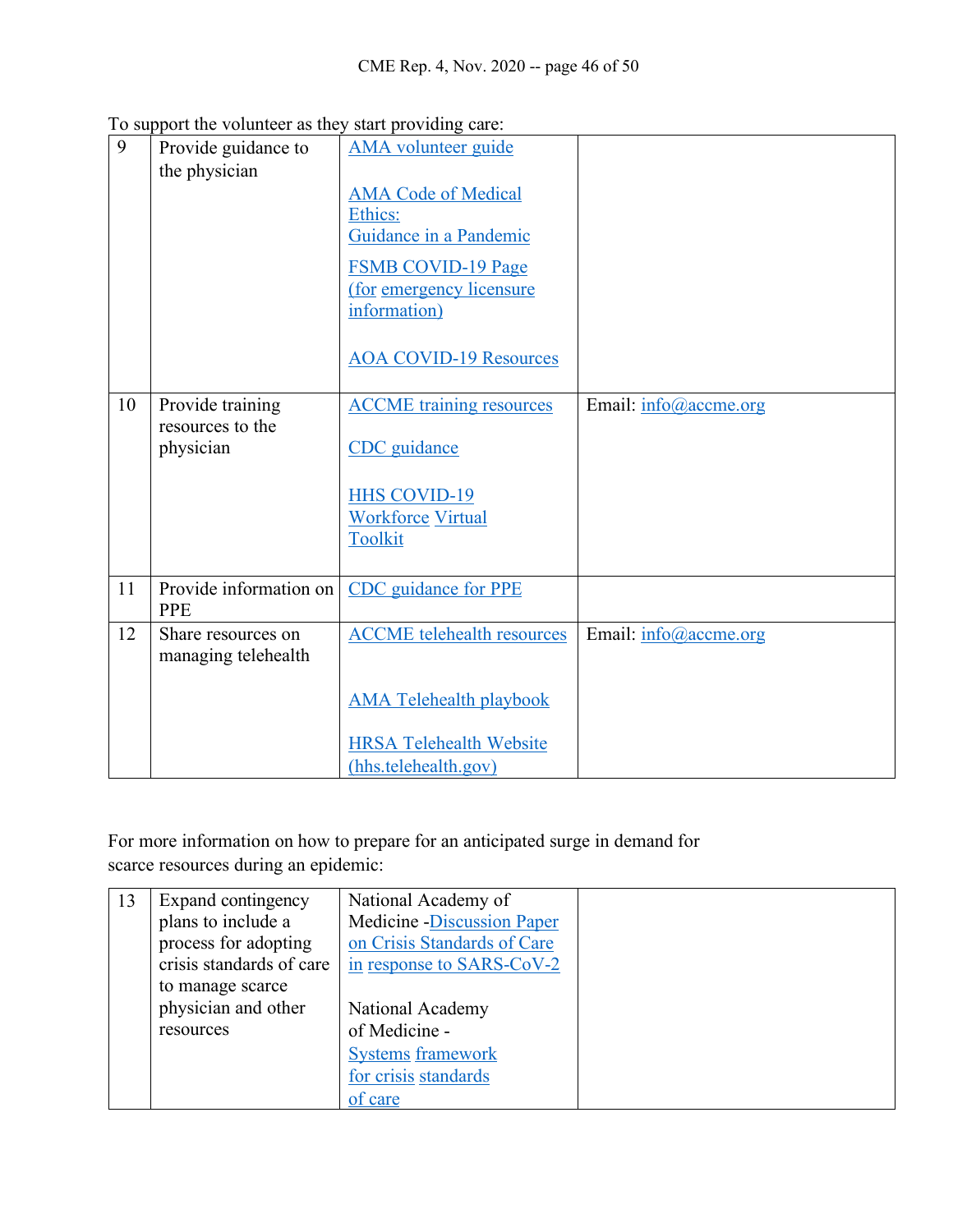Workgroup Members:

American Board of Medical Specialties (ABMS)

Accreditation Council for Continuing Medical Education (ACCME) Accreditation Council for Graduate Medical Education (ACGME) Council of Medical Specialty Societies (CMSS) Educational Commission for Foreign Medical Graduates (ECFMG) Federation of State Medical Boards (FSMB) National Resident Matching Program (NRMP) Public Member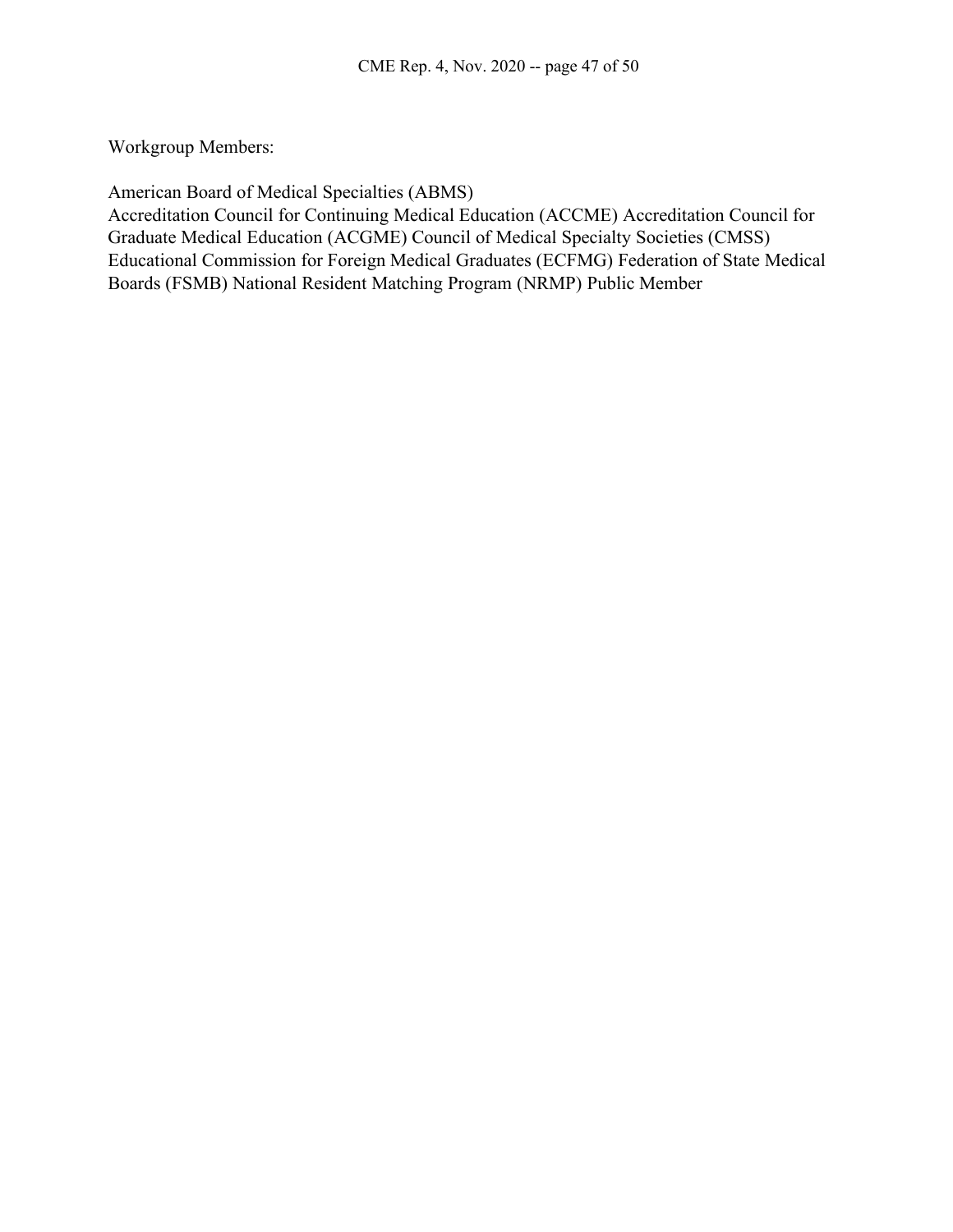#### REFERENCES

<sup>1</sup> Wee, S.-lee, & Mcneil, D. G. (2020, January 9). *China Identifies New Virus Causing Pneumonialike Illness*. [https://www.nytimes.com/2020/01/08/health/china-pneumonia-outbreak-virus.html.](https://www.nytimes.com/2020/01/08/health/china-pneumonia-outbreak-virus.html)

<sup>2</sup> World Health Organization. *Archived: WHO Timeline - COVID-19*. World Health Organization. [https://www.who.int/news-room/detail/27-04-2020-who-timeline---covid-19.](https://www.who.int/news-room/detail/27-04-2020-who-timeline---covid-19)

<sup>3</sup> Schuchat, A. (2020). Public Health Response to the Initiation and Spread of Pandemic COVID-19 in the United States, February 24–April 21, 2020. *MMWR. Morbidity and Mortality Weekly Report*, *69*(18), 551– 556. [https://doi.org/10.15585/mmwr.mm6918e2.](https://doi.org/10.15585/mmwr.mm6918e2)

<sup>4</sup> Centers for Disease Control and Prevention. *CDC COVID Data Tracker*. Centers for Disease Control and Prevention. [https://www.cdc.gov/covid-data-tracker/.](https://www.cdc.gov/covid-data-tracker/)

<sup>5</sup> U.S. Department of Health and Human Services. (2017). (rep.). Retrieved from [https://www.cdc.gov/flu/pandemic-resources/pdf/pan-flu-report-2017v2.pdf.](https://www.cdc.gov/flu/pandemic-resources/pdf/pan-flu-report-2017v2.pdf)

<sup>6</sup> American Hospital Association. (2005). AHA annual survey database. Washington, DC: American Hospital Association.

<sup>7</sup> Emanuel, E. J., Persad, G., Upshur, R., Thome, B., Parker, M., Glickman, A., … Phillips, J. P. (2020). Fair Allocation of Scarce Medical Resources in the Time of Covid-19. *New England Journal of Medicine*, *382*(21), 2049–2055[. https://doi.org/10.1056/nejmsb2005114.](https://doi.org/10.1056/nejmsb2005114)

<sup>8</sup> Centers for Disease Control and Prevention. (2020, June 28). *Strategies for Optimizing the Supply of N95 Respirators: COVID-19*. Centers for Disease Control and Prevention. [https://www.cdc.gov/coronavirus/2019-ncov/hcp/respirators-strategy/index.html.](https://www.cdc.gov/coronavirus/2019-ncov/hcp/respirators-strategy/index.html)

<sup>9</sup> Johns Hopkins Bloomberg School of Public Health. (2020). *Ventilator Stockpiling and Availability in the US*. Retrieved from [https://www.centerforhealthsecurity.org/resources/COVID-19/COVID-19-fact](https://www.centerforhealthsecurity.org/resources/COVID-19/COVID-19-fact-sheets/200214-VentilatorAvailability-factsheet.pdf)[sheets/200214-VentilatorAvailability-factsheet.pdf.](https://www.centerforhealthsecurity.org/resources/COVID-19/COVID-19-fact-sheets/200214-VentilatorAvailability-factsheet.pdf)

<sup>10</sup> Neighmond, P. (2020, March 14). *As The Pandemic Spreads, Will There Be Enough Ventilators?*NPR. [https://www.npr.org/sections/health-shots/2020/03/14/815675678/as-the-pandemic-spreads-will-there-be](https://www.npr.org/sections/health-shots/2020/03/14/815675678/as-the-pandemic-spreads-will-there-be-enough-ventilators)[enough-ventilators.](https://www.npr.org/sections/health-shots/2020/03/14/815675678/as-the-pandemic-spreads-will-there-be-enough-ventilators)

<sup>11</sup> Rio, C. D., & Malani, P. N. (2020). 2019 Novel Coronavirus—Important Information for Clinicians. *Jama*, *323*(11), 1039[. https://doi.org/10.1001/jama.2020.1490.](https://doi.org/10.1001/jama.2020.1490)

<sup>12</sup> KFF. Apr 09, 2020. (2020, April 9). *When State Stay-at-Home Orders Due to Coronavirus Went into Effect*. [https://www.kff.org/other/slide/when-state-stay-at-home-orders-due-to-coronavirus-went-into-effect/.](https://www.kff.org/other/slide/when-state-stay-at-home-orders-due-to-coronavirus-went-into-effect/)

<sup>13</sup> Rose, S. (2020). Medical Student Education in the Time of COVID-19. *JAMA*, *323*(21), 2131. <https://doi.org/10.1001/jama.2020.5227>

<sup>14</sup> *Important Guidance for Medical Students on Clinical Rotations During the Coronavirus (COVID-19) Outbreak*. AAMC. (2020, March 17). [https://www.aamc.org/news-insights/press-releases/important](https://www.aamc.org/news-insights/press-releases/important-guidance-medical-students-clinical-rotations-during-coronavirus-covid-19-outbreak)[guidance-medical-students-clinical-rotations-during-coronavirus-covid-19-outbreak.](https://www.aamc.org/news-insights/press-releases/important-guidance-medical-students-clinical-rotations-during-coronavirus-covid-19-outbreak)

<sup>15</sup> Menon, A., Klein, E. J., Kollars, K., & Kleinhenz, A. L. (2020). Medical Students Are Not Essential Workers. *Academic Medicine*, *Publish Ahead of Print*. [https://doi.org/10.1097/acm.0000000000003478.](https://doi.org/10.1097/acm.0000000000003478)

<sup>16</sup> Smith, T. M. (2020, May 26). *How medical schools are making clerkships virtual during COVID-19*. American Medical Association. [https://www.ama-assn.org/residents-students/medical-school-life/how](https://www.ama-assn.org/residents-students/medical-school-life/how-medical-schools-are-making-clerkships-virtual-during)[medical-schools-are-making-clerkships-virtual-during.](https://www.ama-assn.org/residents-students/medical-school-life/how-medical-schools-are-making-clerkships-virtual-during)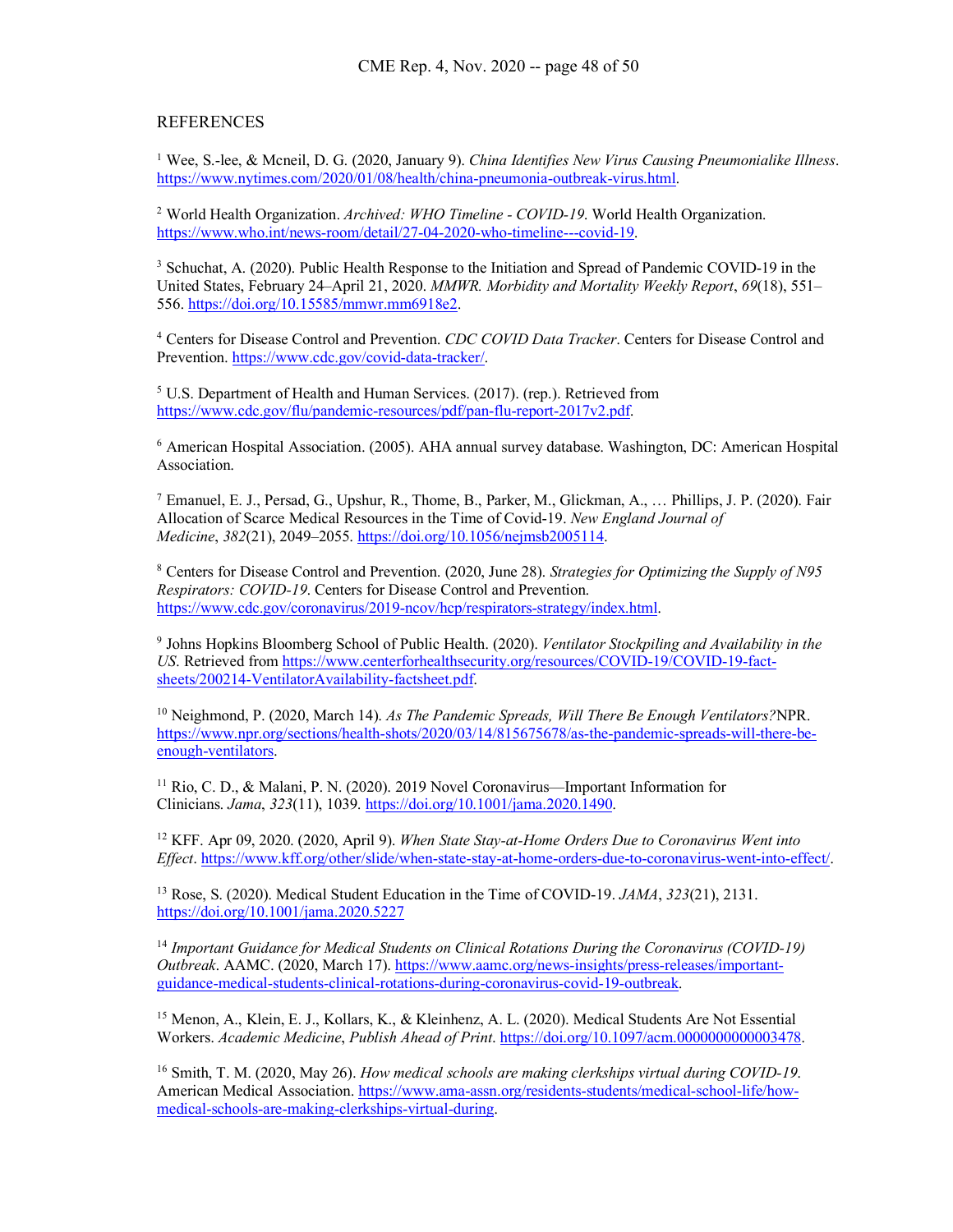<span id="page-49-0"></span><sup>17</sup> Wascovich, P. (2020, March 27). *Students jump into action to volunteer during COVID-19 crisis - CT Plus - UT Southwestern*. UT Southwestern Medical Center - The future of medicine, today! [https://www.utsouthwestern.edu/ctplus/stories/2020/covid-students.html.](https://www.utsouthwestern.edu/ctplus/stories/2020/covid-students.html) 

<span id="page-49-2"></span><span id="page-49-1"></span><sup>18</sup> Cheung, A. (2020, March 27). *They're not seeing coronavirus patients, but Chicago medical students form volunteer teams to help in other ways: 'It felt wrong to do nothing'*. chicagotribune.com. [https://www.chicagotribune.com/coronavirus/ct-coronavirus-med-students-chicago-volunteer-response-team-](https://www.chicagotribune.com/coronavirus/ct-coronavirus-med-students-chicago-volunteer-response-team-20200328-xfw6jfqoirfd3ifhpesmjzwzye-story.html)[20200328-xfw6jfqoirfd3ifhpesmjzwzye-story.html.](https://www.chicagotribune.com/coronavirus/ct-coronavirus-med-students-chicago-volunteer-response-team-20200328-xfw6jfqoirfd3ifhpesmjzwzye-story.html)

<span id="page-49-3"></span><sup>19</sup> Goldberg, E. (2020, March 27). *Early Graduation Could Send Medical Students to Virus Front Lines*. The New York Times. [https://www.nytimes.com/2020/03/26/health/coronavirus-medical-students](https://www.nytimes.com/2020/03/26/health/coronavirus-medical-students-graduation.html)[graduation.html.](https://www.nytimes.com/2020/03/26/health/coronavirus-medical-students-graduation.html)

<span id="page-49-4"></span><sup>20</sup> Frieden, J. (2020, July 21). *MCAT Test-Takers Come Down With COVID-19.* MedPage Today. [https://www.medpagetoday.com/infectiousdisease/covid19/87663.](https://www.medpagetoday.com/infectiousdisease/covid19/87663)

<span id="page-49-5"></span><sup>21</sup> Krupp, L. (2020, June 15). *USMLE Testing Chaos May Harm Current and Future Doctors*. Medscape. [https://www.medscape.com/viewarticle/932366.](https://www.medscape.com/viewarticle/932366)

<span id="page-49-6"></span><sup>22</sup> Regional and Event-Based Testing Update. (2020, May 20). Retrieved 2020, from [https://covid.usmle.org/announcements/regional-and-event-based-testing-update.](https://covid.usmle.org/announcements/regional-and-event-based-testing-update)

<span id="page-49-7"></span><sup>23</sup> Frellick, M. (2020, June 9). *USMLE Abandons Plan for Shorter Tests After Backlash*. Medscape. [https://www.medscape.com/viewarticle/932063.](https://www.medscape.com/viewarticle/932063)

<sup>24</sup> USMLE. (2020, May 26). Announcements. United States Medical Licensing Examination. [https://www.usmle.org/announcements/default.aspx.](https://www.usmle.org/announcements/default.aspx)

<span id="page-49-8"></span><sup>25</sup> AOA. (2020, June 9). *Some DO students may be allowed to graduate without taking COMLEX Level 2-PE.*  The DO. [https://thedo.osteopathic.org/2020/06/some-do-students-may-be-allowed-to-graduate-without](https://thedo.osteopathic.org/2020/06/some-do-students-may-be-allowed-to-graduate-without-taking-comlex-level-2-pe/)[taking-comlex-level-2-pe/.](https://thedo.osteopathic.org/2020/06/some-do-students-may-be-allowed-to-graduate-without-taking-comlex-level-2-pe/)

<span id="page-49-9"></span><sup>26</sup> Murphy, B. (2020, June 4). *Step 2 CS suspended, temporary assessment measures being weighed*. American Medical Association. [https://www.ama-assn.org/residents-students/usmle/step-2-cs-suspended](https://www.ama-assn.org/residents-students/usmle/step-2-cs-suspended-temporary-assessment-measures-being-weighed)[temporary-assessment-measures-being-weighed.](https://www.ama-assn.org/residents-students/usmle/step-2-cs-suspended-temporary-assessment-measures-being-weighed)

<span id="page-49-10"></span><sup>27</sup> The Coalition for Physician Accountability's Work Group on Medical Students in the Class of 2021 Moving Across Institutions for Post Graduate Training. Final Report and Recommendations for Medical Education Institutions of LCME-Accredited, U.S. Osteopathic, and Non-U.S. Medical School Applicants.

<span id="page-49-12"></span><span id="page-49-11"></span><sup>28</sup> Higgins, E., Newman, L., Halligan, K., Miller, M., Schwab, S., & Kosowicz, L. (2016). Do audition electives impact match success? *Medical Education Online*, *21*(1), 31325. [https://doi.org/10.3402/meo.v21.31325.](https://doi.org/10.3402/meo.v21.31325) 

<span id="page-49-13"></span><sup>29</sup> Boyd, C. J., Inglesby, D. C., Corey, B., Greene, B. J., Harrington, M. A., Johnson, M. D., … Tavana, M. L. (2020). Impact of COVID-19 on Away Rotations in Surgical Fields. *Journal of Surgical Research*, *255*, 96– 98. [https://doi.org/10.1016/j.jss.2020.05.049.](https://doi.org/10.1016/j.jss.2020.05.049)

<span id="page-49-14"></span><sup>30</sup> Hammoud, M. M., Standiford, T., & Carmody, J. B. (2020). Potential Implications of COVID-19 for the 2020-2021 Residency Application Cycle. *JAMA*, *324*(1), 29[. https://doi.org/10.1001/jama.2020.8911.](https://doi.org/10.1001/jama.2020.8911)

<span id="page-49-15"></span><sup>31</sup> Murphy, B. (2020, April 17). *How a med school in a COVID-19 hot spot is deploying early graduates*. American Medical Association. [https://www.ama-assn.org/residents-students/residency/how-med-school](https://www.ama-assn.org/residents-students/residency/how-med-school-covid-19-hot-spot-deploying-early-graduates)[covid-19-hot-spot-deploying-early-graduates.](https://www.ama-assn.org/residents-students/residency/how-med-school-covid-19-hot-spot-deploying-early-graduates)